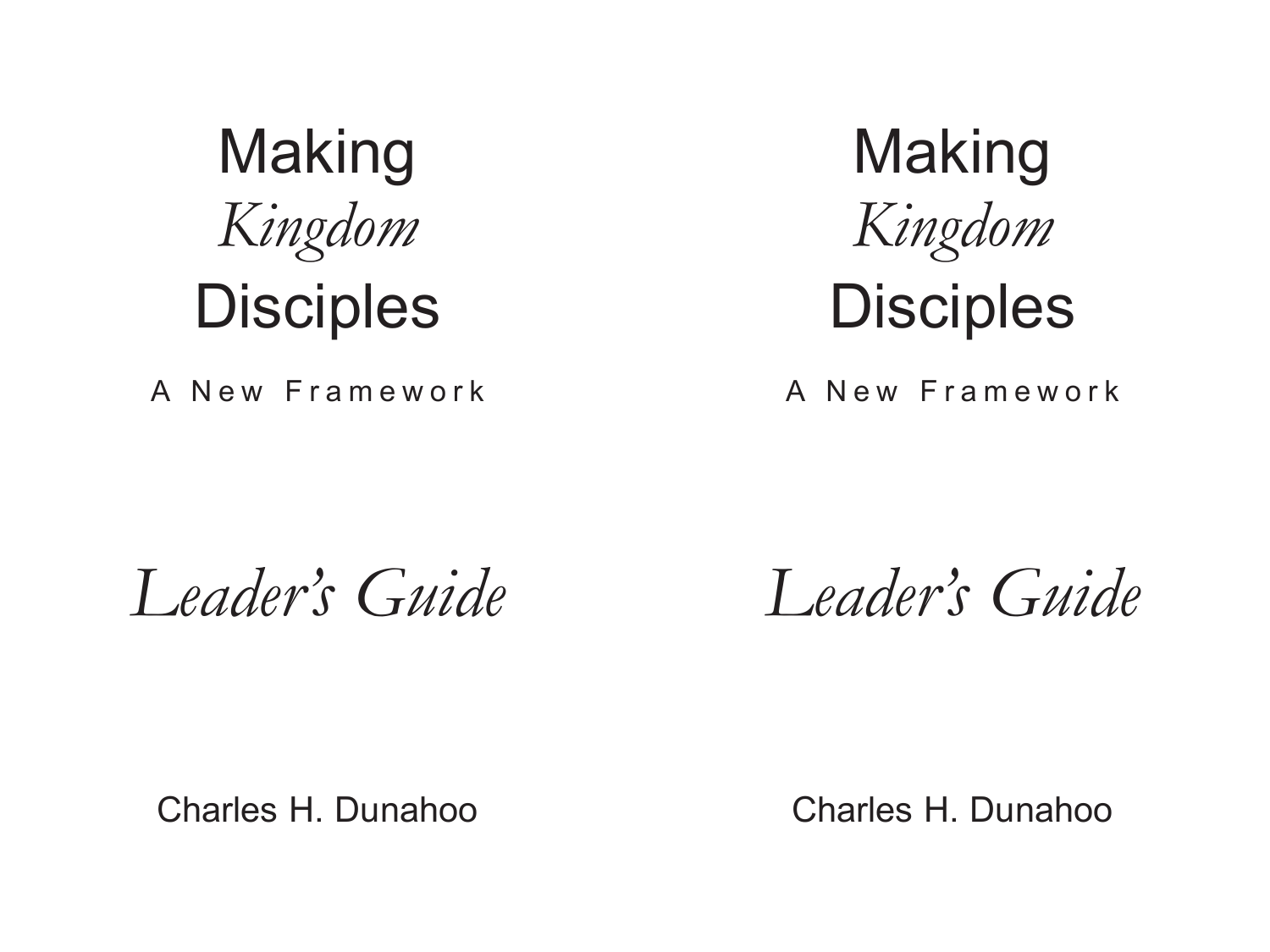*Making Kingdom Disciples: A New Framework Leader's Guide* with PowerPoint CD Copyright © 2005 by Christian Education and Publications

All rights reserved. No part of this book may be reproduced, stored in a retrieval system, or transmitted in any form or by any means-electronic, mechanical, photocopy, recording or otherwise-except as expressly allowed herein or for brief quotations for the purpose of review or comment, without the prior permission of the publisher, Christian Education and Publications, 1700 North Brown Rd, Lawrenceville, Georgia 30043.

Unless otherwise indicated, Scripture quotations are from The Holy Bible, English Standard Version, copyright © 2001 by Crossway Bibles, a division of Good News Publishers. Used by permission. All rights reserved. Also cited are the New International Version (NIV), and the New Testament in Modern English (Phillips).

ISBN: 0-9749254-4-6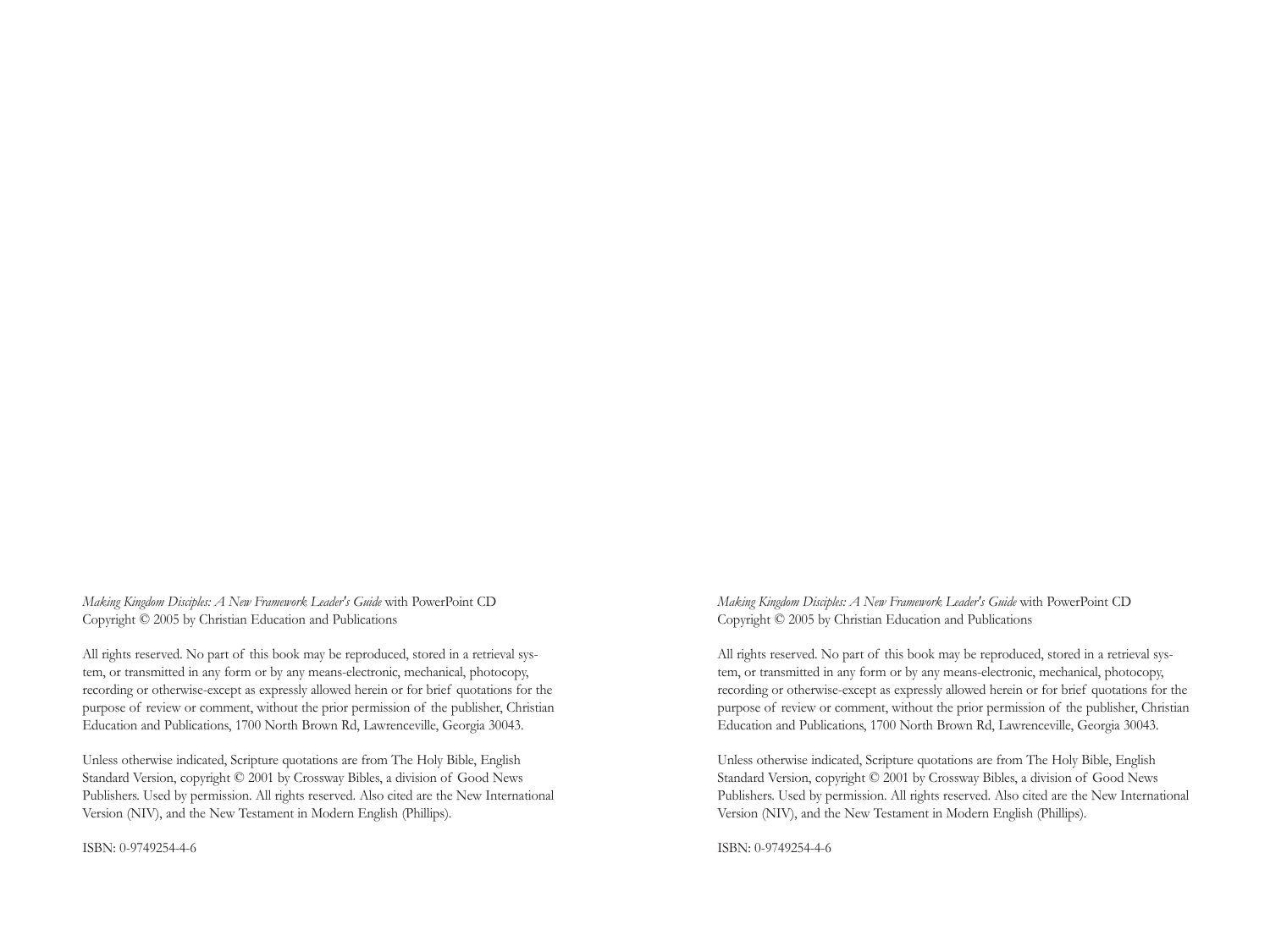### **TABLE OF CONTENTS ONTENTS**

| <b>INTRODUCTION</b>             |    |
|---------------------------------|----|
| Making Kingdom Disciples        | 5  |
| <b>CHAPTER ONE</b>              |    |
| Overview of Kingdom Framework   | 9  |
| <b>CHAPTER TWO</b>              |    |
| Epistemology                    | 13 |
| <b>CHAPTER THREE</b>            |    |
| The Kingdom of God              | 17 |
| <b>CHAPTER FOUR</b>             |    |
| A Christian World and Life View | 21 |
| <b>CHAPTER FIVE</b>             |    |
| The Reformed Faith's Doctrines  | 25 |
| <b>CHAPTER SIX</b>              |    |
| Covenant Theology               | 29 |
| <b>CHAPTER SEVEN</b>            |    |
| Engaging the Culture            | 33 |
| <b>CHAPTER EIGHT</b>            |    |
| The Postmodern Paradigm         | 37 |
| <b>CHAPTER NINE</b>             |    |
| The Generational Context        | 41 |
| <b>CHAPTER TEN</b>              |    |
| Paul's Example in Acts          | 45 |
| <b>CHAPTER ELEVEN</b>           |    |
| Ecclesiastes                    | 49 |
| <b>CHAPTER TWELVE</b>           |    |
| Reading Scripture Covenantly    | 53 |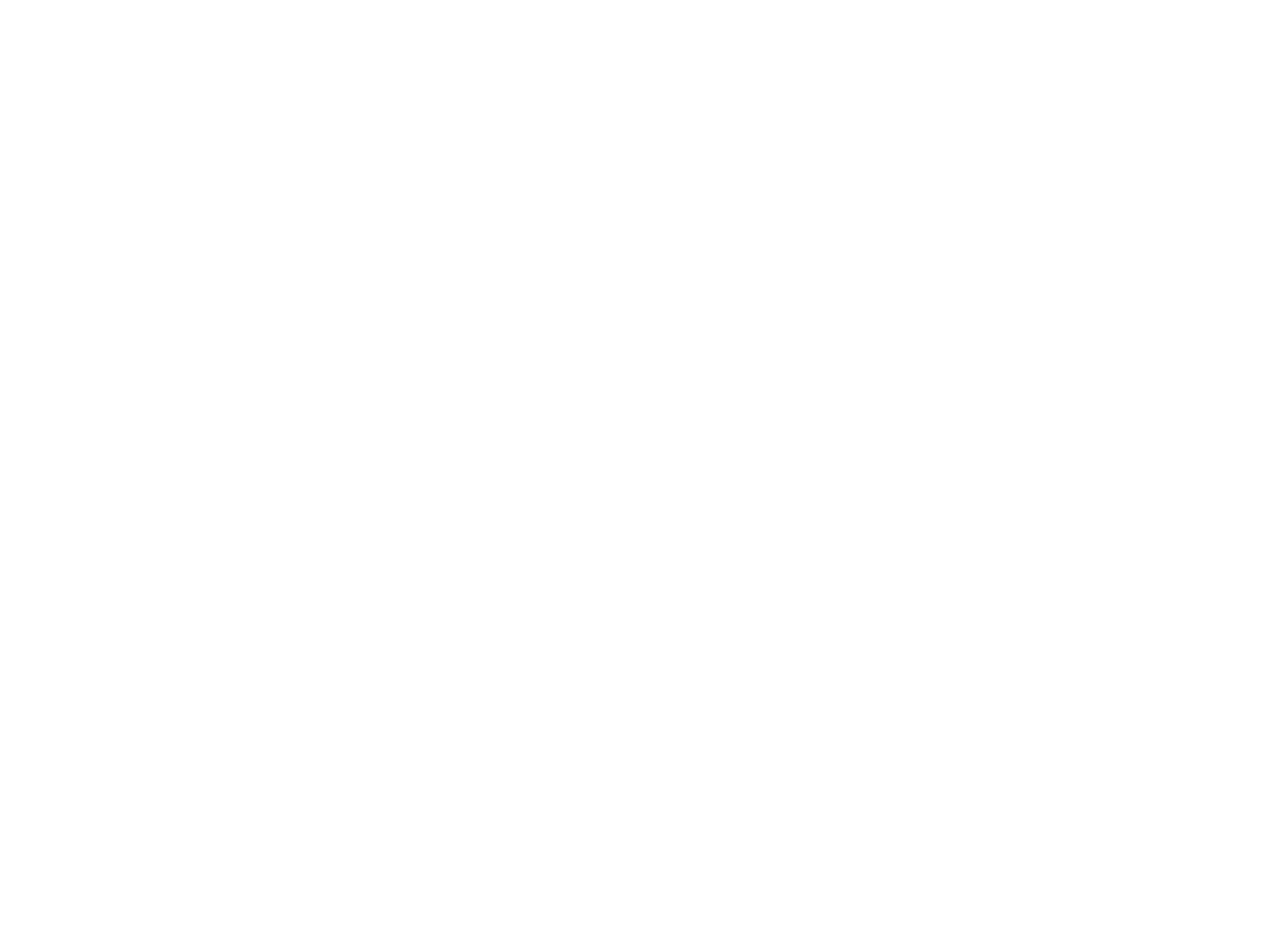### <u>Making Kingdom Disciples</u> *Introduction*

*"This present time is of the highest importance - it is time to wake up to reality." Romans 13:11 (J.B. Phillips, Good News)*

#### **NOTE**

The purpose of this book is fourfold. As you read and study each chapter we will encourage you to focus on four things. Refer to these descriptions at the beginning of each lesson:

**Cognitive** – Being a Kingdom disciple requires knowing certain things.

**Behavioral** – Being a Kingdom disciple is a total way of life. What we think and believe impacts how we live or how we live is the result of what we think and believe. **Affective** – Being a Kingdom disciple will allow you to experience the excitement and challenge that will come from an attitudinal (inner) conformity to God's will. **Dispositional** – Being a Kingdom disciple results from knowing that we are a person of the Kingdom and what being a person of the Kingdom requires.

#### **INTRODUCTION**

**Cognitive**: The objective of the introduction is to set the stage by evaluating and understanding the need to revisit the disciple-making process. Our intent is to evaluate strengths and weaknesses of the methods being used and why there appears to be a shortcoming of many of those traditional approaches in training Christians to both know the Word of God and to know their world and how the two interface. The book will focus more on the philosophy of disciple making rather than methodology. With the right philosophy or framework there are many options and methods that can facilitate the process. (Some of those methods will be discussed in Chapter 1.)

**Behavioral**: Often Christians are not aware of the inclusiveness of their relation to Christ and fail to see how determinative God intends that to be in every area of life. As we will see, Kingdom people are to think and live differently from the world, while at the same time not retreating or withdrawing from it. The Great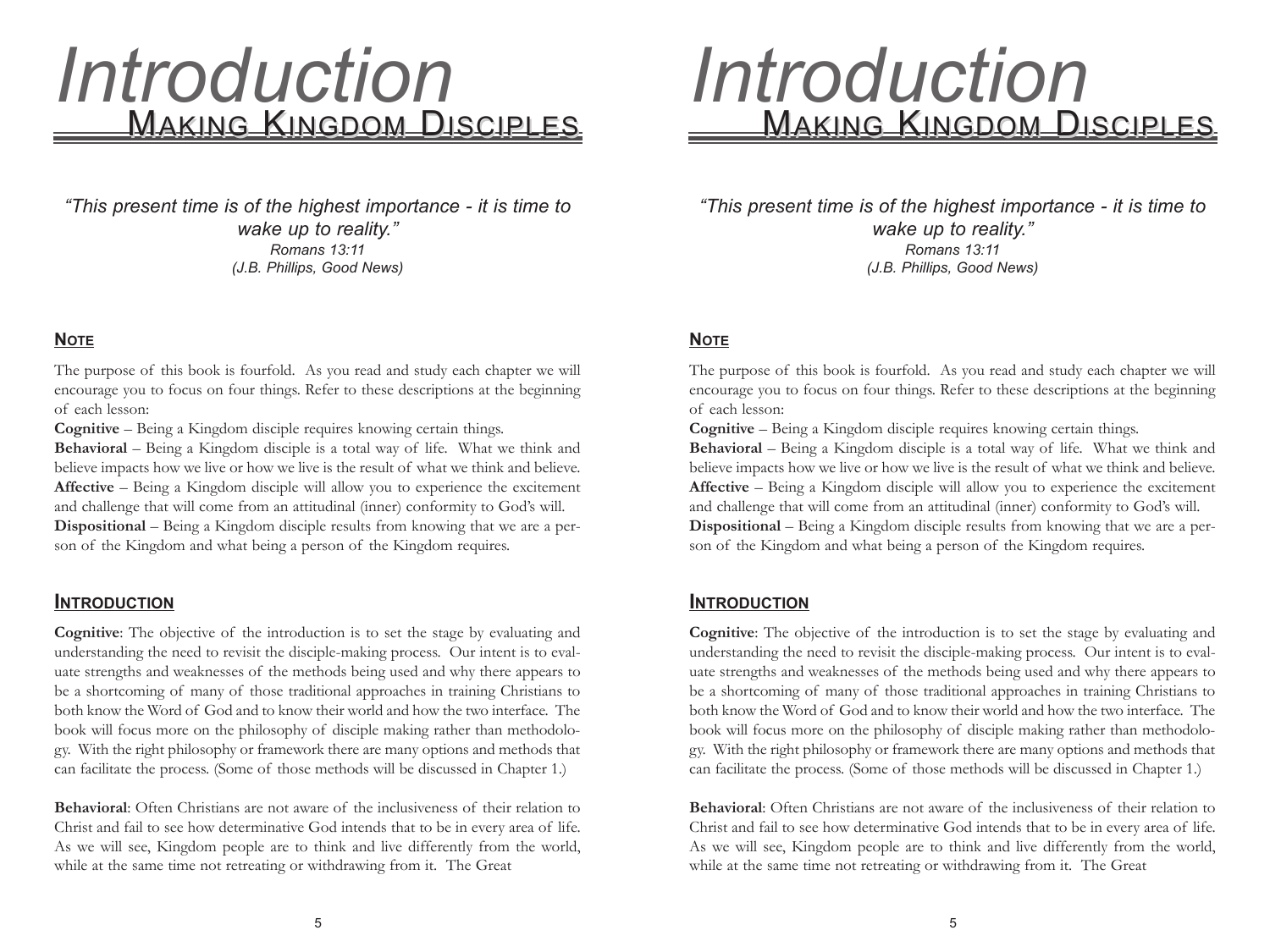Commission (Matt. 28:19, 20) assumes that we will be in the world but not of the world. Christians do have a different lifestyle and are not to be "squeezed into the world's mold."

**Affective**: Being a Kingdom disciple means that instead of loving the world and focusing on self, we love the things of the Kingdom and are motivated to understand how to show our love for God by setting our affections on him.

**Dispositional**: Certain values and priorities are required for being a Kingdom disciple. It requires a certain ongoing check and balance with Scripture as our authority base and an accountability with other Christians as to those values and priorities. A Kingdom disciple does not live in isolation but in the context of the church, the body, and the community of believers.

#### **SPECIFIC GOALS**

- 1. To get an overall perspective and feel for the direction of this book and study.
- 2. To understand and be able to explain that education is the heart of the disciplemaking process.
- 3. To understand and articulate why there is such a necessary interface between knowing God and knowing ourselves.
- 4. To think specifically about what it means to live as a Kingdom-oriented person in today's world.

#### **TEACHER PREPARATION**

- 1. Pray that the Holy Spirit will guide you as you lead this study and that he will help you to assist the students (participants) in the learning process of being a more self-conscious Kingdom disciple.
- 2. First read the entire book before teaching each part.
- 3. Encourage the students to have and read each chapter prior to the actual class session.
- 4. Use the PowerPoint CD as an aide to your teaching if you have the equipment. We also recommend that you use the slide presentation as your handouts to the class. If you are not familiar with that process you can follow these steps:

a. With the CD in the computer, open the PowerPoint presentation. Click on File ‡ Print. Highlight "handouts" under "slides." Click on three slides per page, which will print the slides on the left and a place for notes on the right. If you do not choose to use PowerPoint or do not have the equipment, the handouts will enable you to lead the class with an effective outline.

5. Explain to the class the fourfold parts of the learning process.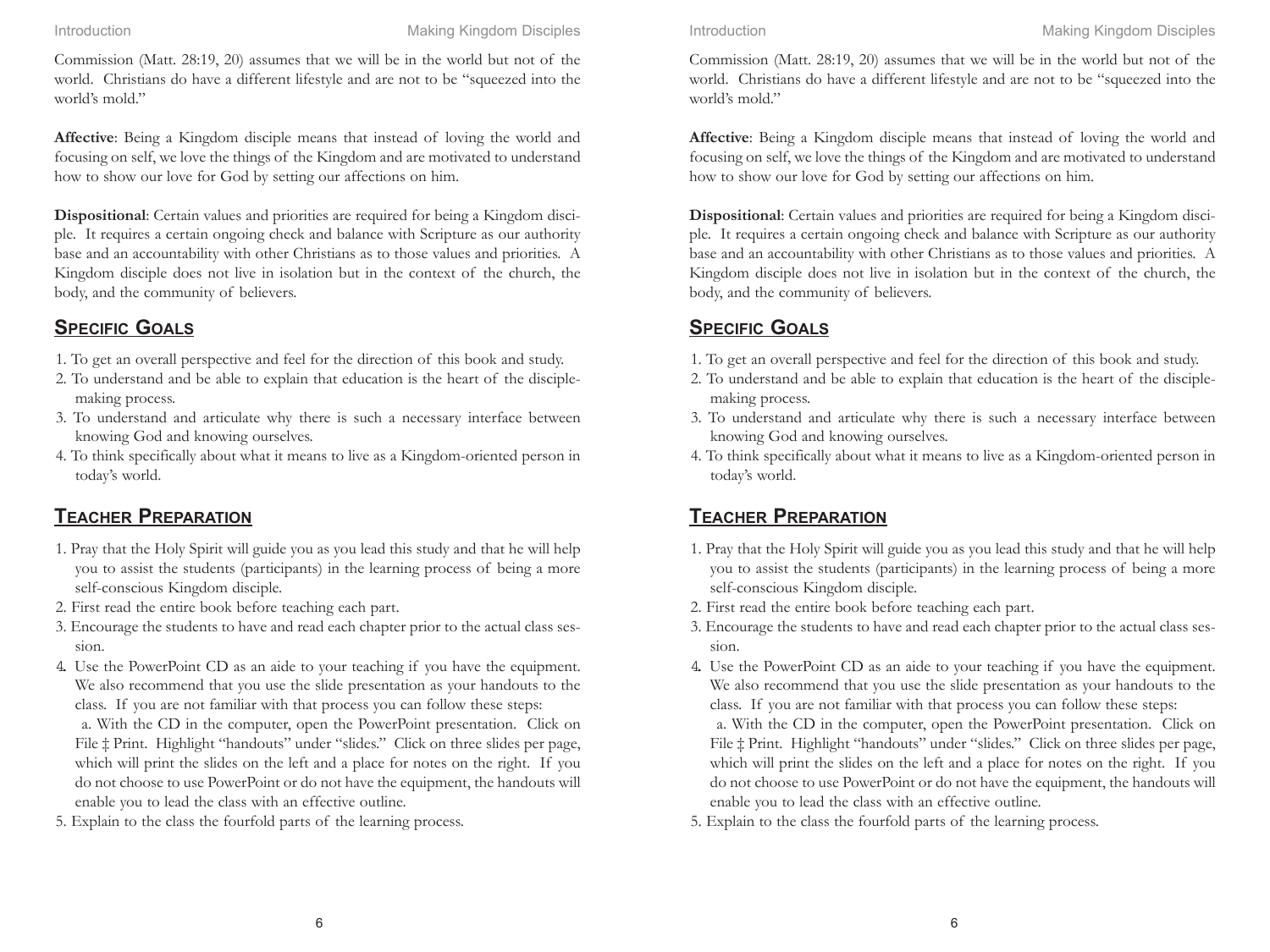#### **PROCEDURES**

- 1. Open class with prayer asking for the Holy Spirit to work and use this study in each of their lives, especially to set the stage for thinking consciously that life is not primarily about us but about God, our Lord and King.
- 2. Spend a few minutes talking about Christians in today's world: challenges, opportunities, threats, requirements.
- 3. Ask the class to talk about:
	- a. Their ideas of discipleship.
	- b. Their experience as either a discipler or a disciplee.
	- c. Evaluation of a and b.
- 4. Discuss the following: Is discipleship something that happens automatically or does it require an intentional plan or activity? What is the church's role in this process?
- 5. As you give an overview of the book, focus on helping the participant to think in terms of the importance of knowing the Word (Part 1), knowing the world (Part 2), and seeing examples of the biblical patterns for this (Part 3).
- 6. Explain and be sure your class understands that this study is not a method or program for making disciples but that it is an attempt to construct a framework from which disciple making can be done more effectively and discerningly.
- 7. Set forth your course for this study. We suggest:
	- a. Encourage the participants to have a copy of *Making Kingdom Disciples* and read each chapter.
	- b. Select one or several of the discussion questions at the end of each chapter for open class discussion.
	- c. If time allows, at the end of each part of the book consider assigning a chapter to a group and have them spend about 20 minutes discussing the topic and the discussion questions. Have them work through the discussion questions incorporating the fourfold approach mentioned at the beginning. The importance is both for understanding and hope for transformation.
	- d. Ask each participant to pray that God would use the class to bring about transformation of thought and life and to enable them to live "Christianly" in a secularistic, pluralistic, and relativistic world.

- 1. Read Chapter 1.
- 2. Think about your life and how this touches your mind and heart.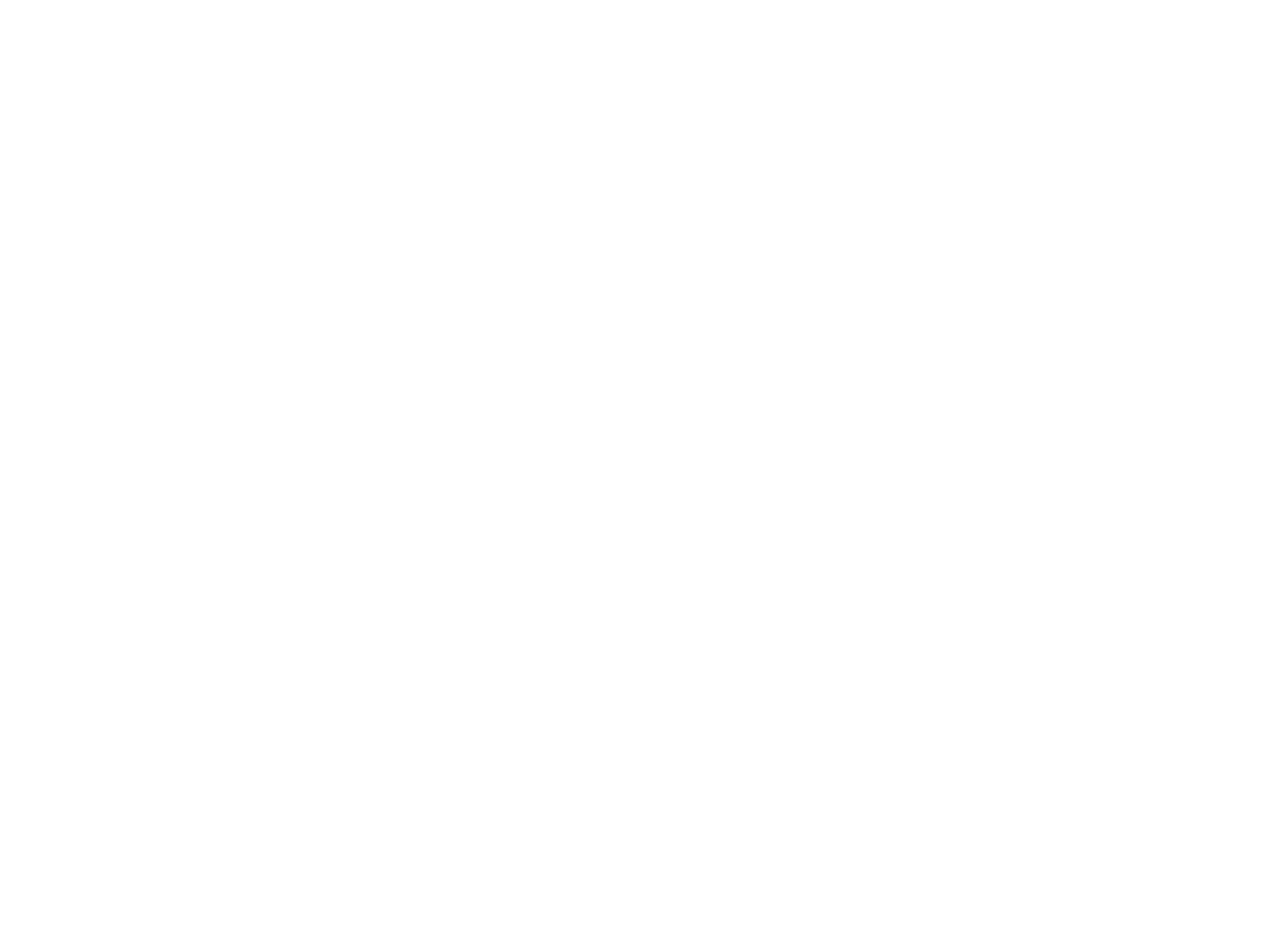### OVERVIEW OF KINGDOM FRAMEWORK *Chapter One*

*"And I came and said to them, 'All authority in heaven and on earth has been given to me. Go therefore and make disciples of all nations, baptizing them in the name of the Father and of the Son and of the Holy Spirit, teaching them to observe all that I have commanded of you. And behold, I am with you always to the end of the age." Matthew 28:18-20*

#### **INTRODUCTION**

**Cognitive** – As we begin this book, we do so with certain assumptions. I know assumptions can be dangerous but these are some key things that we do not deal with yet are essential to being a Kingdom disciple. In this case it is a topic that the late Francis Schaeffer spoke of when he said that his fourth book, *True Spirituality*, should have been his first. There have been times when talking about truth, worldview, or epistemology (why we know what we know and believe) when the reaction has hinted at or directly stated that you are making Christianity an intellectual religion. It has an answer for everything and those who do not understand are intellectually inferior.

Christianity is a religion of truth which is to be experienced, but it is also a religion that requires knowing and understanding. Keeping faith, experience, and understanding in their proper place, plus demonstrating a humility and loving spirit, even with those with whom we disagree, is a Kingdom beatitude that must be present in our lives. In Chapter 2 we expand this necessity of personally being transformed by what we know. In this first chapter as we work through the overview of the Kingdom we want to understand what that involves. "Love the Lord your God with all your mind, heart, body, and soul," is not merely pious advice. God requires it of us.

**Behavioral** – Growing out of who we are as Kingdom disciples there are certain behavioral or lifestyle attitudes that must be present. In the Sermon on the Mount in Matthew 5 Jesus highlights those behavioral traits which the entire Scripture elaborates on from Genesis to Revelation. If we only think and do not do or know and do not apply or practice, then we do not really believe and know. (See Chapter 2.)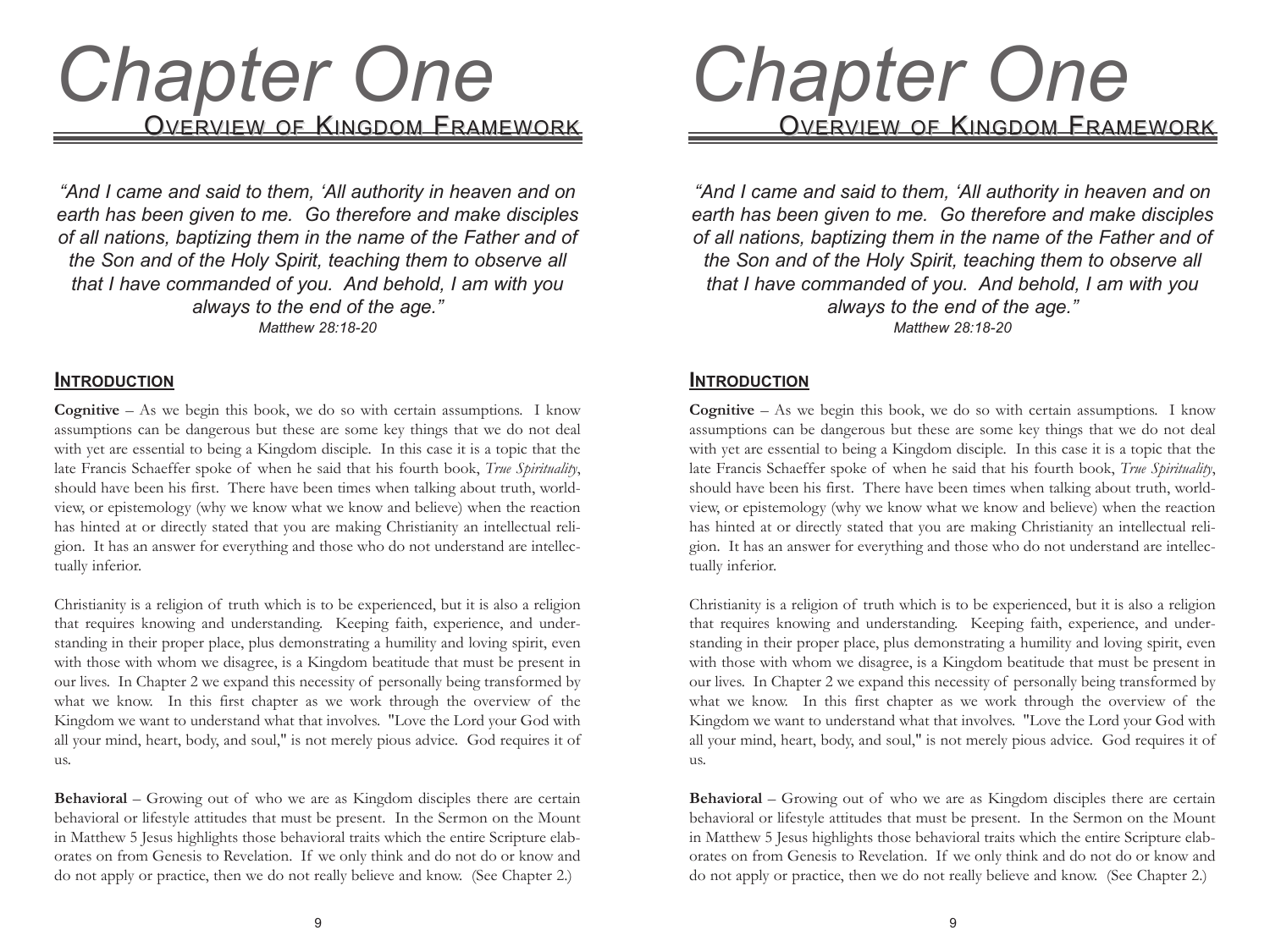**Affective -** A Kingdom disciple is not made merely by information nor formation, but transformation. The Christian must experience a total way of life that is inclusive in belief, knowledge, experience, and relationships. Christ the King is Lord of all. Kingdom-minded Christians are constantly reminded that reality and life are about the Triune God and not so much about self, at least as a focus or starting point.

**Dispositional** - In a real sense, if a Christian is crucified with Christ (see Galatians 2:20), he or she has died to self. Our life is hidden with God in Christ, hence it is not about ourselves and our wills, but about him and his will. Our highest aim in all of life, including relationships, is to be like Jesus and seek first his Kingdom. There must be a consistency with what we say, we believe, and how we live. That will produce the integrity and authenticity that God expects from his Kingdom disciples.

#### **SPECIFIC GOALS**

- 1. To work through the three models set forth in this book and to understand their strengths and weaknesses and why the Kingdom framework if so vital in the disciple-making process.
- 2. To understand how to keep the disciple-making process centered on God and not the individual or group.
- 3. To understand specific ways that being a Kingdom disciple is in fact, life-changing.

#### **TEACHER PREPARATION**

- 1. Pray that the Holy Spirit will quickly give you and your class a Kingdom perspective by realizing what having a Kingdom perspective means. What we know and do must produce life change or we do not know it in our heart of hearts.
- 2. Encourage the class to read this chapter before the class.
- 3. Follow the flow of the PowerPoint presentation on this chapter. Remember to print out the presentation from the PowerPoint as suggested in the introductory study.
- 4. Use the chart to summarize the transformation process.

#### **PROCEDURES**

- 1. Open the class with prayer, asking God to help you understand more clearly what it means to be a Kingdom disciple and that he make us willing to learn and to examine our hearts and minds.
- 2. Look at the definition of a Kingdom disciple, generally and specifically as suggested in the book. Have the class discuss how their understanding of being a disciple relates to the definition.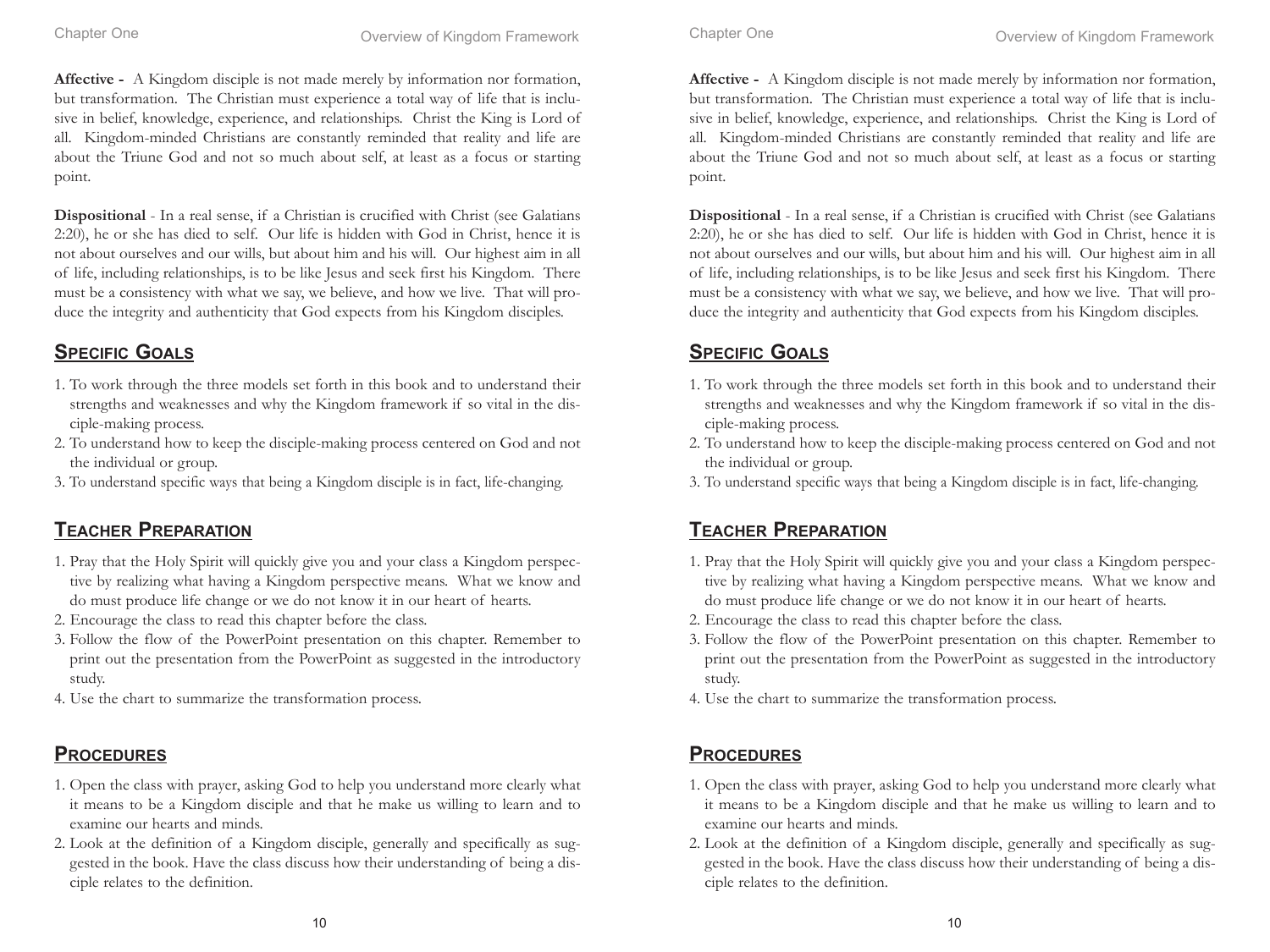- 3. Using the stair steps illustration, be certain that it is understood from the beginning that being a Christian from the Kingdom perspective is all-inclusive.
- 4. While the aim is transformation of life, keep before the group the place of information and formation.
- 5. Have the class begin to think about and discuss how they see Kingdom framework being applied or not applied and what the results of both look like.
- 6. Challenge the class to think about this: while we may have some general knowledge about something, to really know something will impact our life. This will also set the stage for the next study in Chapter 2.
- 7. Be sure to call to their attention the suggested reading at the end of each chapter.

- 1. Uphold the class and its study in prayer.
- 2. Read Chapter 2 before next class. Do not be concerned that Chapter 2 is probably the heaviest chapter in the book, but hopefully not very difficult to understand. Do not let the terminology sidetrack you, but read carefully how they are used and defined. Remember: there is a glossary of terms at the end of the book.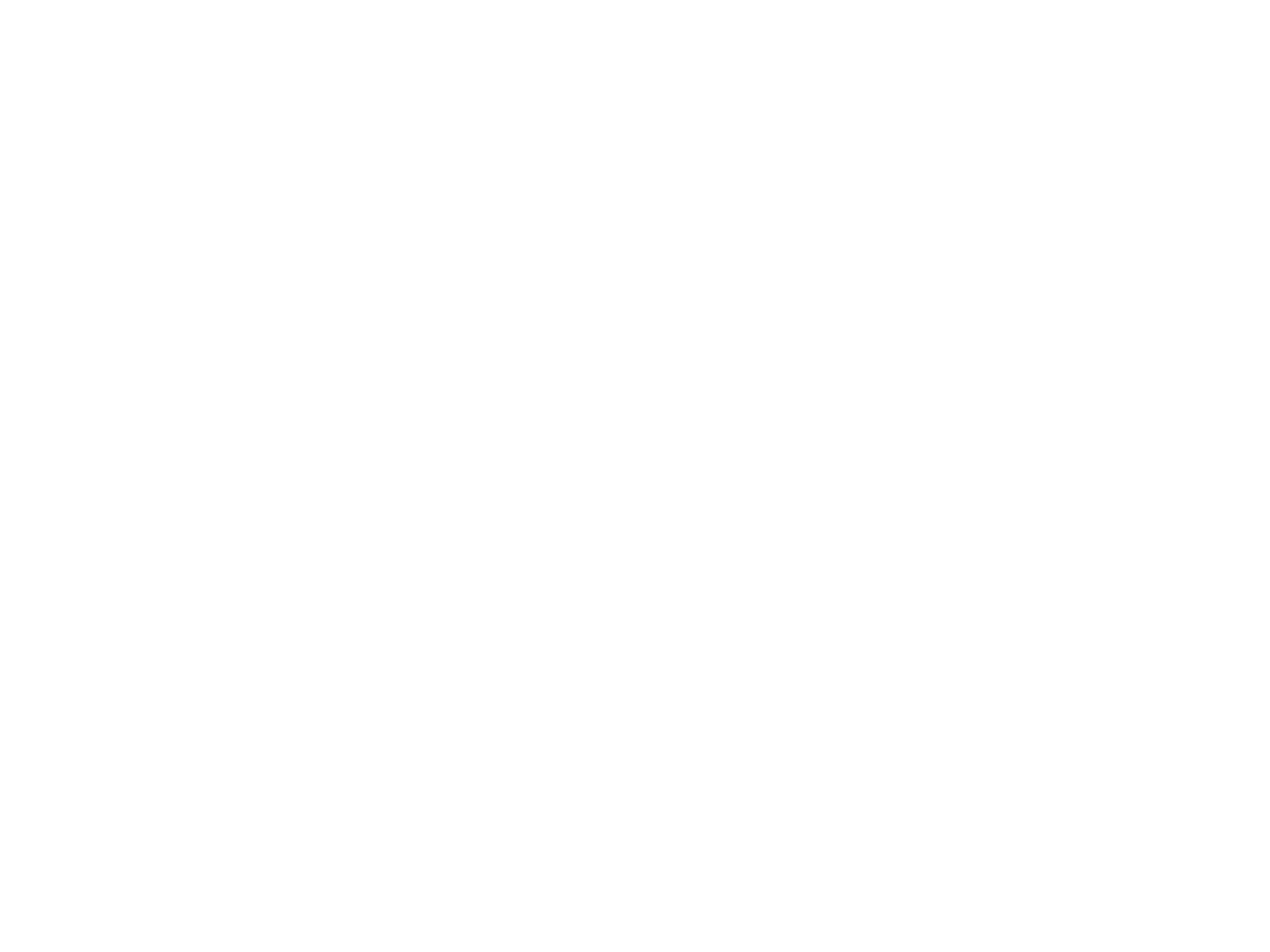## EPISTEMOLOG *Chapter Two*

*"A disciple is not someone who lives merely on faith, but also on knowledge and understanding. Thinking is not an afterthought. It is part of who we are, made in God's image and likeness."*

#### **INTRODUCTION**

**Cognitive** – Christianity is the religion of truth. There are certain things that we must know and understand such as: who God is, who we are, and what life and reality are about. We must know his Word as thoroughly and completely as we can because it is "*A light to our path way*." This chapter deals with epistemology, or what we know. Knowledge is not an end in itself but a means to an end - knowing and doing God's will. What we know and believe must correlate to the knowledge that God has revealed to us, or we really do not know it. This involves knowing how to distinguish that which is true from that which is not true.

**Behavioral** – There is an ancient dichotomy that has come to us from the Greeks which teaches that we can know things in the theoretical realm. We can talk about ideas that never really touch our lives, but what Christians know and believe must impact their lives at all levels.

**Affective** – We are always challenged in the learning process not to learn in a vacuum. The learning process is not intended simply to make us knowledgeable but rather to be more like Christ in our lifestyle, including our relationships.

**Dispositional** – As we emphasized in the last section of the leader's guide, Christians know the truth. Though we are constantly confronted with mystery as we think about God, we know certain things and have explanations that only Christ reveals to us. This should not make us boast or give the impression that we have all the answers and have nothing more to learn. Kingdom disciples are learners. Yet, we do know things that from time to time we are to use in our witness, but how we do that should not point to self in any self-exalting manner, but rather to Christ. I was deeply humbled, hence apologetic, when a friend said to me years ago, "Charles, here's how you make me feel, 'Yes, Richard, I used to believe that when I was stu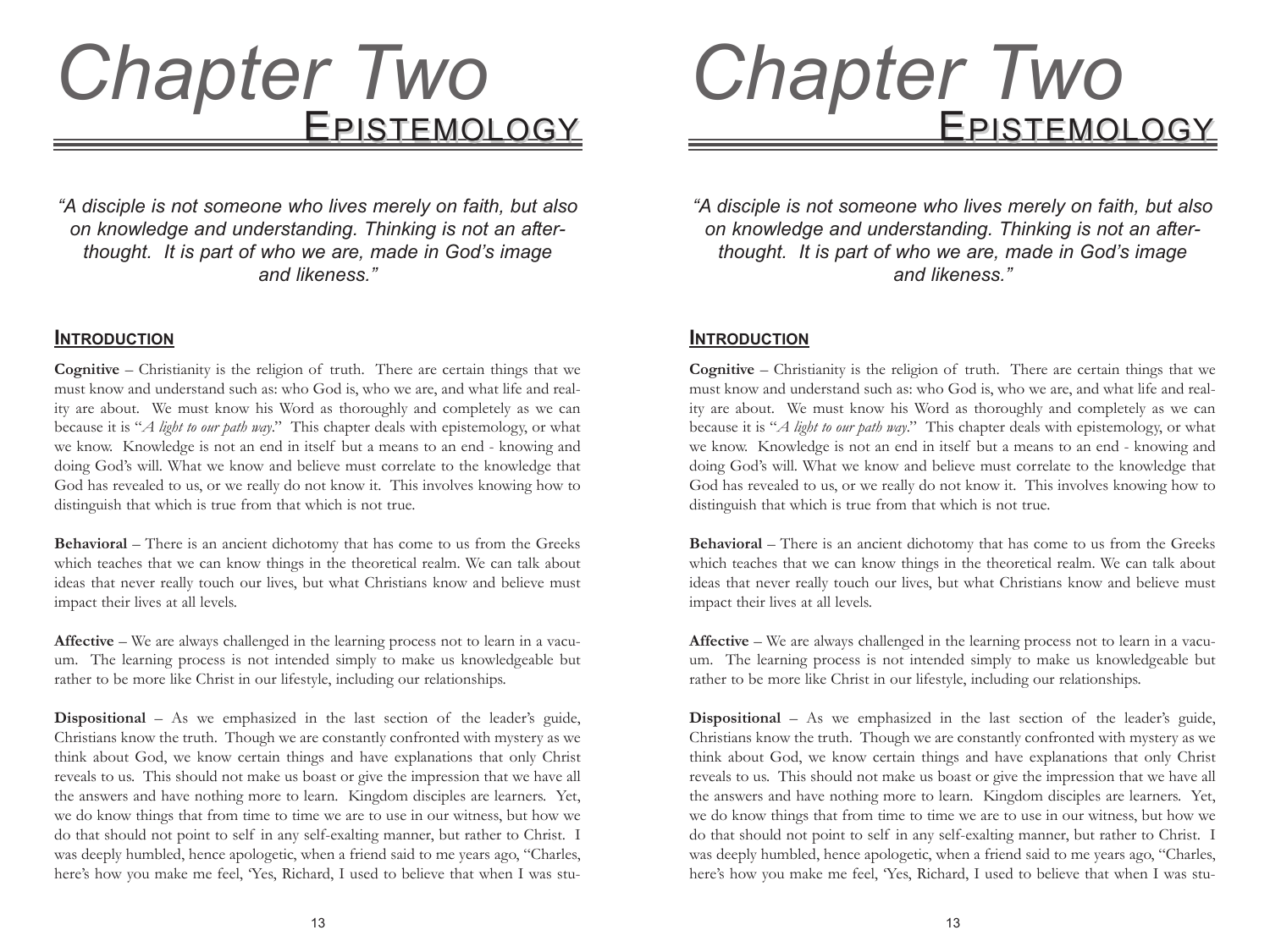pid.'" His words hurt and I think about what he said periodically, as a reality check. God used that conversation to convict me and impress on my heart that I too am a learner in this process.

#### **SPECIFIC GOALS**

Note: If you have time, Chapter 2 might be a chapter to consider in two stages. First, it deals with weighty matters, and second it is so foundational and may be entirely new to the group. A friend who read my manuscript said to me, "I understand why this chapter has to be where it is, but I hope it does not discourage its reading along with the following chapters." Sometimes it is good to avoid terms that are not always in everyday vocabulary, but a Kingdom disciple needs to know how to think conceptually which requires thinking about ideas, philosophies, and conceptual things.

- 1. To understand that the Kingdom framework of making disciples requires a certain foundation upon which we stand. A foundation which is the truth and the truth is substantive. We are not asked to take a leap in the dark regarding our faith. There are solid truths about the Christian faith upon which we can build our lives. In our postmodern world where truth is at best relative or cultural, Christians must understand the reality of objective truth, though as this chapter underscores, we can only know that objective truth subjectively or personally. The book states: "That does not imply that which we call knowledge does not exist apart from our knowing it, but only that we can know it, personally."
- 2. To know how to build our faith and life upon the truth of God by correlating what we know and believe to what God tells us in his Word.
- 3. To understand Paul's instruction in Romans 12:1 and 2, to be thinking Christians and why that is basic for a Kingdom disciple. (This requires understanding the fallacy of easy believism.)
- 4. To acquaint the group with an overview of the development of the three time periods - pre-modern, modern, and postmodern - and how they differ.
- 5. To see how this topic begins to explain and influence the definition of a Kingdom disciple in the previous chapter.
- 6. To familiarize the group to the concepts of common and special grace as they relate to epistemology.
- 7. To see the impact of postmodernism on this entire subject. (Chapter 7 will deal with postmodernism.)

#### **TEACHER PREPARATION**

1. Pray that the Holy Spirit will help you encourage and lead the group through this essential and vitally important topic. Knowing what we believe and why is basic to being a Kingdom disciple. As the late Francis Schaeffer once said, "We are sending this generation into the world ill-prepared."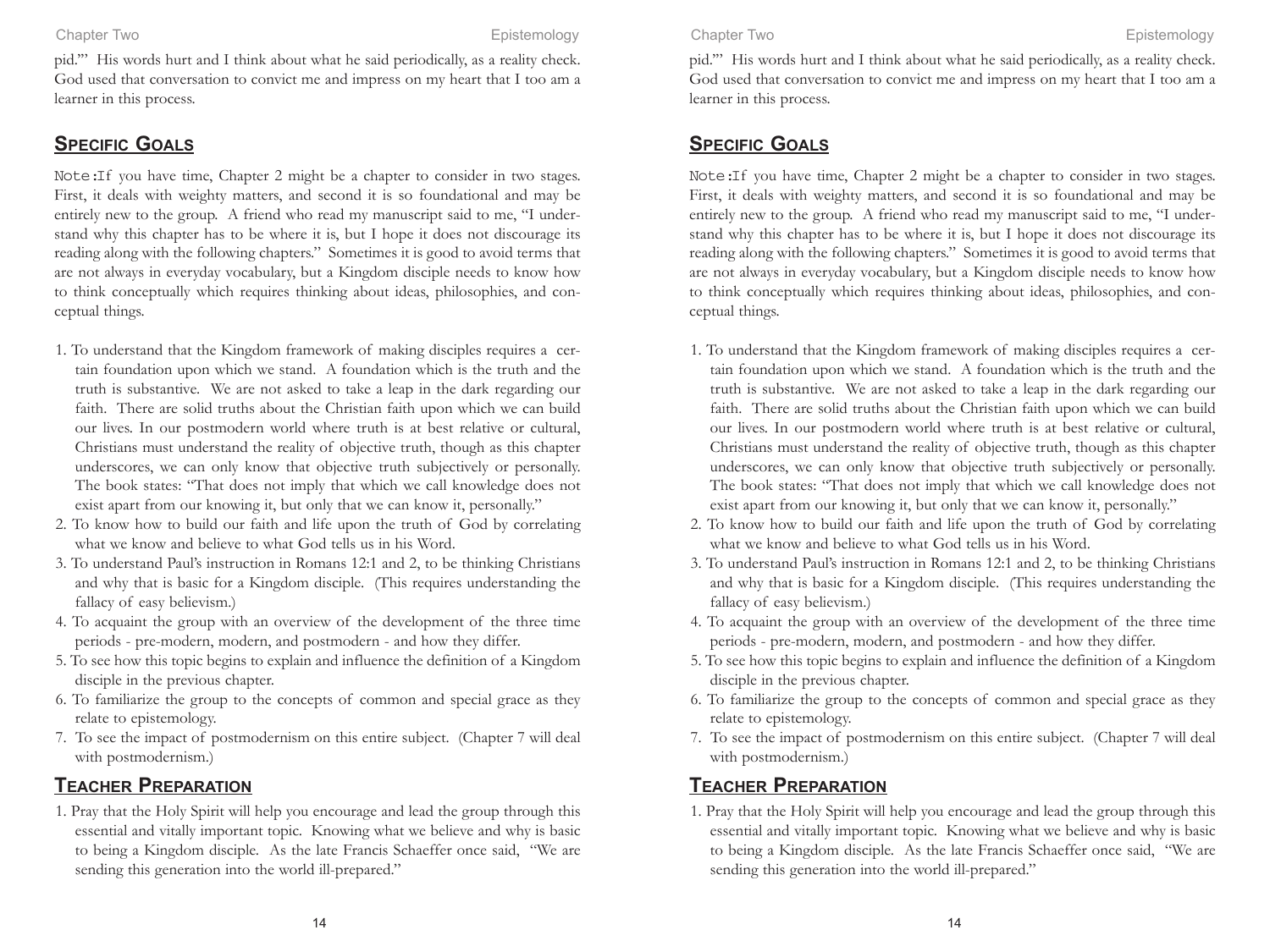- 2. Determine if you can divide the chapter into two sessions. If this is possible you can use the discussion questions at the end of the chapter to bring the group into the topic. Reading the chapter and connecting it with those questions will facilitate the learning process.
- 3. It would be helpful to remember your reading of Chapter 7 on postmodernism as good ground to serve as a reminder of the importance of epistemology.
- 4. The opening illustration regarding the umpires can help you expand on the chapter's section on pre-modern, modern, and postmodern.
- 5. Be able to spend some time with Jesus' dialogue with Pilate mentioned in Chapter 2 and taken from John 18. The book makes the point that Jesus' reference to himself as the truth underscores that truth is personal.
- 6. If you can access a copy of Esther Lightcap Meek's book, *Longing to Know*, you will find some help in this category.
- 7. Whether you divide this chapter into two sessions or not, be sure to use discussion questions 5 and 6.
- 8. Remind the group that while this chapter is not intended as a exhaustive study on the topic of epistemology, it does highlight some of the main points. The four books suggested at the end of the chapter elaborate on this summary.

#### **PROCEDURES**

- 1. Open with prayer, especially asking the Holy Spirit to open the minds and hearts of each member to see the importance of this foundational framework for Kingdom living.
- 2. Use the PowerPoint presentation and printout as handouts for class notes.
- 3. Have a general discussion about how we determine what we know and believe in order to see where the group is in their thinking about this.
- 4. Use the PowerPoint presentation to guide you through the chapter.
- 5. Group interaction on "truth" and how we know it will be important.
- 6. Discuss the book's point that true knowledge, while being objective truth and knowledge, can only be known and appropriated personally. (This begins to develop the idea that Kingdom discipleship is transformational.)
- 7. Have some interaction and feedback about the pre-modern, modern, and postmodern periods and what we learn from knowing about these periods.
- 8. Be sure to help the group understand the place of common grace in the life of both believers and non-believers as it relates to truth.
- 9. Have the group discuss the point developed in Chapter 2 that "if we are off base with our epistemology, then everything else will be off."
- 10. Have the group interact regarding the checks and balances mentioned in the chapter.

- 1. Encourage the class to read Chapter 3 on the Kingdom of God.
- 2. Consider making some assignments from the chapter.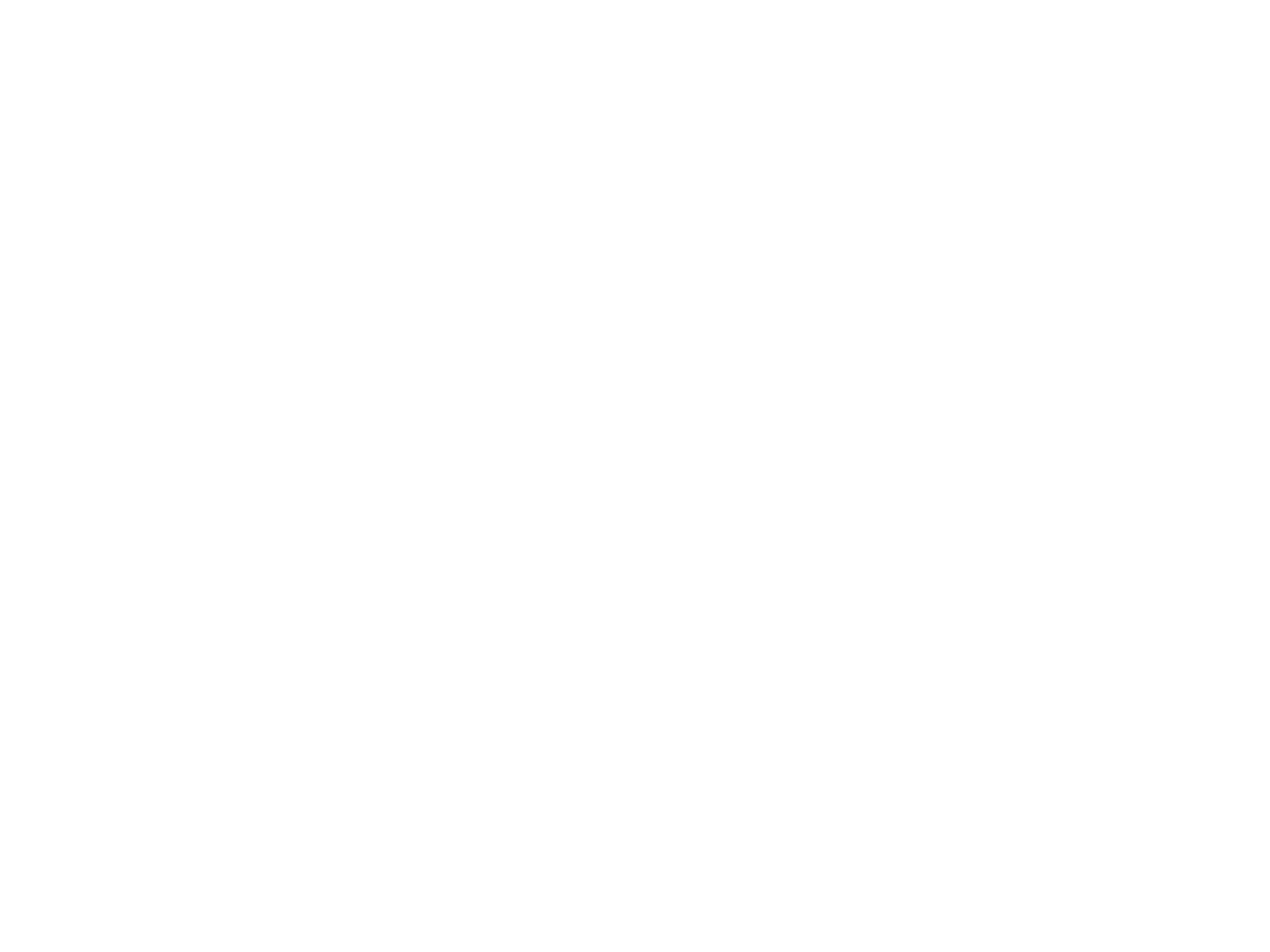## THE KINGDOM OF GOD *Chapter Three*

*"Christian disciples, be of good cheer. There is more to come. See the challenge - until then live as Kingdom minded people with a dual role as member of the church, Christ's body, and citizens of his kingdom."*

#### **INTRODUCTION**

**Cognitive** – The Kingdom of God is the unifying theme in the approach to making Kingdom disciples. It also is the key to helping Christians understand from the beginning that being a Christian is a unified way of life. There is no basis for a dualistic view of life that separates the sacred from the secular or the religious from the non-religious. If we can understand as Christians that we are first and last Kingdom people then we will understand keeping our lives centered on Christ the King in every area.

**Behavioral** – Being a Christian is not simply professing to believe certain things. What we believe, as we suggested in Chapter 1 on Epistemology, if we really believe it and have some level of understanding of what we profess to believe, will have an impact on our daily lives. Christianity is a way of life. The triune God is the center of reality. Decisions, choices, thoughts, actions, and relationships are influenced by our relationship to Christ, his Kingdom, and church.

**Affective** – If we are Kingdom people and life is first about Christ the King, then we will want him involved in our total life. We will welcome that kind of relationship because he is our hope, our confidence, and reason for being. We will not only know that our purpose in life is to glorify God, but to also experience the joy that comes from belief. This is more than personal pietism because it touches everything we know, think, feel, and experience.

**Dispositional** – We will realize more and more as Kingdom people that by God's grace, we will see God, people, and the world about us differently than we would without him. He is the glue that holds things together, especially in our relationships and in our making sense of the things that we experience in life. For example, we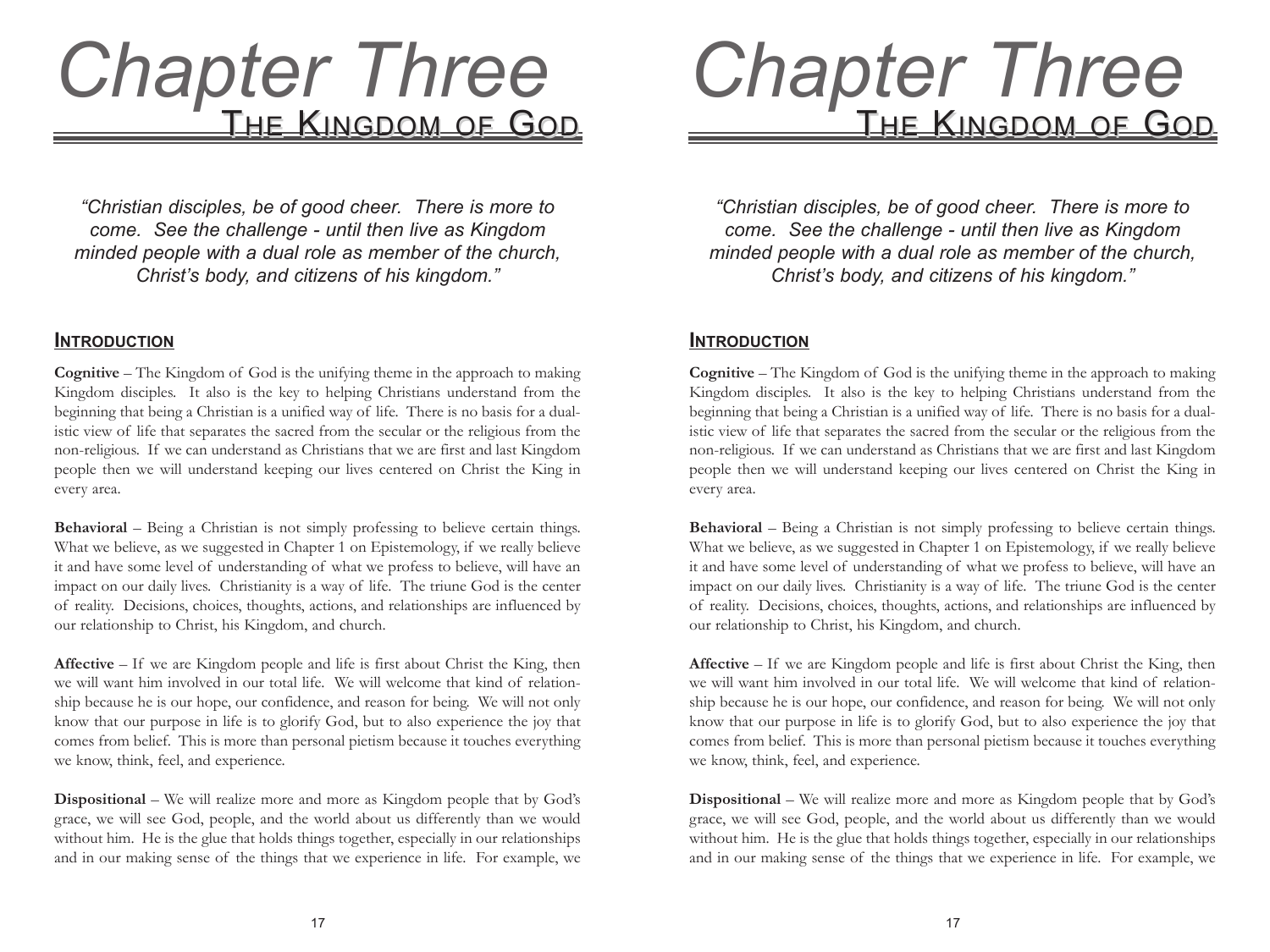will know that God is faithful to keep his word and do what he says he will do. We can trust rather than doubt when things do not appear to work very well.

#### **SPECIFIC GOALS**

- 1. Picking up on some of the thoughts from *The Other Six Days*, mentioned in the introduction, help the class to understand the three points regarding theology, mission, and ministry. And, growing out of that understanding, the goal is to help the class understand what this knowledge means for a Kingdom disciple.
- 2. To understand and see the inclusiveness of the Kingdom in the life of a believer and how that inclusiveness actually unifies their faith and life rather than dichotomize or fragment it where those things are not a part of the unified whole.
- 3. To understand the similarities and the differences between the church and the Kingdom and what difference that makes for the Kingdom disciple.
- 4. Growing out of the third goal, to understand the idea and practice of the roles of the church and the Kingdom without confusing the two.
- 5. To understand what difference this understanding will mean for Kingdom disciples in their varieties of roles and responsibilities.

#### **TEACHER PREPARATION**

- 1. Ask God to help you understand the Kingdom of God and the church as developed in this book. The entire framework stands on understanding this chapter.
- 2. View the PowerPoint presentation on the CD to see the general highlights to emphasize. Remember to print out the slides as your class handouts if you choose to do so. (Use the same procedure for this as explained in previous lessons.)
- 3. As with each chapter, encourage your class to read the chapters before each class.
- 4. As you are preparing, think about concrete ways in which you can illustrate the importance of this chapter. Several examples, such as Mr. Pump, are mentioned in this chapter.
- 5. Look over the discussion questions and select one or several to use with the class.
- 6. Select about six passages or verses to be read relating to the church and/or the Kingdom. Use your concordance.

#### **PROCEDURES**

- 1. Use the PowerPoint slides as your outline and printout for class handouts.
- 2. Open the class with prayer or ask a member to pray.
- 3. Explain to the class the extremely important place that this chapter on the Kingdom of God plays in understanding what it means to be a Kingdom disciple. Question 1 of the discussion questions would be a good starting point. Also, this would be an important place to remind the class that the message Jesus pro-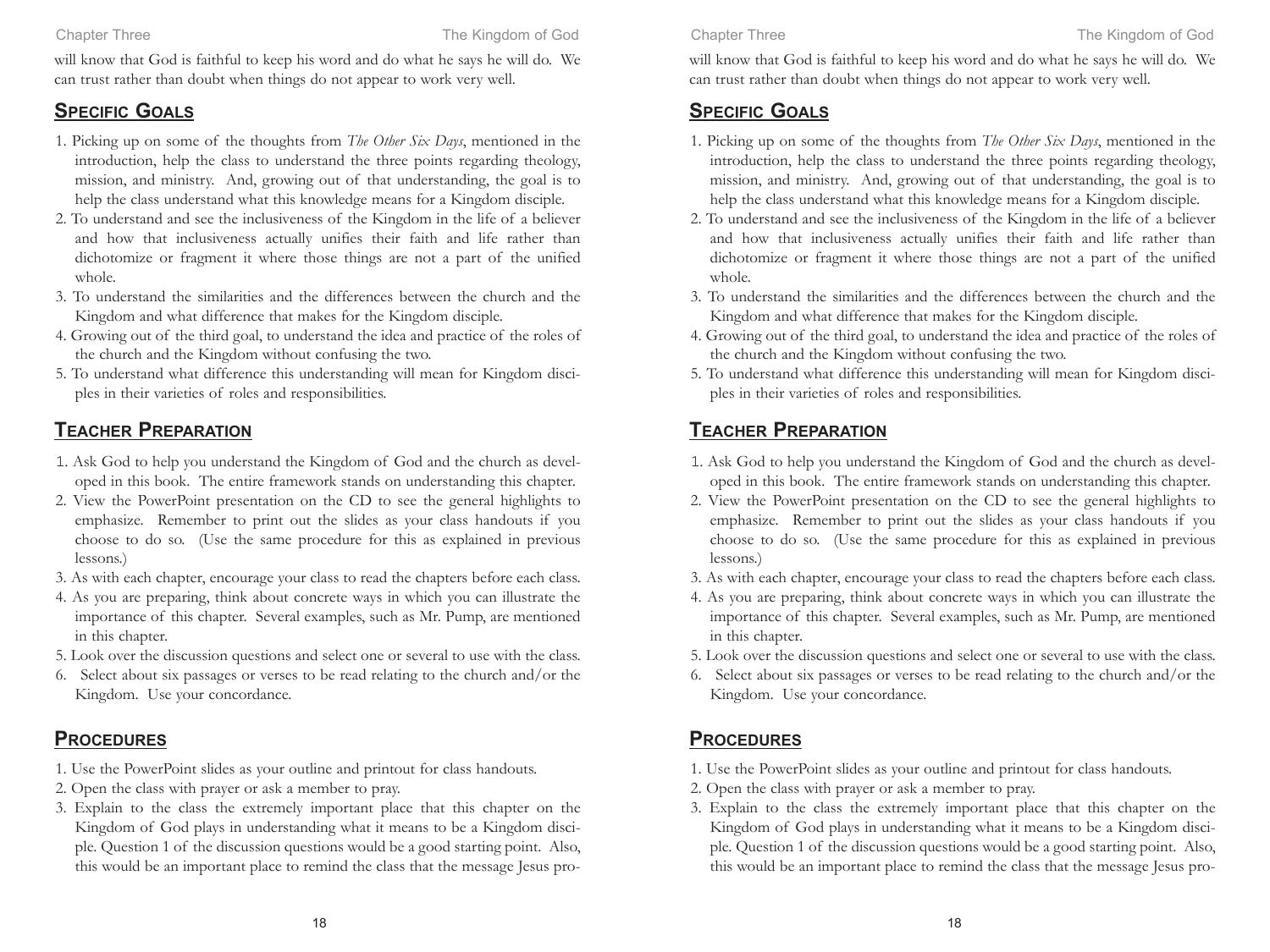claimed on earth was about the Kingdom of God. (The Gospels could provide you with Scriptural references in this regard.)

- 4. Talk about the problem that Christians have because they do not understand the unifying or integrating role of the Kingdom, thus causing us to think of life in a fragmented way. Mr. Pump is a good illustration. If you don't understand that you serve the Lord in all of life, a genuine Christian will be frustrated by believing that your religion and commitment to Christ is only one area of your life. There will always be the tension and pressure to compensate by trying to balance life. Talk about that. (If you can access a copy of Nancy Pearcey's book *Total Truth*, Chapter 2 on dualism could serve you well at this point; otherwise, the material in Chapter 3 will serve you well.)
- 5. As you set forth the idea of the similarities and differences of the church and Kingdom, let the class interact with you in expanding these thoughts.
- 6. This would be a good class setting to talk about the difference between the usual approach of disciple making, which focuses on Bible Study, prayer, and witnessing without seeing those things in a Kingdom framework.
- 7. This would the place to talk about the present and future aspects of the Kingdom, i.e. the Kingdom has come but it has not yet come in its fullness.
- 8. So many people, according to trends, statistics, and their own personal testimonies have not seen Christianity as a way of life but merely as a part or a Sunday activity, hence they are not that excited about Christianity. Seeing all of life as part of God's Kingdom and our role in that Kingdom frees us to really get excited about living for the Lord, seeking first his Kingdom, and living moment by moment for him. (After all, it is not merely about us, it is about him.)

#### **ASSIGNMENT**

1. As you close the class, encouraging them to read the next chapter on world and life view. Explain that this will further build on this Kingdom chapter.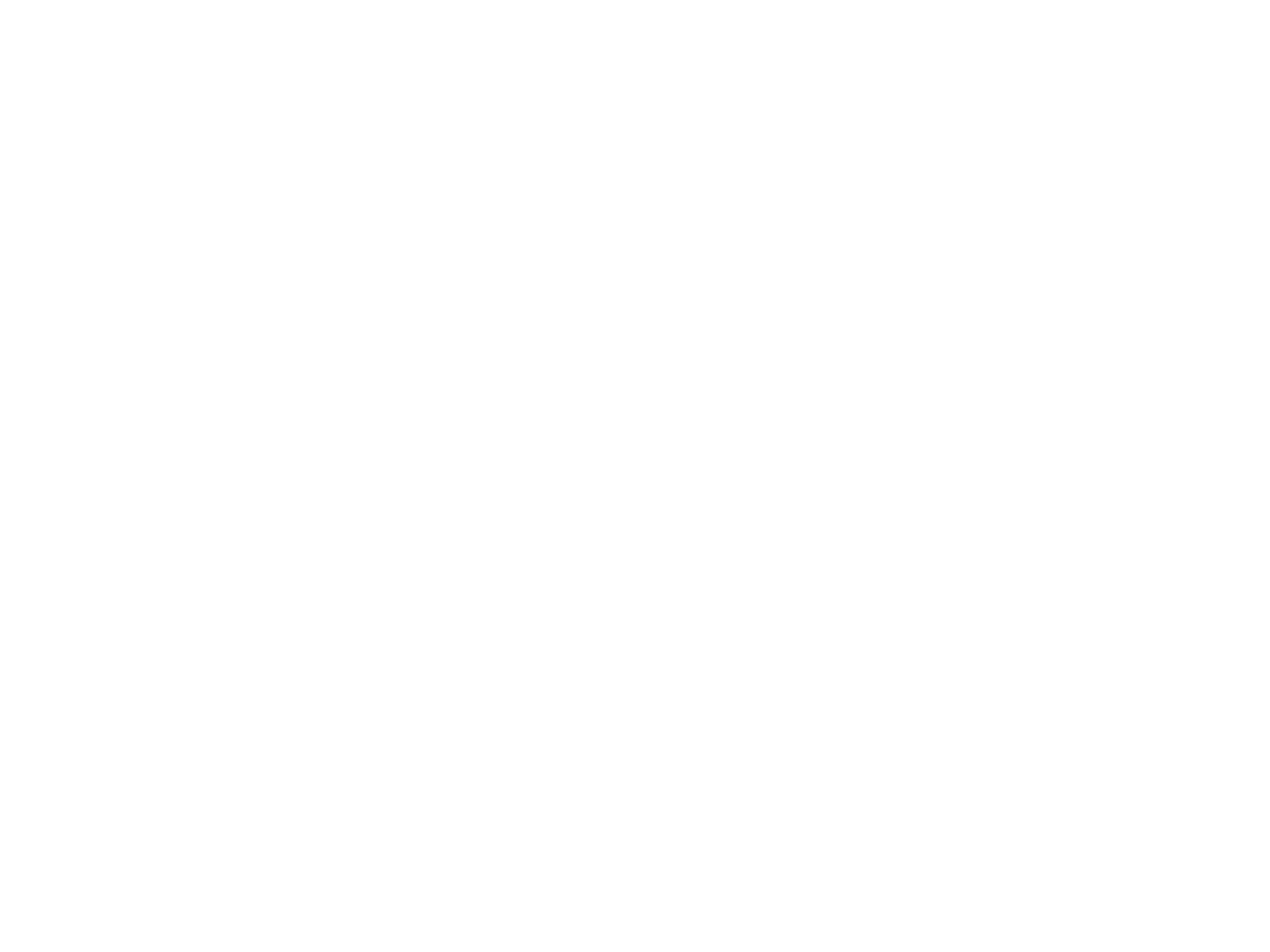## Chapter Four

*"...we are in a battle over worldviews, maybe more so today than in the past. A disciple of Jesus cannot afford to be unaware or indifferent to that battle. We must be trained and equipped for the warfare."*

#### **INTRODUCTION**

**Cognitive** – Our aim in this chapter is to understand what is meant by a Christian world and life view concept. The terms world and life view, worldview, philosophy, grid, etc., as depicted in the chapter have meant different things to different people or has been an unknown concept. Being a Kingdom disciple of Jesus Christ requires having a self-conscious world and life view plus the ability to assess that view, as to whether it is consistent with God's word in Scripture.

**Behavioral** – In building the Kingdom framework concept, the desire is that Christians will reflect more of an intentionality in not only thinking God's thoughts revealed in Scripture, but also applying them in very specific ways. Paul says in Col 1 and 3: "in all things Christ preeminent," and "whatever you do, in word or deed, do everything in the name of the Lord Jesus Christ giving thanks to God the Father through him." Understanding and embracing a Christian worldview, particularly a biblically reformed world and life view, will facilitate a more consistent Kingdom lifestyle.

**Affective** – As your work through this chapter, keep in mind and emphasize to those you are teaching that while our desire is to develop a Christian mind, it must involve a Christian heart as well. While some have used the idea of a world and life view or a Christian mind to imply some kind of academic exercise or intellectual superiority, such is not the attitude of a Kingdom disciple. However, balancing the heart and mind and thinking and living from a more intentional and hopefully consistent worldview will create more Christlikeness in each disciple.

**Dispositional** – As we remember that Jesus said we are to be salt and light people, we want to live the kind of lives that resemble the King in every way that is possible in this life. That involves understanding, behavior, and affections. Keeping a bal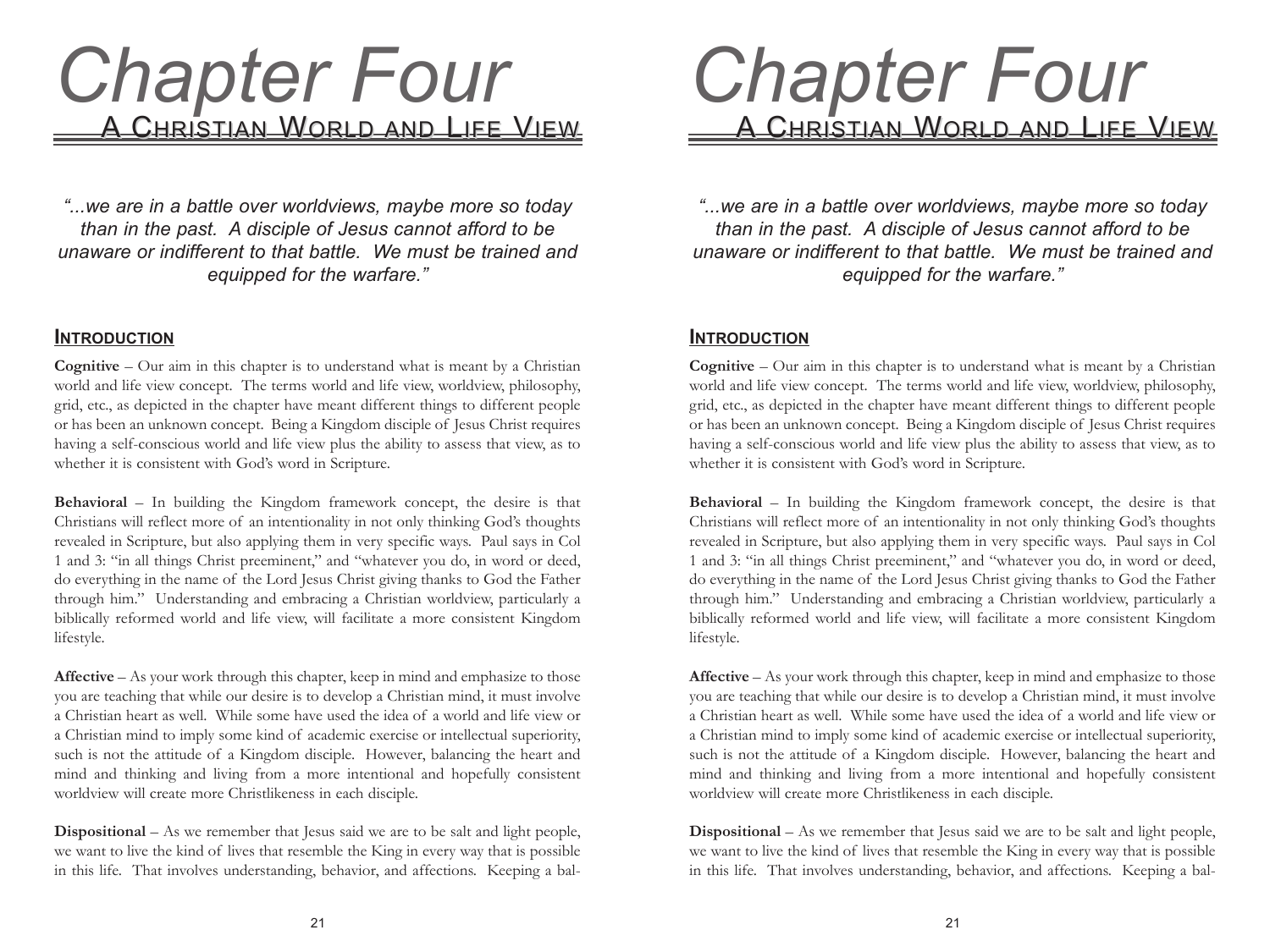ance on the mind and heart concept, developing both in the sanctification process, will be a key to a good "ends."

#### **SPECIFIC GOALS**

- 1. To help the class or group understand the importance of having a self-conscious biblical world and life view. This involves specifically seeing Christianity as a true religion that impacts every area of our thinking and living.
- 2. To evaluate the difference in Christians who do and do not self-consciously embrace a biblically reformed worldview.
- 3. To help the individuals understand the relation of the world and life view with being a discerning Christian, one who has a framework for "trying the spirits," as the Apostle John states, as well as being able to demonstrate discernment in all that we are exposed to in the culture.
- 4. To have some appreciation for the development of the concept of a worldview.
- 5. Though the book does not exhaustively include all aspects that could and do make up a Christian worldview, the chapter lists some ingredients. Knowing what they are will be an important goal in this study.
- 6. To help each person be able to articulate the importance of a biblically reformed worldview.
- 7. To have the group take a particular issue, movie, idea, etc., and evaluate it from a world and life view.

#### **TEACHER PREPARATION**

- 1. First pray that God will enable you to encourage an understanding of this chapter in a way that balances the Christian mind and heart aspect of a disciple. Some of that deals with the cognitive or understanding and some deals with attitude, the emotions, feelings, experience, etc. If everything is not in place with this chapter the Kingdom framework will lack the means of expressing by word and deed the idea of being a Kingdom disciple. It is here that so much of the process breaks down or falls short, as indicated in the introduction of *Making Kingdom Disciples*.
- 2. Be sure you have a clear understanding of the point made in this chapter that one can be a Christian and yet not think like a Christian. The chart in the chapter is intended to show something about the process of coming to know the Lord and what should happen in the process through growth and sanctification.
- 3. Have one or several of the books from the suggested reading list, especially Pearcey, Sire, and Naugle, at your disposal. This may require breaking the chapter into two study sessions or more, but be willing to break it up because of its crucial importance.
- 4. Review the list of discussion questions at the end of the chapter and use some of these questions to transition the group to discussion mode.
- 5. I would suggest that if you have the time, use question 5 in the discussion ques-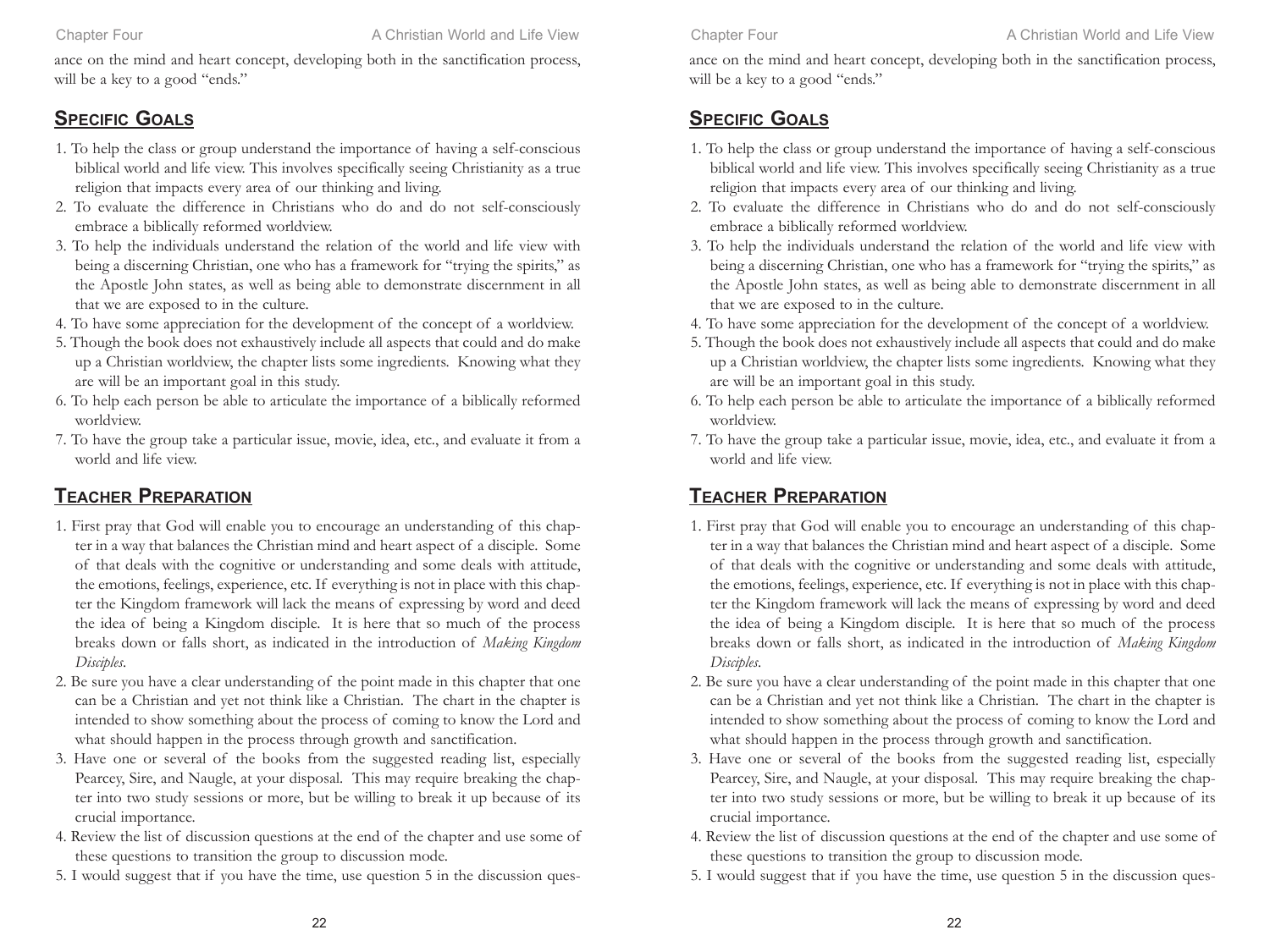tions section as a group exercise. (I find a book such as Brian Godawa's *Hollywood Worldviews* helpful with an exercise such as this. It can be an extremely profitable exercise.)

6. As you look at some of the books for suggested reading, select one or two that you can really promote to your class. Developing a Christian mind requires energy, effort, and encouragement. You will be a key in setting the atmosphere for this to happen.

#### **PROCEDURES**

- 1. Use the PowerPoint presentation and/or print out the presentation for handouts to the class.
- 2. I recommend one of two possibilities. Depending on where your group is in this particular area, you can start out with a presentation of some TV, book, or movie topic that can facilitate and demonstrate the importance of understanding the concept of worldview. It can be something as simple as the Andy of Mayberry series, or as complex as the "Seinfield" series - whatever you may be aware of that would impact your group. Or, you can immediately jump into the content of the chapter from the book.
- 3. As you work through this chapter and topic, frequently remind the class that developing a Christian worldview or a Christian mind is not an exercise in intellectual snobbery, nor simply an academic exercise in philosophy, yet it is. Instead, try to help the group to see that everyone does have a philosophy or worldview, either consciously or unconsciously and your desire is to help them understand what that means and how it works.
- 4. As stated above, consider breaking this into at least two sections, especially if you want to work through one or several issues or TV shows, movies or books.
- 5. Select some of the discussion questions or develop your own and have the group work through the questions and then share the results with the entire group.

#### **NOTE**

At the end of this chapter are several books that deal with world and life view. Four books should be added to the list that have emerged since the writing. One is *Worldview, The History of Concept*, by David K. Naugle (probably one of the best from a historical perspective). Another is James Sire's latest, *Naming the Elephant*, which actually is both a corrective or additional concept to what he writes in *The Universe Next Door*. He incorporates more of a presuppositional approach in the latest book, but do not neglect the earlier book. Third, Arthur Holmes', *Contours of Worldview* is one the classics on this topic. Fourth, *Total Truth*, by Nancy Pearcey, is an outstanding book that should win the evangelical book of the year award. Every disciple should be familiar with this book.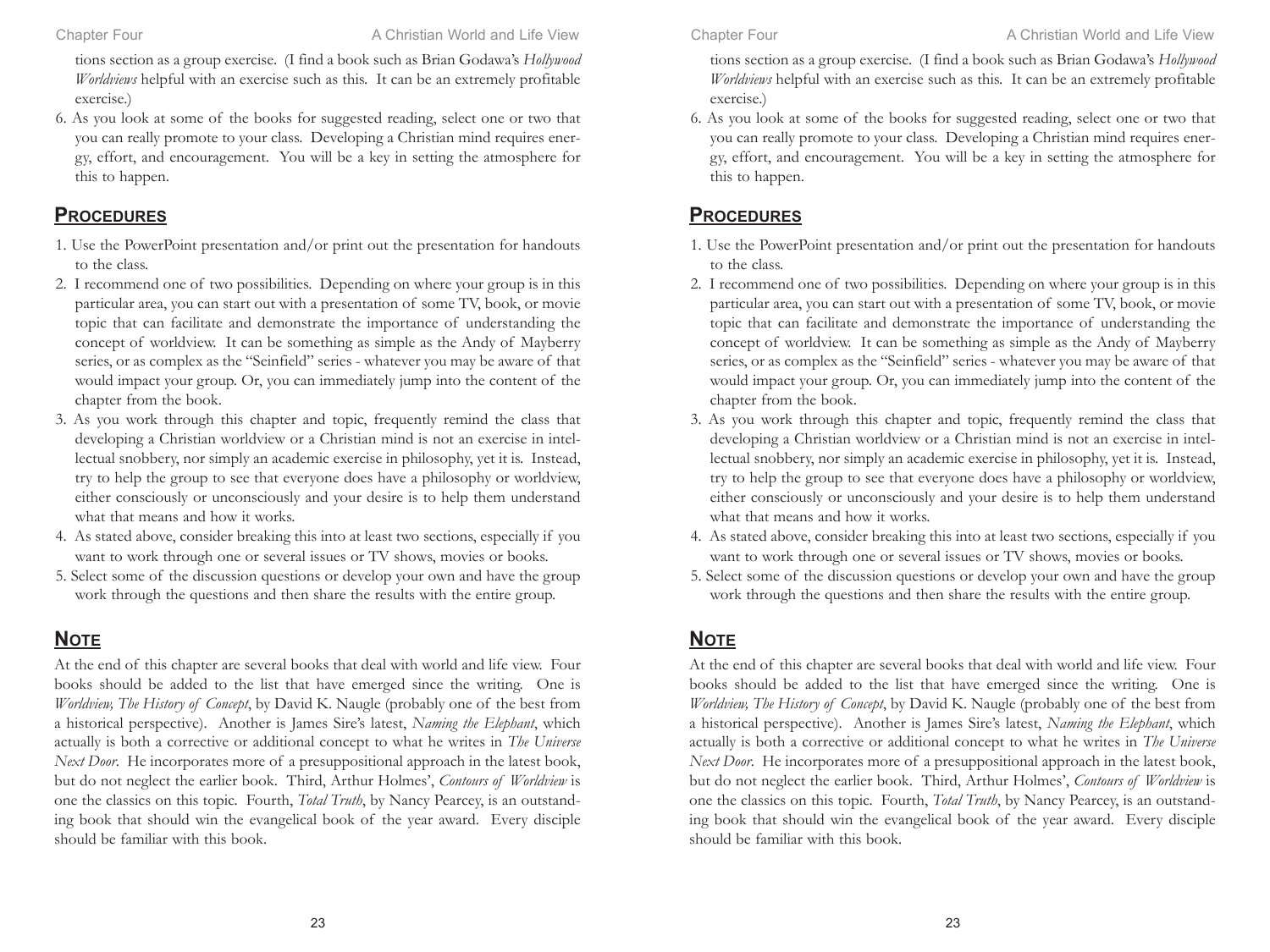- 1. Ask the people to try to do these things on their own, watching a newscast, TV program, or movie.
- 2. Have a family discussion over a particular issue with the aim to be able to talk about a Christian worldview.
- 3. Remind the group, as indicated in the chapter in the book, Christians can be seeking to have a Christian worldview approach to issues and have different perspectives, but that it is healthy if it creates further discussions. It can be unhealthy and wrong if you fail to listen and communicate with one another or insist that everyone thinks like you think.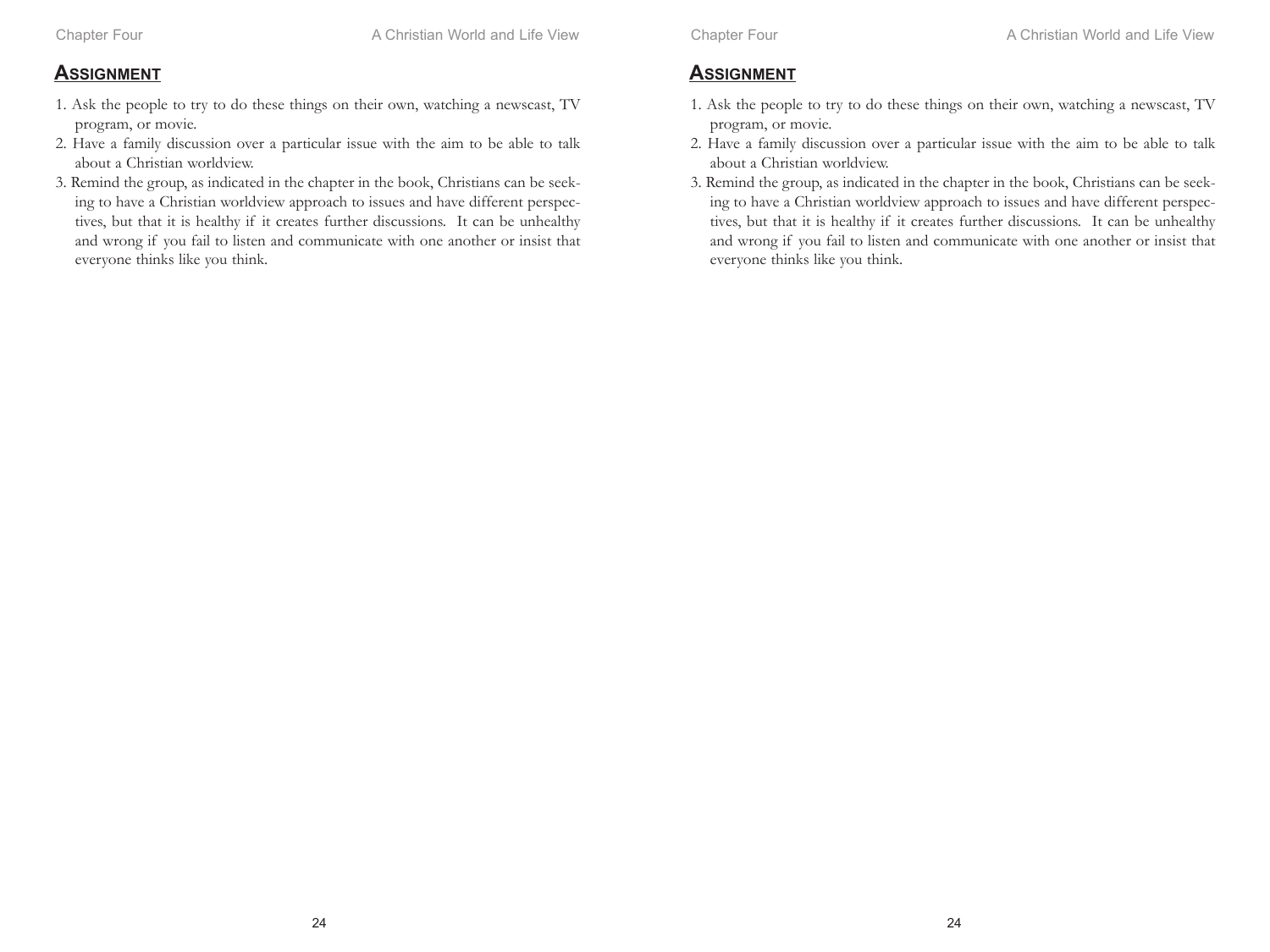## *Chapter Five* <u>The Reformed Faith's </u>

*"Doctrinal conviction provides the foundation for our attempts to determine the best way to live out our Christian commitment in the midst of the varied situations that confront us. And it motivates us to act continually in accordance with our commitment to Christ. Whenever theological works stop short of this we have failed to be obedient to our calling as thinking Christians. Indeed our goal must always be to link Christ belief with Christian living." Stanley Grenz*

#### **NOTE**

*Somewhere we need to make clear that studying doctrine or theology is not something reserved for the "professionals." Each Christian is responsible to study and know these doctrines. They are basic to developing discernment, as well as being equipped for ministry and service. Though there are different levels of "being a theologian," Kingdom disciples are to realize the necessity of studying doctrine. Remember the Apostle Paul's word in Titus 1 and 2. Bad teachings and doctrine can corrupt people whereas good teaching can build Kingdom people.* 

#### **INTRODUCTION**

**Cognitive** – To be a Kingdom disciple requires believing and knowing certain foundational truths upon which the Kingdom is built. The purpose of the section of the framework is to outline some foundational, basic, and essential doctrines for the Kingdom disciple. Developing a Christian mind requires knowledge of truth. While every teaching of the Bible is important, as John Calvin said, not every doctrine is of equal importance. This chapter highlights the foundational truths.

**Behavioral** – Believing that doctrine is life and life is doctrine and knowing that what we believe will impact how we live, we want the Kingdom disciple to know certain biblical truths, and know in Hebrew-Christian fashion that those beliefs actually impact their lifestyle and behaviors.

**Affective** – The doctrines of the Word are not only to be believed but they are to be loved. They touch our lives in the most personal and intimate ways. The Scripture connects thinking with the heart and the heart is generally associated with the affections. As one is becoming more and more of a Kingdom disciple, the aim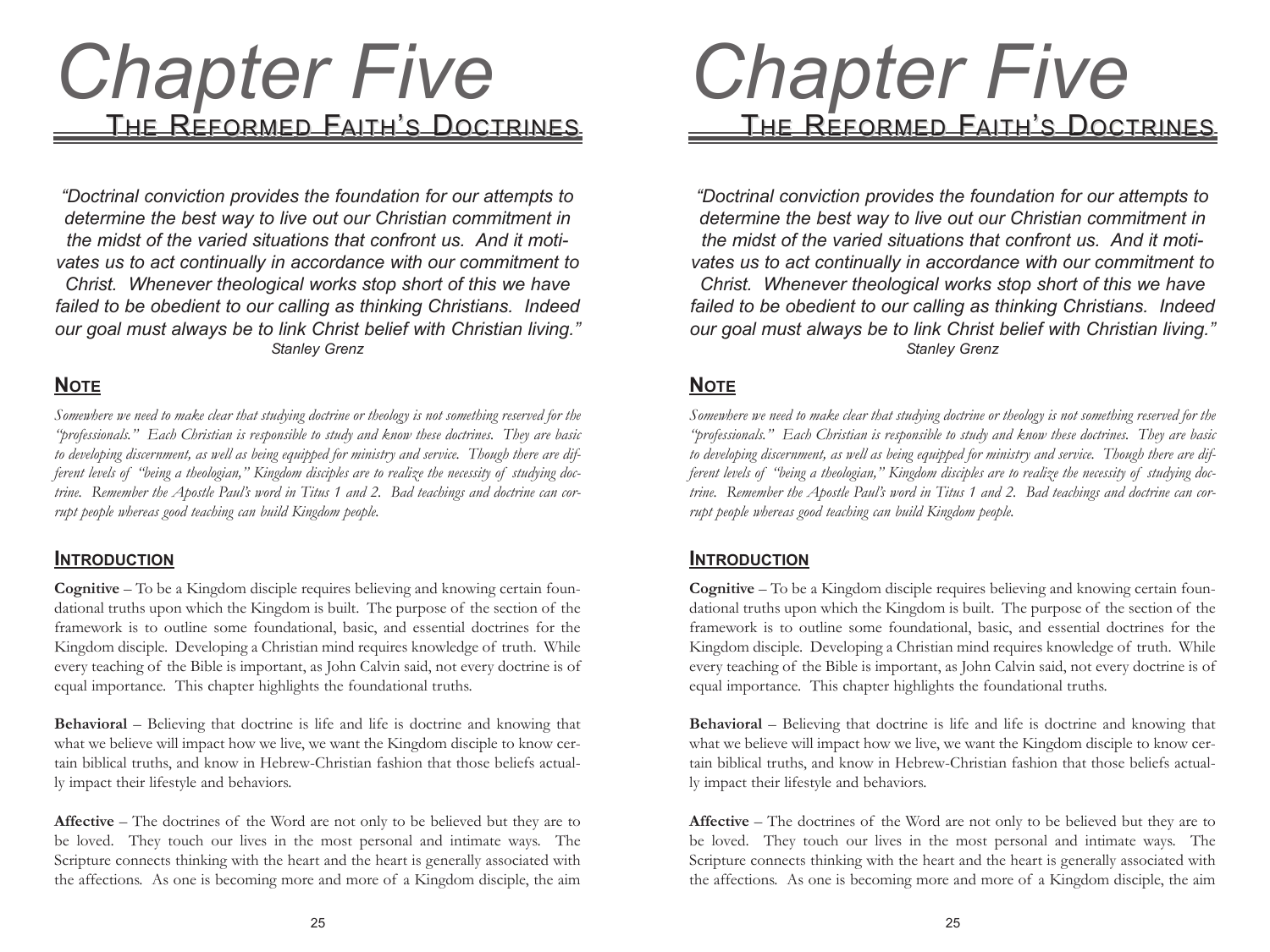is that he or she loves the Lord and his truth with all their heart, mind, body, and soul. The antithesis is that there are some things that a Kingdom disciple should not love but actually hate.

**Dispositional** – At no time should believing and knowing these essential doctrines cause one to be haughty or filled with pride. They are about God and focusing on him is the key to having the right attitude towards life, including people and processes. Bad attitudes or dispositions are not compatible with being a Kingdom disciple.We are to be as much like Christ, the King, as is humanly possible.

#### **SPECIFIC GOALS**

- 1. Make the point that Christian belief is not to be eclectic. Each doctrine is interrelated with the others. Explain that the "reformed faith," such as contained in the Westminster Confession of Faith and the Catechisms, brings those doctrines together and connects the dots.
- 2. Lead the people to understand that while many approaches to discipleship bypass the studying of doctrine, Kingdom disciples must know what they believe and the specific purpose of this chapter is to emphasis the role and place of theology in a disciple's life. (Refer to the thesis of Stanley Grenz and Paul Stevens, mentioned in the chapter.)
- 3. Focus on the thesis that "doctrine is life and life is doctrine." (Refer to the section in the chapter dealing with this topic.)
- 4. Help the people understand the section that speaks to doctrine and theology and how they relate, yet how they are not synonymous terms.
- 5. Help the people understand that the eight doctrines summarized in this chapter actually comprise the system of doctrine known as the "reformed faith."
- 6. Remembering the emphasis in Chapter 2 dealing with "epistemology," be sure that the people understand the importance of the Bible as our rule of faith and life in knowing what we know and believe and why.
- 7. Call attention to the suggested reading list at the end of the chapter.

#### **TEACHER PREPARATION**

- 1. Read the chapter and think about the thesis of the importance of doctrine in the Kingdom disciple making framework.
- 2. Review several sources such as the Westminster Confession of Faith and Millard Erickson's book *Does It Matter What You Believe?*
- 3. It would be helpful to familiarize yourself with R. C. Sproul's book *When Worlds Collide.* It provides you with a good demonstration regarding how right doctrine plays an important role in a person's life on a day to day basis.
- 4. Either referring to Grenz's or Steven's book will help you to be prepared to lead the study of this chapter. Do not let the idea "everyone a theologian" intimidate you but simply illustrate why Kingdom disciples must have a strong doctrinal foundation.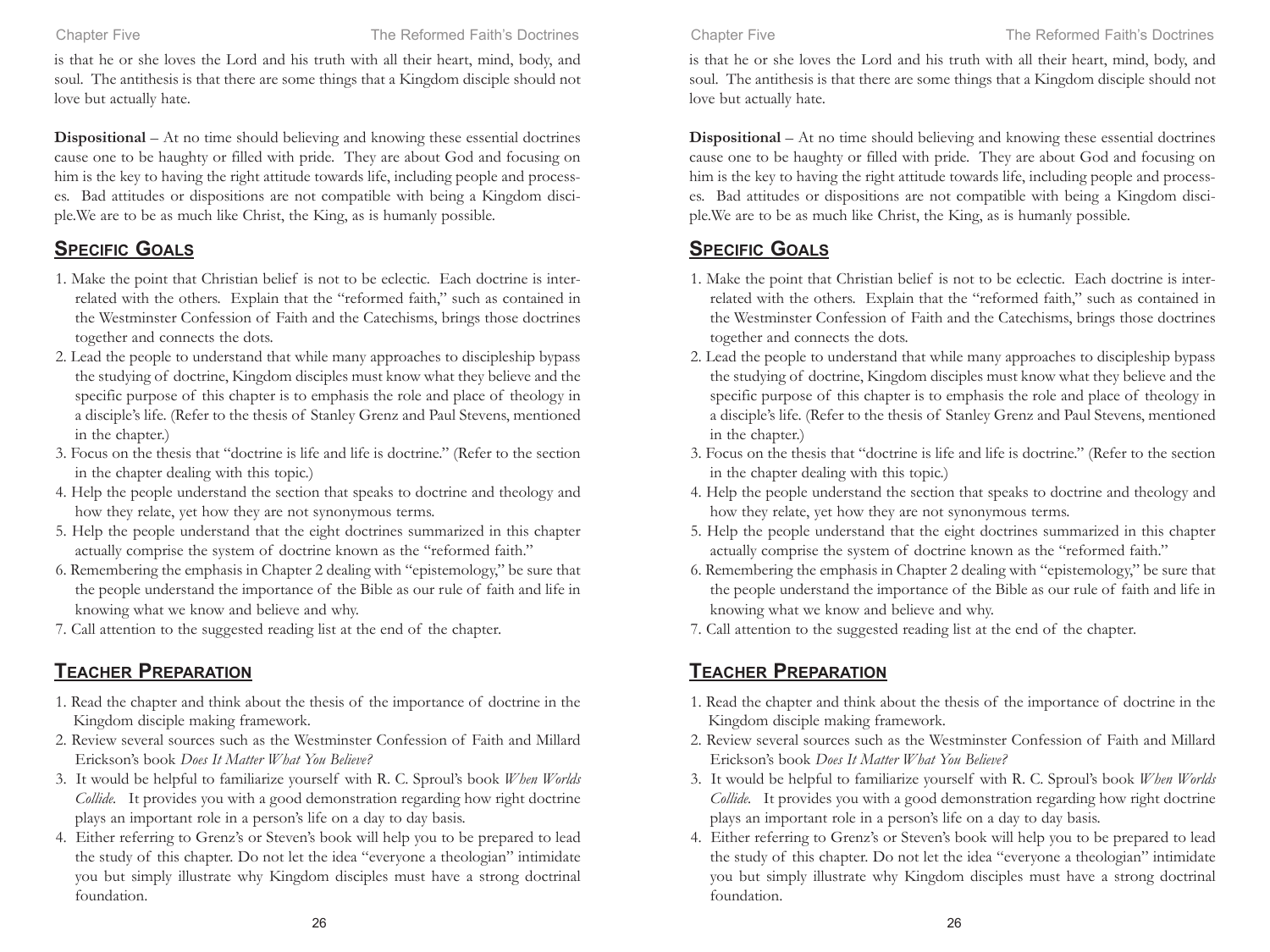#### **PROCEDURES**

- 1. Use the PowerPoint presentation and printout the handouts for the group.
- 2. Read Titus 1 and 2:1-12. Point out Paul's concern about good theology.
- 3. Use the opening sections of the chapter to talk about why doctrine and theology are part of the framework for making Kingdom disciples.
- 4. Have the class discuss why, if doctrine is so important, do so many discipleship programs omit this aspect? What are the results of doing so?
- 5. As you present the doctrines covered in this chapter, help the class understand what is meant by "reformed theology or reformed doctrine." How does that differ from a non-reformed approach to the Christian faith?6. Select several of the questions at the end of the chapter for discussion.
- 7. Lead the class in a discussion about how right doctrine can help understand life and reality more clearly.

- 1. Encourage the class to read the next chapter dealing with covenant theology.
- 2. Because we believe that "doctrine and theology are life" not merely concepts to be known but truths to be lived, challenge the group to be intentional and selfconscious during the next weeks about connecting the doctrines outlined to everyday life and reality. Also, commit to a time during the next class to have some response and testimonials to that end.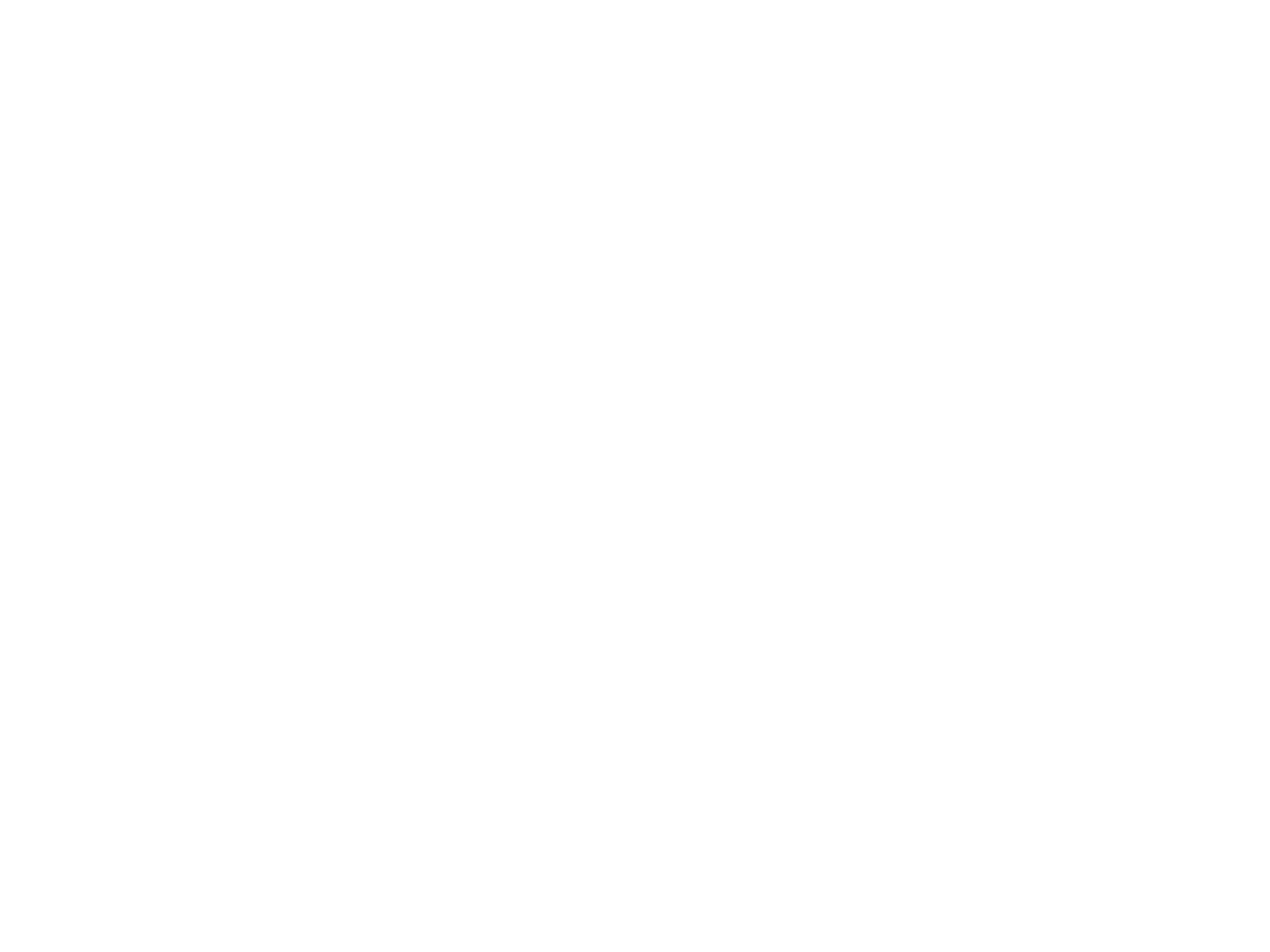## COVENANT THEOLOGY *Chapter Six*

*"What is needed is the rekindling of interest in the doctrine of the covenant of grace. Our precious youths must be made aware of what it means to be 'children of the covenant.'" William Hendriksen*

#### **INTRODUCTION**

**Cognitive** – A Kingdom disciple sustains a personal relationship with King Jesus. That relationship is expressed in the form of covenant; therefore, it is essential that a Kingdom disciple understand the concept of the covenant because it is at this point that Christianity is established in a clearly theistic and personal way. It is also critical that we understand that how we relate to God is his choice not ours. He determines the conditions and requirements and offers the subsequent blessings.

**Behavioral** – Our relation to the Lord is intensely personal. We live in him and he lives in us by his Spirit. He does not come and go; hence, he is always present within us. We cannot live as though he is not a part of our lives on a day-to-day basis. We cannot leave him out of anything that we do. As the Psalmist in 139 reminds us, we cannot get away from his presence. That has to impact our behavior.

**Affective** – When we realize that the Creator God, who is infinitely higher than us, comes to us in the person of Jesus and the Holy Spirit, we have to be transformed inwardly and have to love him with our heart, mind, body, and soul. There really is a love relationship that he has demonstrated with his covenant people. We are to love him in return and with deep gratitude and humility and serve him with all of our being.

**Dispositional** – Though we cannot actually love God as much as he loves us and though we cannot love one another as he loves, he has set the standard. We are to be as much like him in our relationships as is humanly speaking. A loving servant attitude, demonstrated in the incarnation, washing his disciples feet, and dying a substitutionary death on the cross are some of the challenges set before us. Keeping covenant should be our aim in all that we do vertically and horizontally.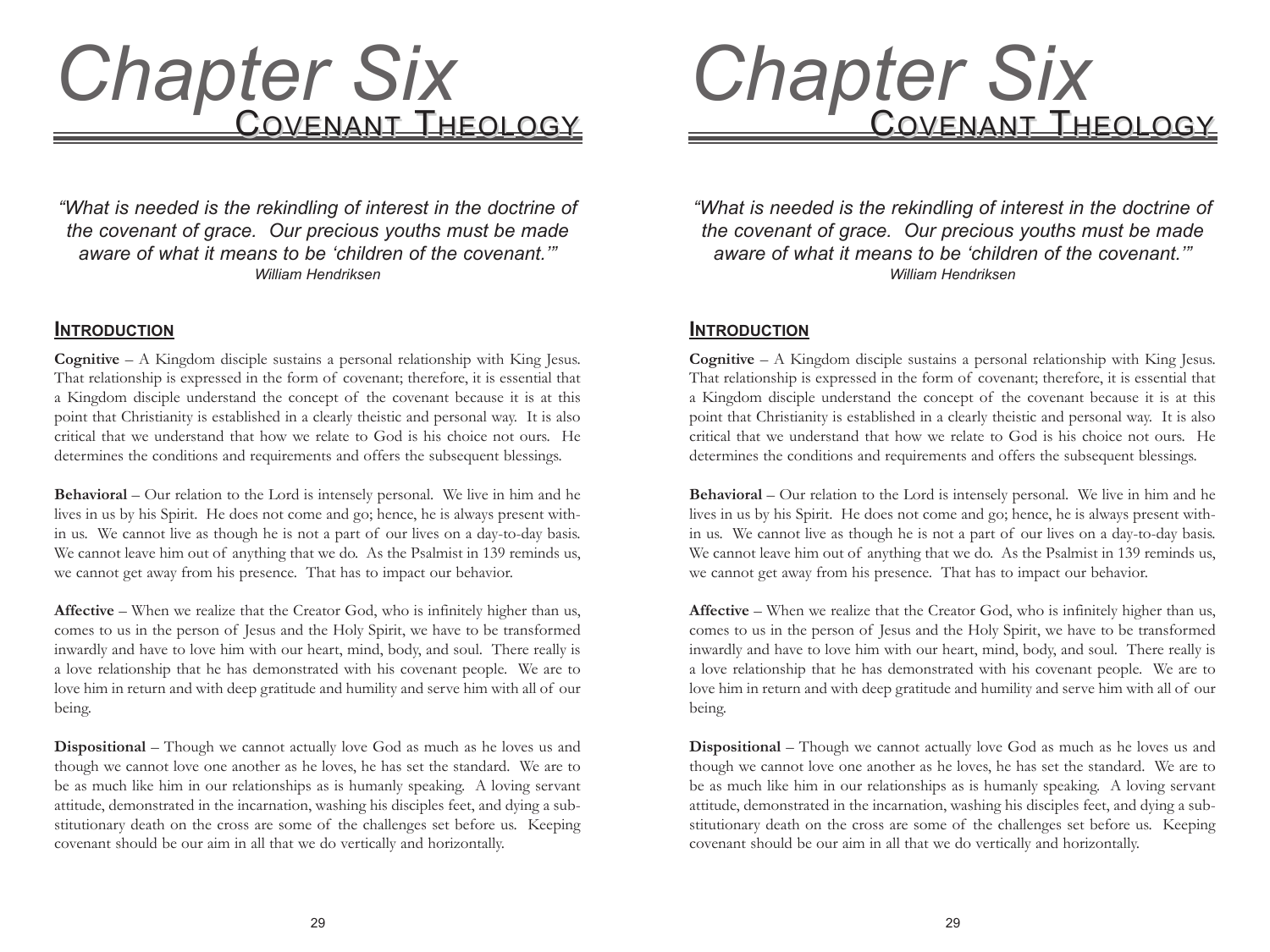#### **SPECIFIC GOALS**

- 1. To see how the concept of covenant is at the heart of the Christian faith and to see that this concept is the glue that holds things together and keeps Christian theism uppermost in Kingdom disciples.
- 2. To help see the connection between the covenant concept with the doctrines mentioned in the previous chapter.
- 3. To understand the significance of the statement in the chapter, "Before the fall, grace enabled man to be obedient, but after the fall, grace was shown in Christ keeping the covenant for us."
- 4. To understand what it means and the implications of a Kingdom disciple being a child of the covenant.
- 5. To understand what would be missing without the concept of the covenant.
- 6. To develop a framework for understanding that while God makes the covenant and keeps the covenant for us, what is the role of the Kingdom disciple concerning the covenant?
- 7. To understand the difference between the covenant of works and the covenant of grace.
- 8. To know how to read and study the Bible from a covenantal perspective. (This will be developed in the final chapter in Genesis 13.)

#### **TEACHER PREPARATION**

- 1. Read the chapter carefully and seek to understand why there is within the framework of making Kingdom disciples a section on doctrine and a separate chapter on covenant theology.
- 2. Read carefully the Scriptures listed in this chapter and search the concordance for other related passages.
- 3. Read and work through the Westminster Confession of Faith chapter entitled "God's Covenant with Man."
- 4. Be prepared to help the people understand that the concept of covenant not only has implications regarding our relationship to God, but also to our spouses, our children, and others, including the world around us. This is definitely a life transforming truth and your aim in teaching is to help your class understand.
- 5. Know and be able to explain the difference between reading and studying the Bible covenantly vs. legalistically or moralistically.
- 6. If you can access DeGraff 's *Promise and Deliverance*, read the introduction.

#### **PROCEDURES**

- 1. Use the PowerPoint presentation and/or print it out for class notes.
- 2. As a beginning point, have the people to discuss relationships: what is a relationship and what are the ingredients for a healthy relationship.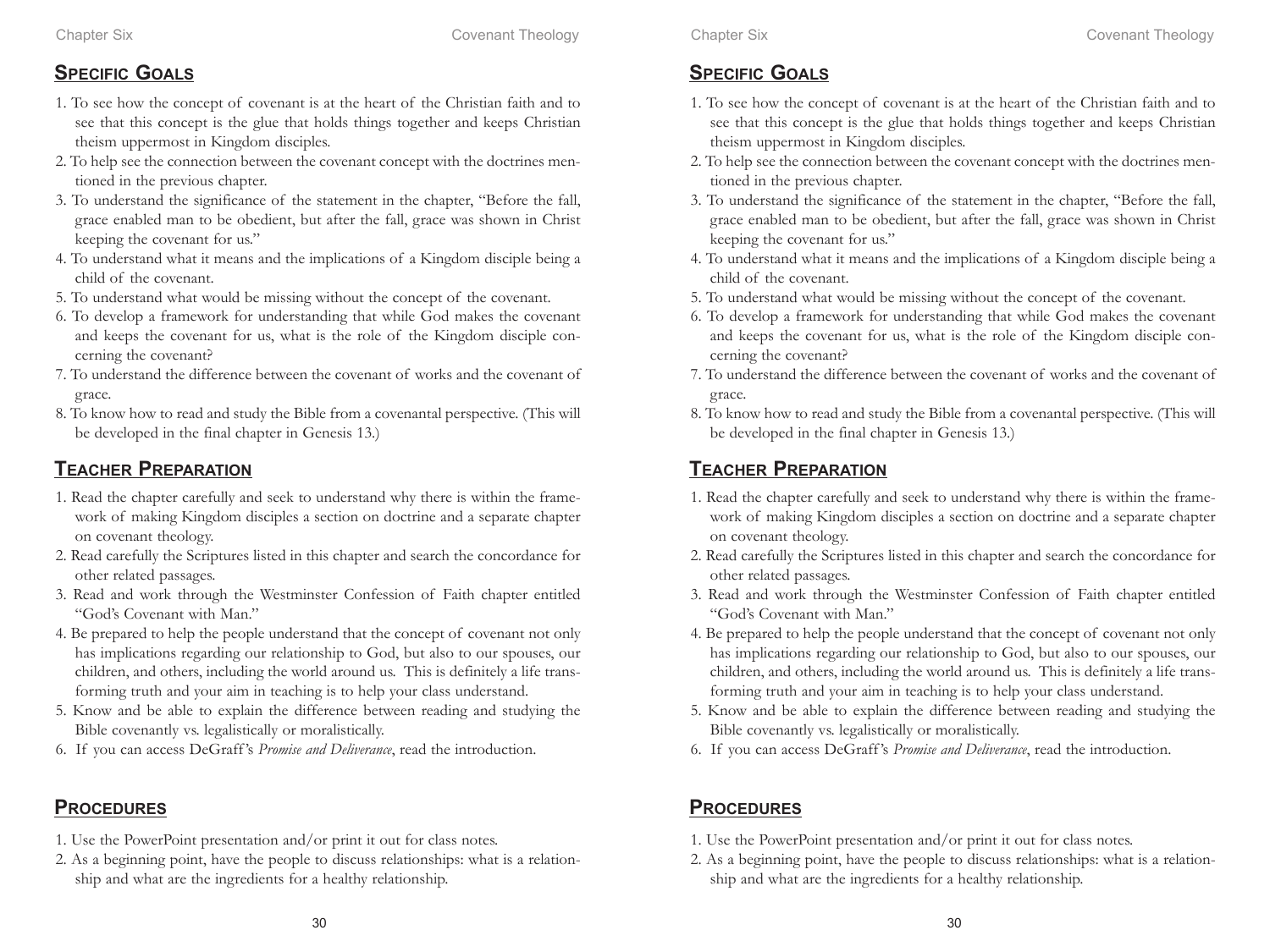- 3. Summarize the importance of understanding and experiencing the personal relation aspect of the Christian life, vertically and horizontally. Our definition of Christianity states, "Christianity is the religion of truth fleshed out in relationships vertically and horizontally." Discuss the implications of that definition.
- 4. After giving the overview of God's relating to us by way of covenant, work through the two phases of that covenant, before and after the fall. What is the covenant of works and what is the covenant of grace?
- 5. Discuss the ramifications of the quote from the late Dr. Ray Dillard, which states, "a living relationship that required loving commitment of both parties."
- 6. What would be missing in the disciple-making process if the concept of the covenant were left out, as it generally is?
- 7. Discuss some of the things we learn about God from a covenantal perspective.
- 8. Because as a Kingdom disciple is to be like Jesus, where does obedience enter into the covenant concept? At this point you will want the people to understand that obedience from us is not the means of establishing the covenant with God, but is the result of understanding God's establishment of the covenant with us and what he requires in return.
- 9. Because we see covenant theology as an essential part of the Kingdom framework for making disciples, use the discussion questions at the end of the chapter, especially questions 3 and 4.

#### **ASSIGNMENT**

1. The next chapter begins Part 2 of the framework focusing on the importance for Kingdom disciples to understand the world into which God has placed us. Encourage the class to read carefully Chapter 7 dealing with "modernity," and think specifically about its impact on our lives and culture.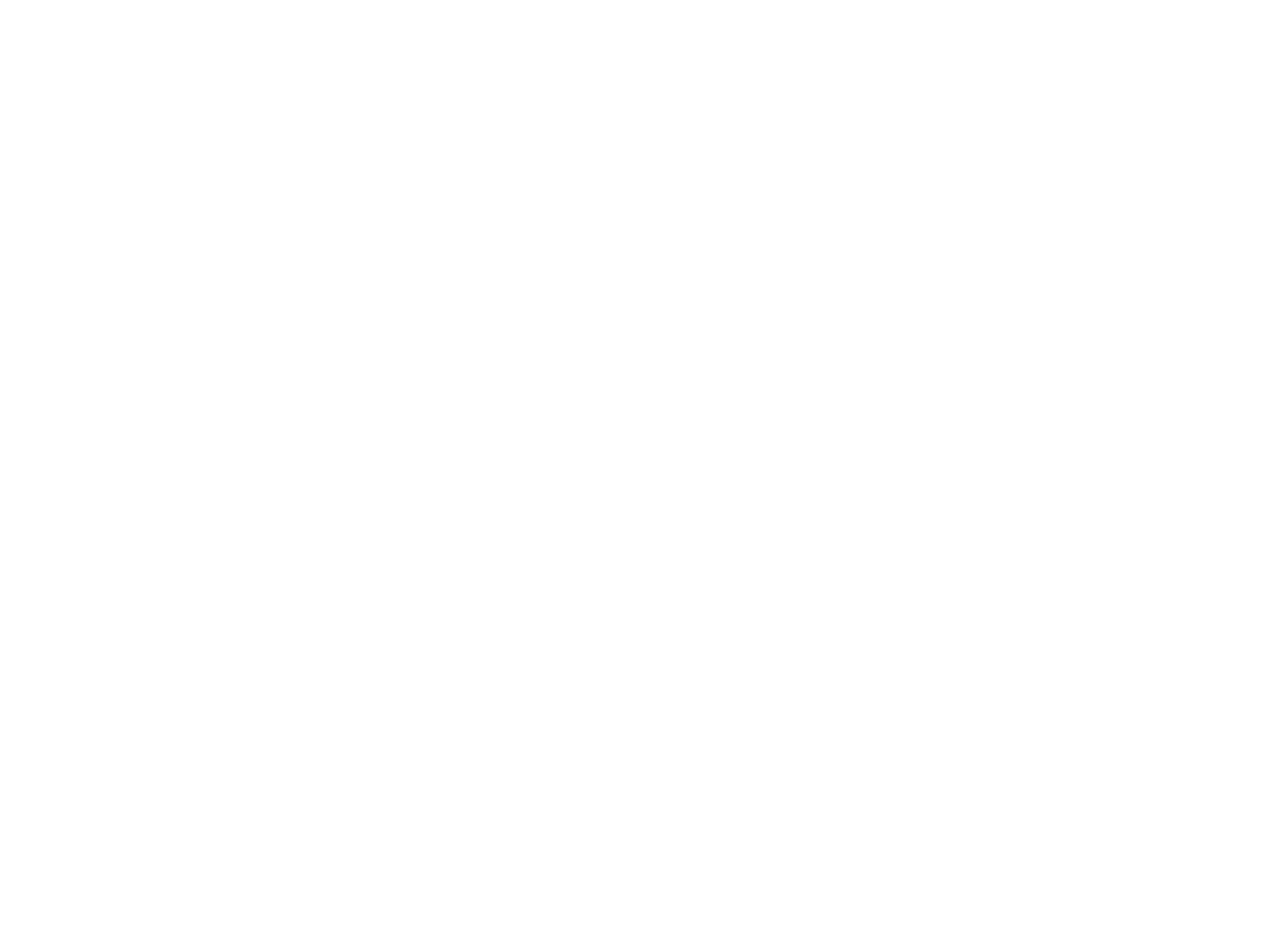## ENGAGING THE CULTURE *Chapter Seven*

*"They that sup with the devil of modernity better have long spoons." Peter Berger*

#### **INTRODUCTION**

**Cognitive** – A Kingdom disciple must live under the Word but that also requires an understanding of the world. Part 2 concentrates on three key areas that we believe are foundational in understanding the world. The first of the three areas concentrates on understanding "modernity" and its impact on our lives. If our thinking and living are to reflect the Kingdom and there is a tendency to conform to the world, we need to be aware of the pressure we face which attempts to squeeze us into the world's mold.

**Behavioral** – Behavior and lifestyle are intertwined. Modernity as defined in this chapter attempts to encourage the Kingdom disciple to realize that whereas thinking God's thoughts after him has certain results in behavior and lifestyle, so does not thinking God's thoughts after him create behaviors. Kingdom disciples are not simply to react to the culture, they are to be proactive in living for King Jesus on a dayto-day basis. Plus, part of the witness assignment is to help others be aware of the currents, trends, and ideologies that impact their lives.

**Affective** – There is a sense in which some things relating to our lives is in the "adiophora," the neutral area, but all things have religious implications. When we are told not to the love the world but to go into the world making disciples, we need to know what we can and cannot love about the world, as well as what we must do to be people of the Kingdom. One of the Kingdom's characteristics is that its people are not like the world.

**Dispositional** – In this area of knowing our world in order to be faithful to our Lord, we also need to demonstrate humility, integrity, and trustworthiness. We cannot have an isolationist attitude where the world is of no concern. While we are not to be of the world, we are to be in the world for the sake of serving God's purpose to this generation.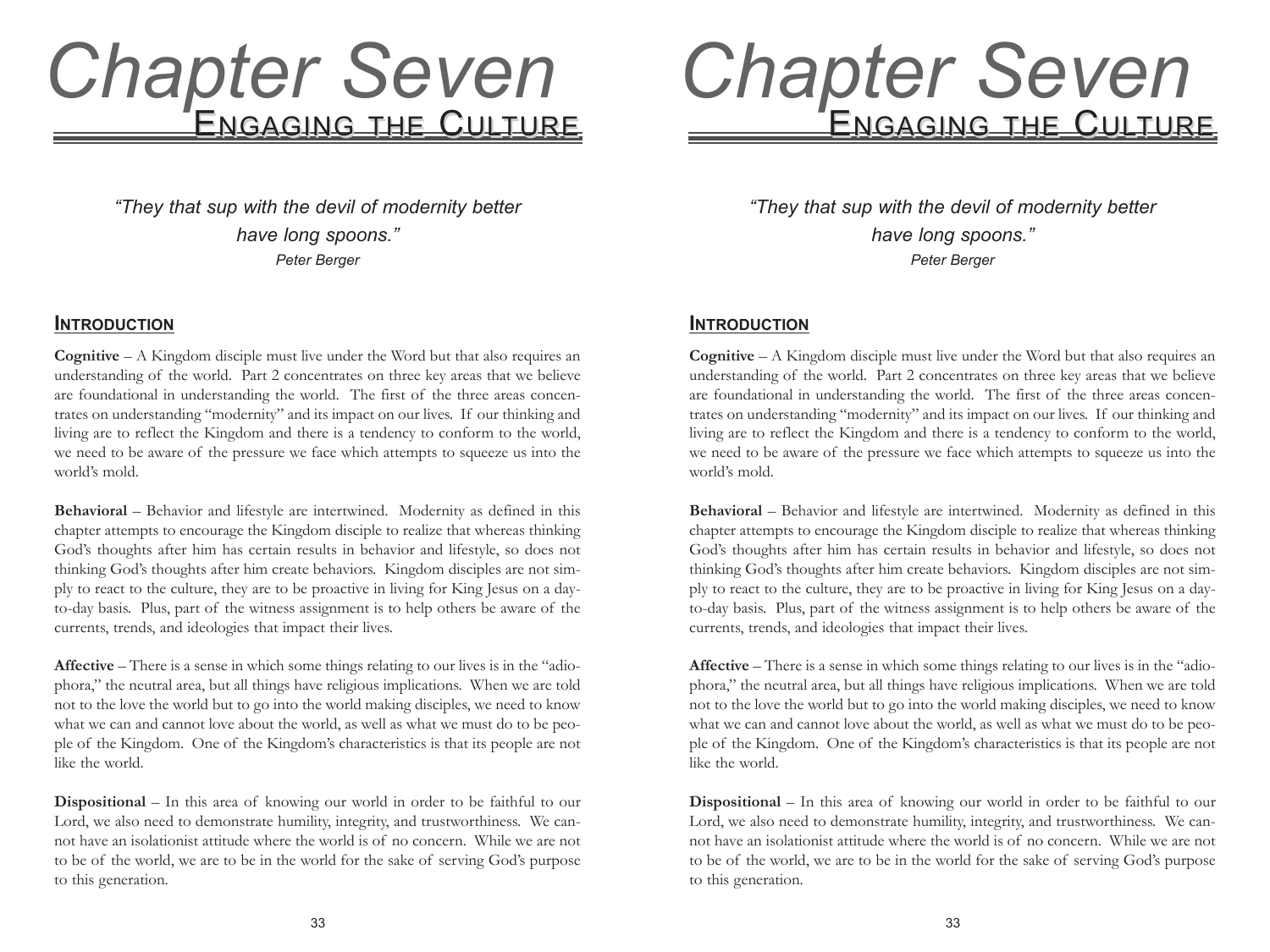#### **SPECIFIC GOALS**

- 1. As you begin Part 2, Knowing the World, help the people to understand that Christ sends his disciples into the world teaching and preaching his Kingdom. This specifically means that disciples must understand that the setting in which the topics dealt with in Part 1 is our world.
- 2. Because the Kingdom is about God and because we are his disciples, our focus is on him. Part 2 challenges the disciples to understand how we are not to be conformed to this world but to be transformed in our understanding, retention, and application of God's truth on a daily basis. As Paul states in Romans 12: 1 and 2, we need to be aware of some things that we stand for and some things that we have to oppose.
- 3. Rather than retreat from the world, as we state in the book, quoting Jacque Ellul, the world can serve God's purpose of forcing the church to know what the issues are at a particular point and time in history.
- 4. Though modernity comes from the same root word as modern, modernist, and modernization, a goal of this chapter is to help people understand that modernity is the surroundings in which modern and modernization occur.
- 5. The next goal would be to discuss the difference in modern, modernization, modernists, and modernity as used in this chapter.
- 6. A Kingdom person is to develop a Christian mind; hence we must know how to think and understand that modernity often determines our approach to life, or at least too many areas of our life, and determines our lifestyles.
- 7. An important goal is to work through some of the chapter's suggestion on some of the different aspects of modernity such as: pluralism privatism, individualism, relativism, and technism.
- 8. While our culture in North America and Europe have been influenced greatly by "pop culture," one of the goals of this chapter is to help the people understand its impact on their daily lives, including their choices and decisions.

#### **TEACHER PREPARATION**

- 1. While this chapter introduces you to the ideology known as modernity, it does so in the briefest of summary. You will want to check out one or several of the suggested readings at the end of the chapter. Ken Myer's *All God's Children and Blue Suede Shoes* and T. M. Moore's *Redeeming Pop Culture* are excellent books to supplement, expand, and underscore the importance of this part of the framework for Kingdom disciples.
- 2. Be prepared to give an apology or set forth your case to underscore the importance of understanding our world. Realize that some maintain, but rather naively, that all we need to do is preach the Gospel. Jesus preached the Kingdom of God, which included the Gospel, but his focus was on preaching and teaching with an understanding of the world in which he found himself.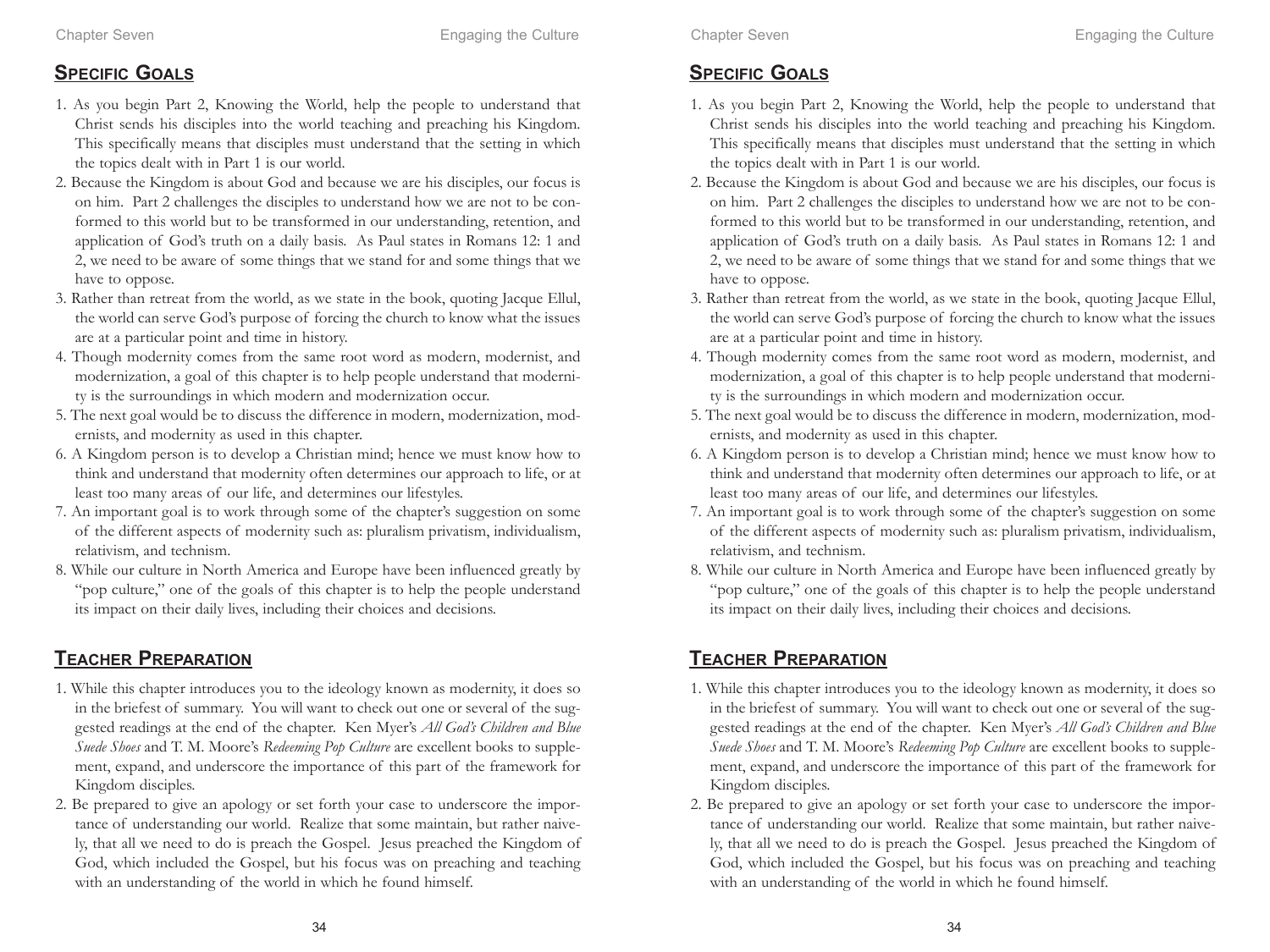- 3. Use the questions at the end of the chapter as a guide to help you understand how invasive modernity is in our lives and be sure to check some of the suggested reading books, realizing that there are many others to help as well.
- 4. Pray for the group because just as our arch enemy does not want us to be people of the Word, neither does he want us to understand our world. The two are so intertwined that one cannot happen without the other. We do not study the Word in a vacuum, even in our personal or private devotions. Neither do we seek to understand the Word apart from understanding the world.

#### **PROCEDURES**

1. Pray for this study and put your Scriptures together for this part of the Kingdom framework.

2. Use the PowerPoint presentation both as an outline of the chapter but also print out the handouts for the class to follow.

3. Work through the sections in this chapter with your list of goals in place.

4. Use all or some of the questions at the end of the chapter to lead the group in a discussion of modernity.

5. The first question could serve as a basis of discussion. Use it to engage the class in a participative discussion.

6. The other six questions can be rich for interaction among the group.

- 1. Encourage the class not only to continue to be aware of the previous assignment regarding doctrine, theology, and life, but also be aware of modernity. Encourage them to be aware of how modernity touches our lives is extremely important for Kingdom disciples to be aware of.
- 2. Read carefully the next chapter on postmodernism.
- 3. Be prepared to share some of your thoughts and experiences in interacting with and being aware of actuality in how these foundational topics touch your lives.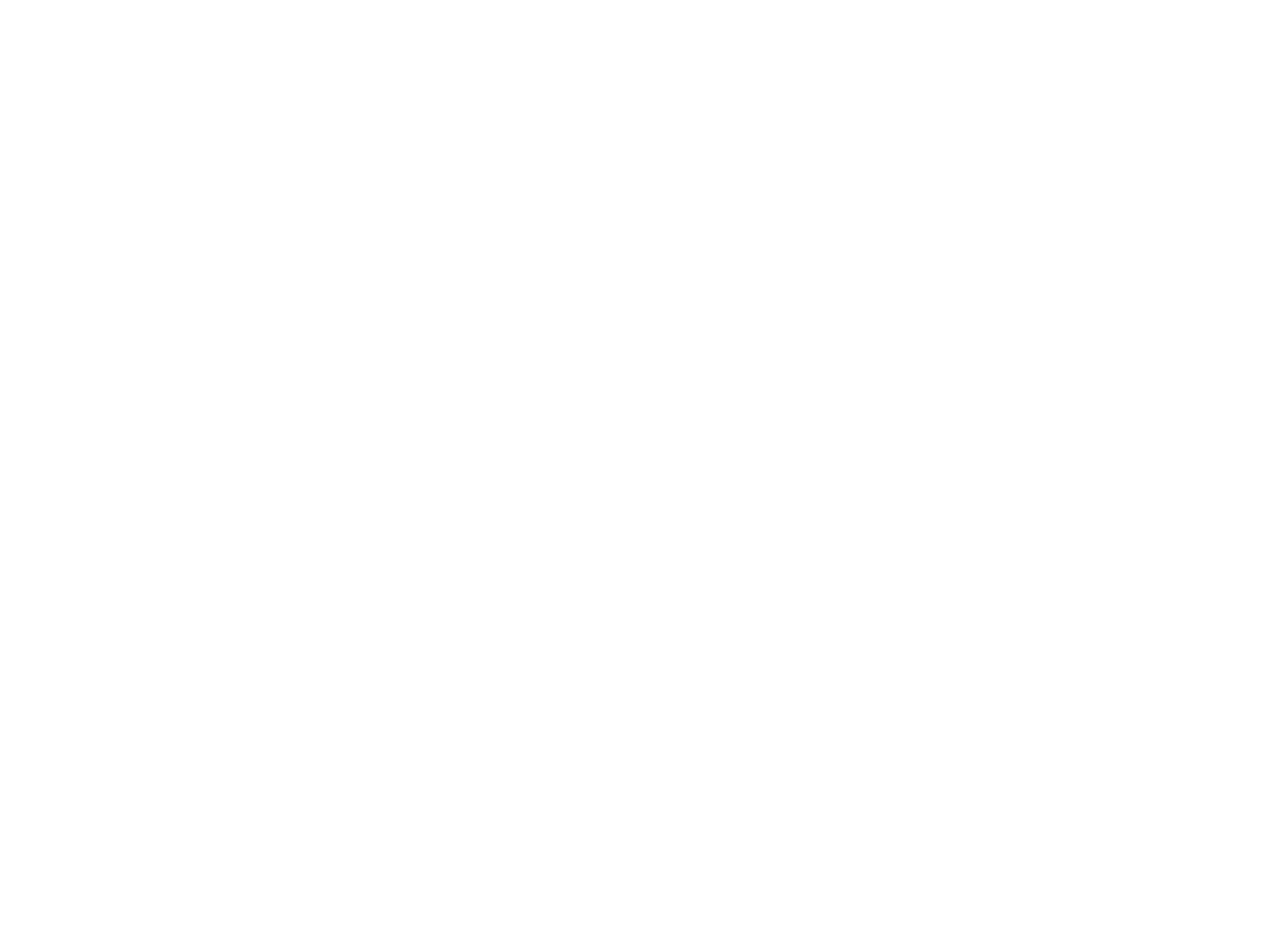# **Chapter Eight**<br>
<u>THE POSTMODERN PARADIGM</u>

*"We live in a postmodern world. The culture is pluralistic, and this will not change. If, in our discomfort with the growing diversity, we make the culture the enemy, we misrepresent the Gospel and we frustrate the efforts to proclaim it. We do not represent Jesus. We represent our own fear and rigidity. Nothing more." Mike Regele, The Death of the Church*

#### **INTRODUCTION**

**Cognitive** – In understanding our world, we must understand its ideologies because ideas and philosophy do have consequences. Postmodernism is definitely the overarching philosophy of the western world at this time. We need to understand something about postmodernism. Notice I did not say understand postmodernism? That would be asking too much and yet there are common threads that we can learn to help us understand the pervasiveness of this philosophy.

**Behavioral** – As I have said many, many times in speaking and teaching, postmodernism has impacted our lives in significant ways. The tragedy is that we do not always know how influential it is. So much of our thinking and lifestyle are determined by this philosophy. It is more than an ideology. Kingdom disciples live in a tension and postmodernism is a great contributor to that tension. A philosophy embraced either consciously or unconsciously becomes a world and life view and a world and life view becomes a lifestyle.

**Affective** – As we seek to love the Lord with all our heart and mind, we must have a great passion to think with the transformed mind that Paul refers to in Romans 12: 1 and 2 and 2 Corinthians 10:5. This will help us evaluate whether we have a right view of God or not and will enable us to love him more as a result. We cannot be indifferent as to why we think and feel the way we do about things. Kingdom disciples need to be more aware of what to love, feel deeply about, appreciate, and even fear to some extent, and that would certainly be true regarding postmodernism.

**Dispositional** – One of the favorite phrases of the younger generation, generally as a result of the postmodern influence, is "whatever." As Christians we need to be more carefully intentional about our thoughts and feelings, and we cannot afford to have a nonchalant attitude about life in general.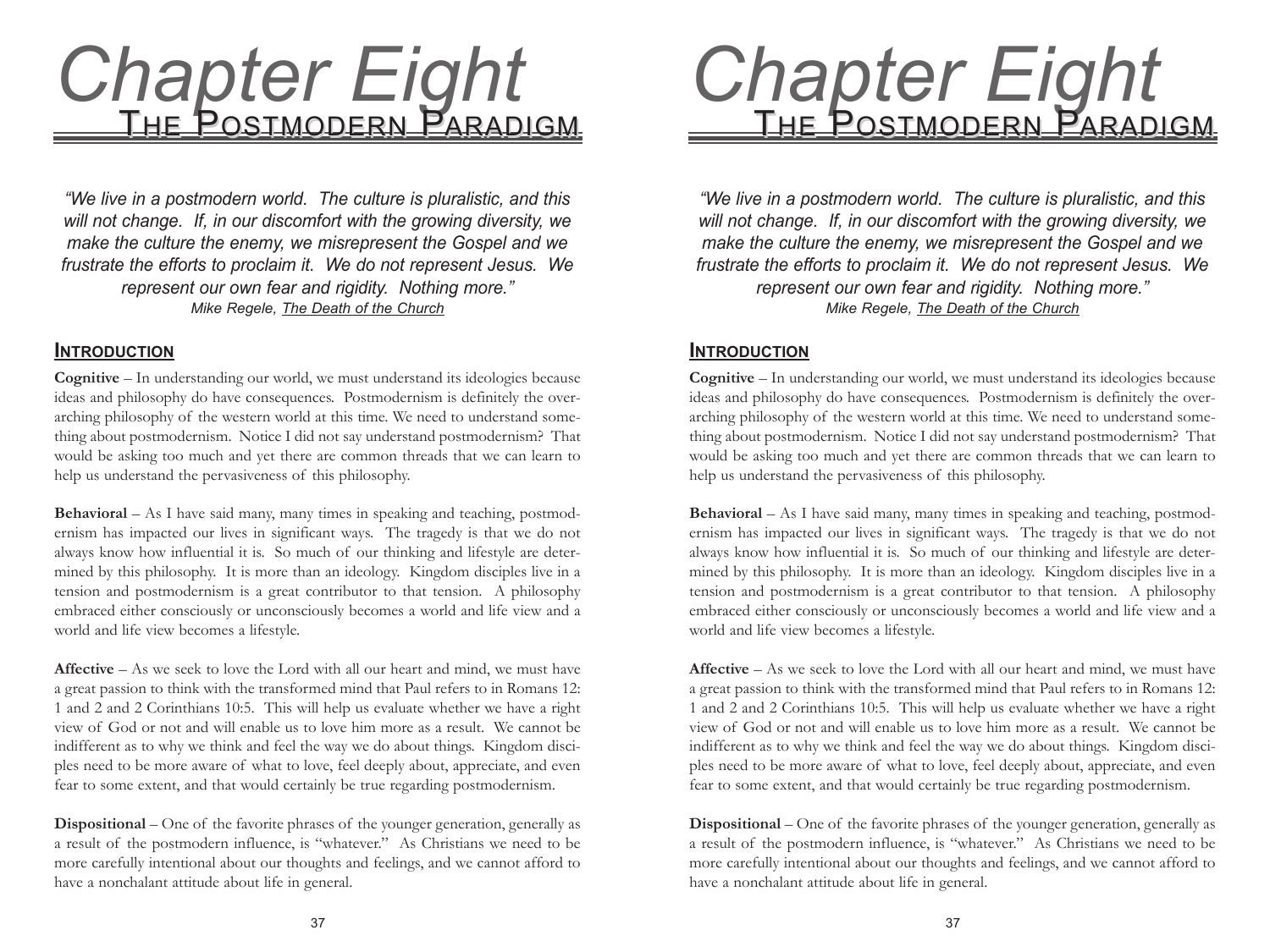#### **SPECIFIC GOALS**

- 1. In the challenge for a Kingdom disciple to understand the Word and the world, we must know some basic ingredients of the philosophy known as postmodernism. This chapter highlights some of the main points. Teaching the substance of this overview of postmodernism is our goal.
- 2. To help the people in your group understand that they are influenced by postmodernism or whatever the particular philosophy of the situation happens to be.
- 3. To challenge the people to think about how postmodernism is at the top if the stair steps and works its way into the warp and woof of our lives.
- 4. To help the people involved in this discipleship process to understand the three major periods of philosophical development outlined in Chapter 8.
- 5. To become familiar with some key names associated with postmodernism and realize the significance of their background which illustrates that postmodernism is not simply a philosophy, it impacts architecture, literature, as well as the other disciplines of life.
- 6. To see the challenge, even the dangers, of having the wrong philosophy. Look at Chapter 8 and especially the reference to Michael Foucault and HIV. (The book quotes Harold O. J. Brown regarding Foucault and HIV and should have said that some challenge that statement.) Help the people to see that the outcome of his postmodern philosophy or relativism could bring one to that point about life and reality.
- 7. To acquaint the Kingdom disciples with some of the key ingredients outlined in Chapter 8 regarding different parts of postmodernism.
- 8. To help the group evaluate and draw conclusions regarding postmodernism in light of biblical truth.

#### **TEACHER PREPARATION**

- 1. Look at the questions at the end of the chapter and use them to formulate your thoughts in order to lead the group in this study.
- 2. Be careful in your study and preparation, though you will see postmodernism falling short of God's truth and reality, not to fail to see what we can learn from postmodernism which can help us be better Kingdom disciples and representatives of God's truth to this generation.
- 3. Read Chapter 8 carefully and do not be intimidated by the men listed, the ingredients included in the study, or the questions that might be posed. If you want to pursue this more in your study look at the suggested books at the end of the chapter.
- 4. Spend time in prayer for yourself as the group's leader, teacher, or facilitator, and pray for the people involved. This study is an extremely important part of the Kingdom framework related to understanding our world.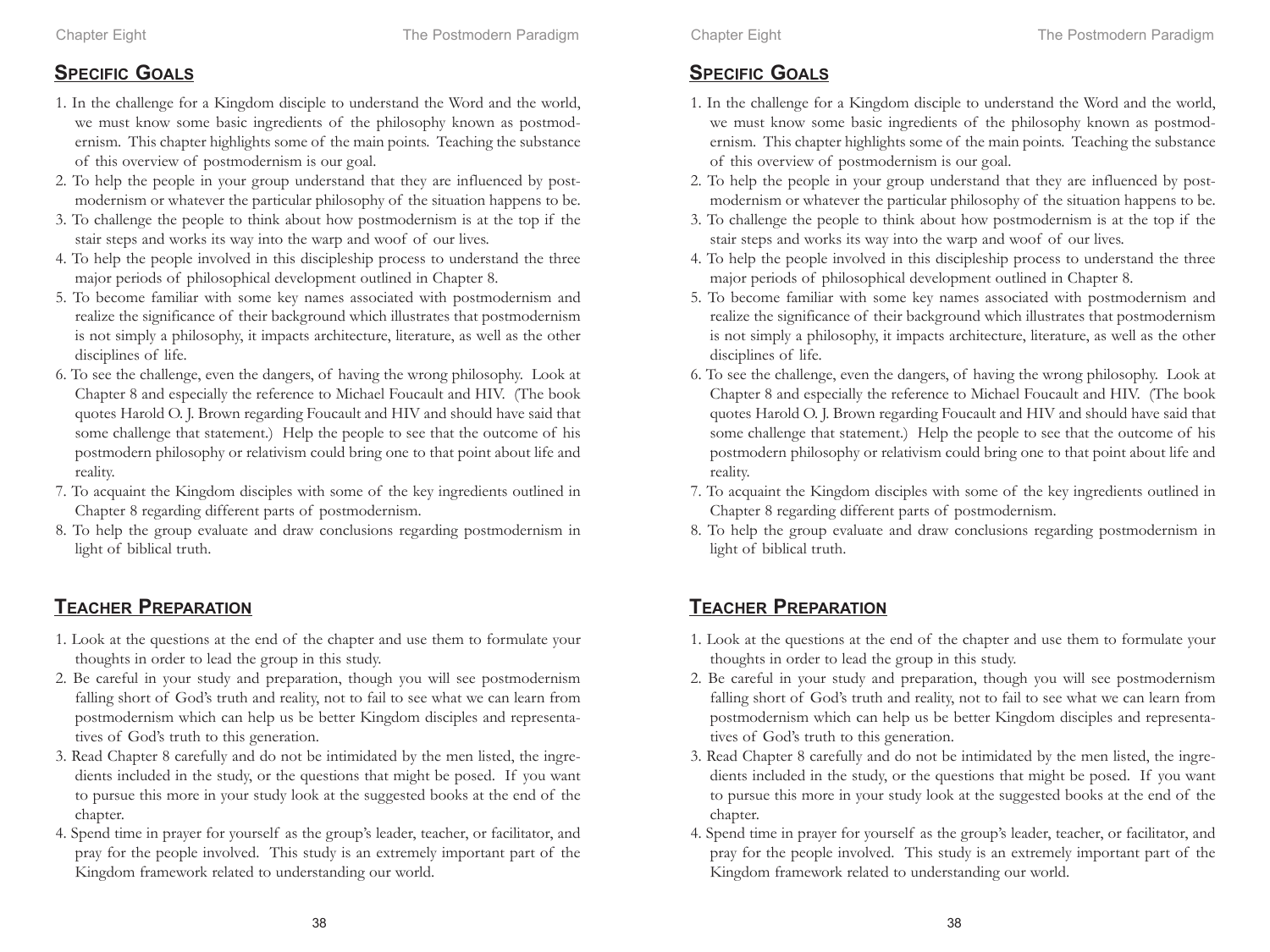5. Be certain to understand the paradigm shift concept referred to in the chapter and illustrated by the chart on premodern, modern, and postmodern.

#### **PROCEDURES**

- 1. Pray that God will open the minds and hearts of the people in your group to see the importance of understanding something about postmodernism.
- 2. Use the PowerPoint presentation as your outline, print the slides for handouts to the group, and encourage them to take notes or have the book to follow.
- 3. Give and overview as to what postmodernism is. People will have heard that term whether they are familiar with its content or not.
- 4. Take them through the chart of the three main philosophies of history. Remind them that this is simply an overview of what we believe to be the three overarching philosophies of their time.
- 5. Give a summary of the people listed as representatives of postmodern philosophy and remind the group that there are other names that could have, and maybe should have, been included. This is simply an overview.
- 6. Work through the ingredients listed in the chapter. Again remind the participants that while there are other ingredients, which could have been included, these are the basics.
- 7. Be sure to work through the stair steps in question 2 and connect that with a discussion of question 4.
- 8. If necessary, be prepared to answer questions such as: Why does a Christian need to understand things like postmodernism, or relativism, or foundationalism? Can't I be a good Kingdom disciple by simply studying the Word?
- 9. At some point, have the people who have gone through this chapter discuss how they see postmodernism in their everyday world.

- 1. Because we are anxious for Kingdom disciples to be both thinkers and doers, and to have both understanding and application, challenge them to be intentionally sensitive during the next weeks, while postmodernism is on their minds, to see how much of it is present in their lives, externally and internally.
- 2. Encourage them in preparation for the next foundational part to read the chapter dealing with generations, which makes the third part of understanding our world and why it is important.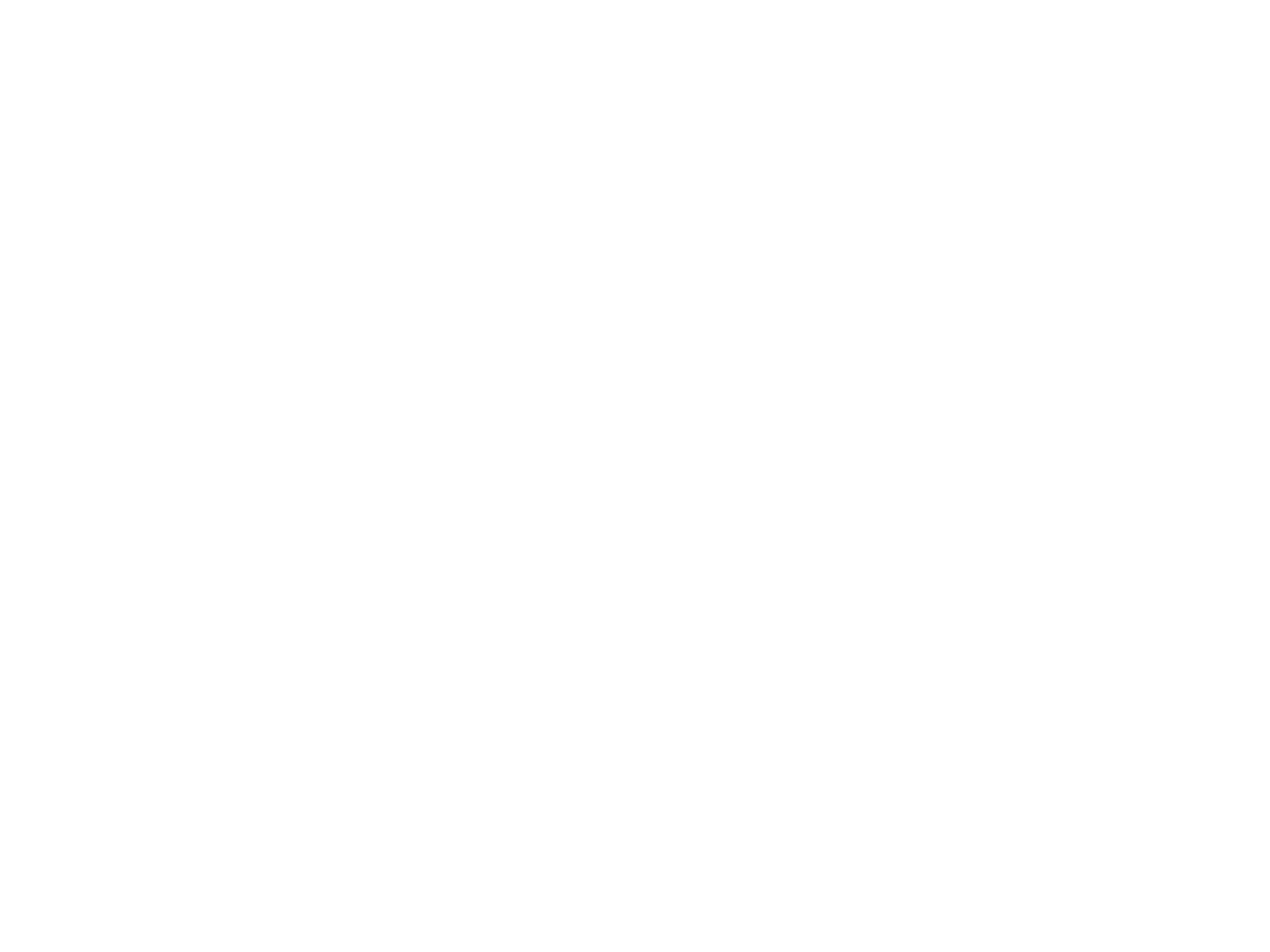# **Chapter Nine<br>THE GENERATIONAL CONTEXT**

*"When the experience of one generation differs greatly from that of the preceding generations, social change becomes the norm. Much common sense about life can't be passed on because it no longer contains accurate information and useful advice."*

#### **NOTE**

The third area selected to illustrate the importance of understanding the world in which we live, especially its culture and people, is the topic of generations. While there are five discernable generations alive and the sixth already on its way, and while there are many commonalities among the different generations, there are also some very distinguishable differences in their worldviews. Understanding those differences can be a key in understanding and applying that knowledge to relationships, especially communication.

#### **INTRODUCTION**

**Cognitive** – The purpose of this chapter from a cognitive, knowledge perspective, is to define and describe the five different generations in our culture. Understanding who they are and what distinguishes them from the others, other than age, is important in being a Kingdom disciple because we are responsible to minister to those around us, regardless of age. There are myriads of studies that conclude that the older generations and the younger ones do not relate well though the need to do so is there.

**Behavioral** – What has happened in far too many cases as a result of the above comments is that a wall has been established, and rather than bridging into each others lives across generational lines, we have seen isolation and abandonment. Kingdom disciples, being covenant people, share a common faith and the older Christians are instructed to pass on the faith to the rising generations. The purpose of this chapter in highlighting some of those generational characteristics is to communicate and build relationships conducive to the discipleship process.

**Affective** – While there is obviously an appreciation and respect for those of different generations, fear of lack of understanding among them often keep us from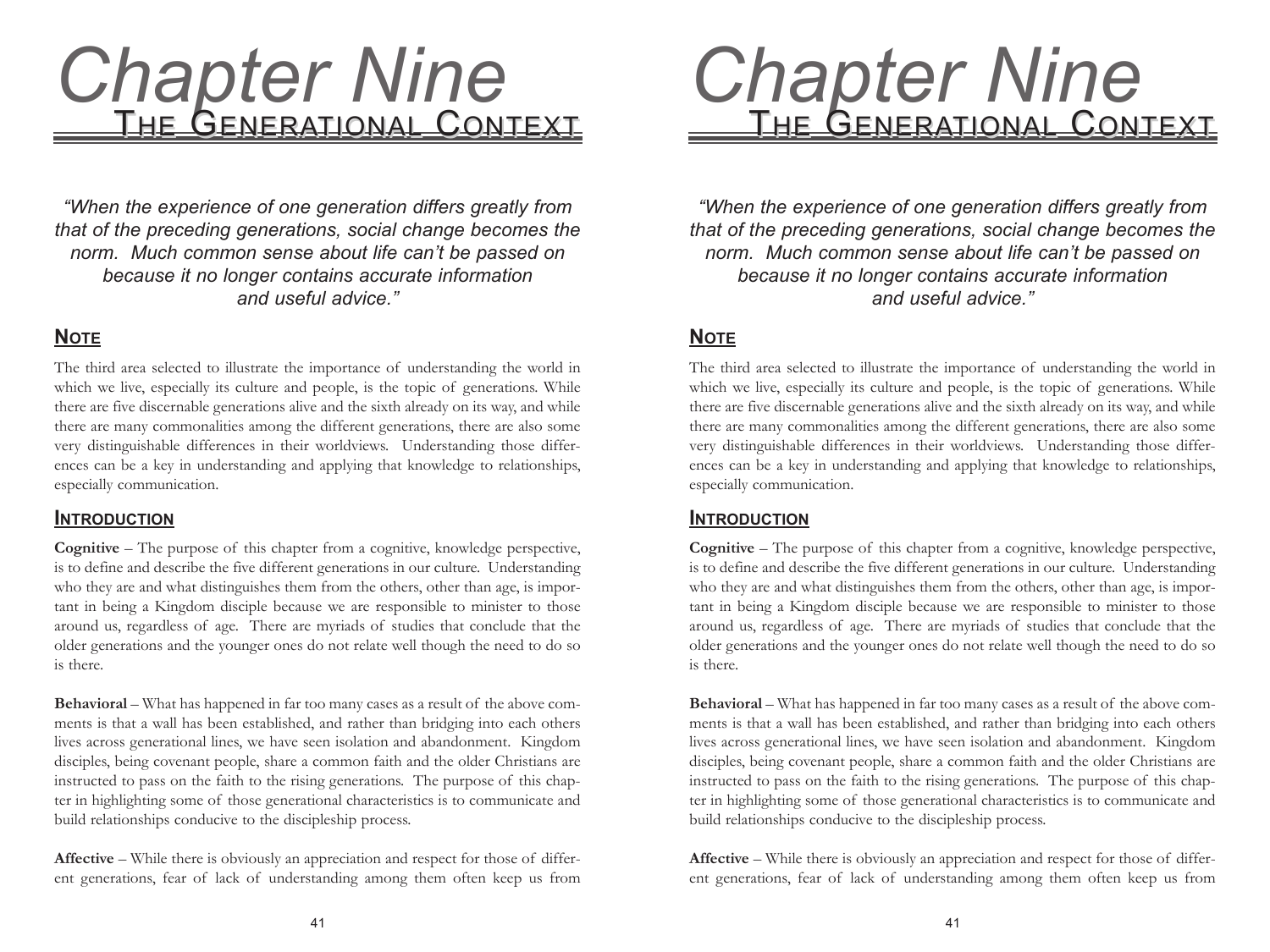expressing the love and concern that we have for one another. In keeping with the purpose of this chapter, we hope that a genuine, caring spirit might surface and be exchanged among the different generations and that love, which transcends differences, will result among the covenant people of God.

**Dispositional** – Far too often we find the older generations attempting to build relationships with the younger generations on their agenda, to the extent that the younger people feel that their only hope of building those relations are on the older peoples' terms. Our hope is that older people will know how to express genuineness, a respect, and an appreciation for the younger people and vice versa. We have much to offer to one another and attitudes can hurt those opportunities.

#### **SPECIFIC GOALS**

- 1. As we have considered modernity in Chapter 7 as the context in which we live today, and have attempted to understand some of the postmodern philosophy that impacts our 21st century culture, in Chapter 9 we want to fine-tune our understanding of the people, young and old, presently living.
- 2. To use the basic overview summary of this chapter on generations, our aim is to help the group understand why a study of the generations is so foundational in making Kingdom disciples.
- 3. To understand what we attempted to communicate in Chapter 6 regarding the covenant, the relational aspect of our theology and life, requiring our knowing how to relate to one another. While understanding the different generations is not the only aspect, it is a vital part of the framework.4. To understand how this understanding actually facilitates and enhances Kingdom disciples in their assignment to make disciples.

#### **TEACHER PREPARATION**

- 1. Read Chapter 9 carefully in order to get the picture of the present generation being comprised of five specific generations. This requires realizing that generation can be used in the broad perspective to refer to everyone alive at a particular point in time, and it can be used to refer to the different sub-groups of that generation.
- 2. If you want a bit more information to expand upon Chapter 9, I would suggest one of the books suggested at the end of the chapter and *Boomers, Xers, and Other Strangers*, by Robert and Kathy Hicks, is very helpful.
- 3. Study the chart included in Chapter 9. Observe and think about the descriptions of each generation. As you study the chart, you will see one of the original five generations, the swingers, not listed. To understand that transitional generation you need to realize that they are partly connected with the traditionalists and partly with the boomers. That's why they are called the swing generation.
- 4. Look at the questions at the end of Chapter 9 and decide which you will want to use in this study.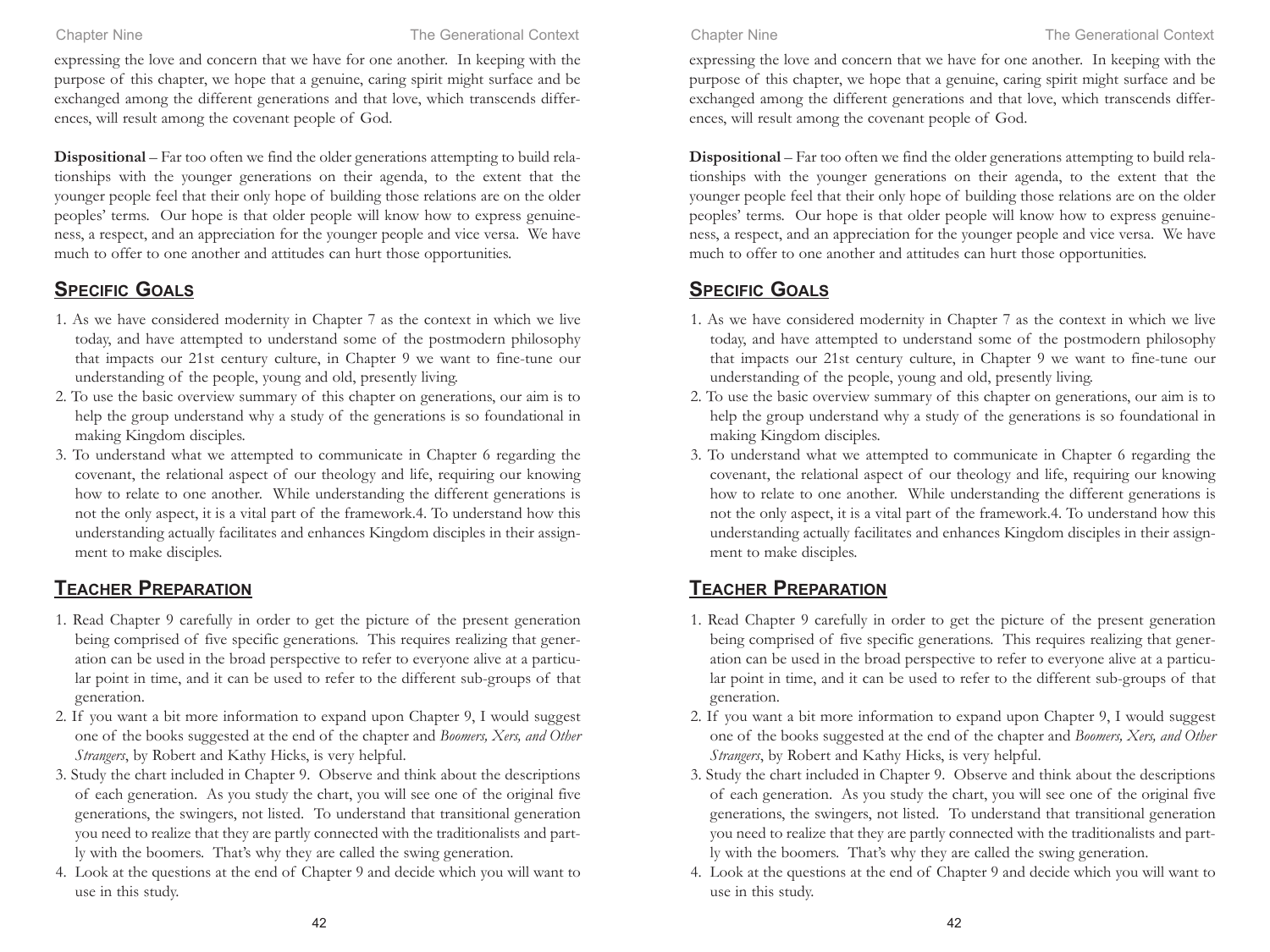- 5. Realize that there maybe some in your group who may not have heard about the different groups. As you analyze your group, determine some specifics that will enable you to enhance the four aspects of learning, suggested above beginning with cognitive, behavioral, affective, and dispositional.
- 6. Think creatively regarding some ways to build bridges among the generations in your church and community.

#### **PROCEDURES**

- 1. Pray that God will open the understanding to this important part of the framework, realizing that many have not thought much about this topic.
- 2. Use the PowerPoint presentation to help you move through this chapter and print out the handout notes for the group to follow.
- 3. Build the framework and fill in the five generations suggested in Chapter 9.
- 4. Use the discussion questions to bring the group into this study. For example, question number 3 would be a good discussion-starting question.
- 5. Have the group respond to why this subject of generations is included in the new framework for making Kingdom disciples. (Question number 1 could be used at this point.)
- 6. Work through Chapter 9, especially focusing on the chart, and then use question number 2.
- 7. Have the group discuss and brainstorm how this understanding can be used in making Kingdom disciples in their own setting.
- 8. If time permits do in class, or as an assignment, an action plan for how we are going to use this understanding of the generations to make disciples.
- 9. Call attention to the suggested reading lists and the brief comments about each one at the end of the chapter.
- 10. Challenge the class to keep a diary or something that they can use to rehearse the results in their family, church, and community.

- 1. Explain that the last section of *Making Kingdom Disciples* uses three biblical models to demonstrate how Parts 1 and 2, understanding the Word and understanding the world, has been the biblical pattern all along. Ask them to read Chapter 10 with that background in mind.
- 2. You will want to challenge them to really seek God's guidance in putting into practice the various parts of the framework in their lives.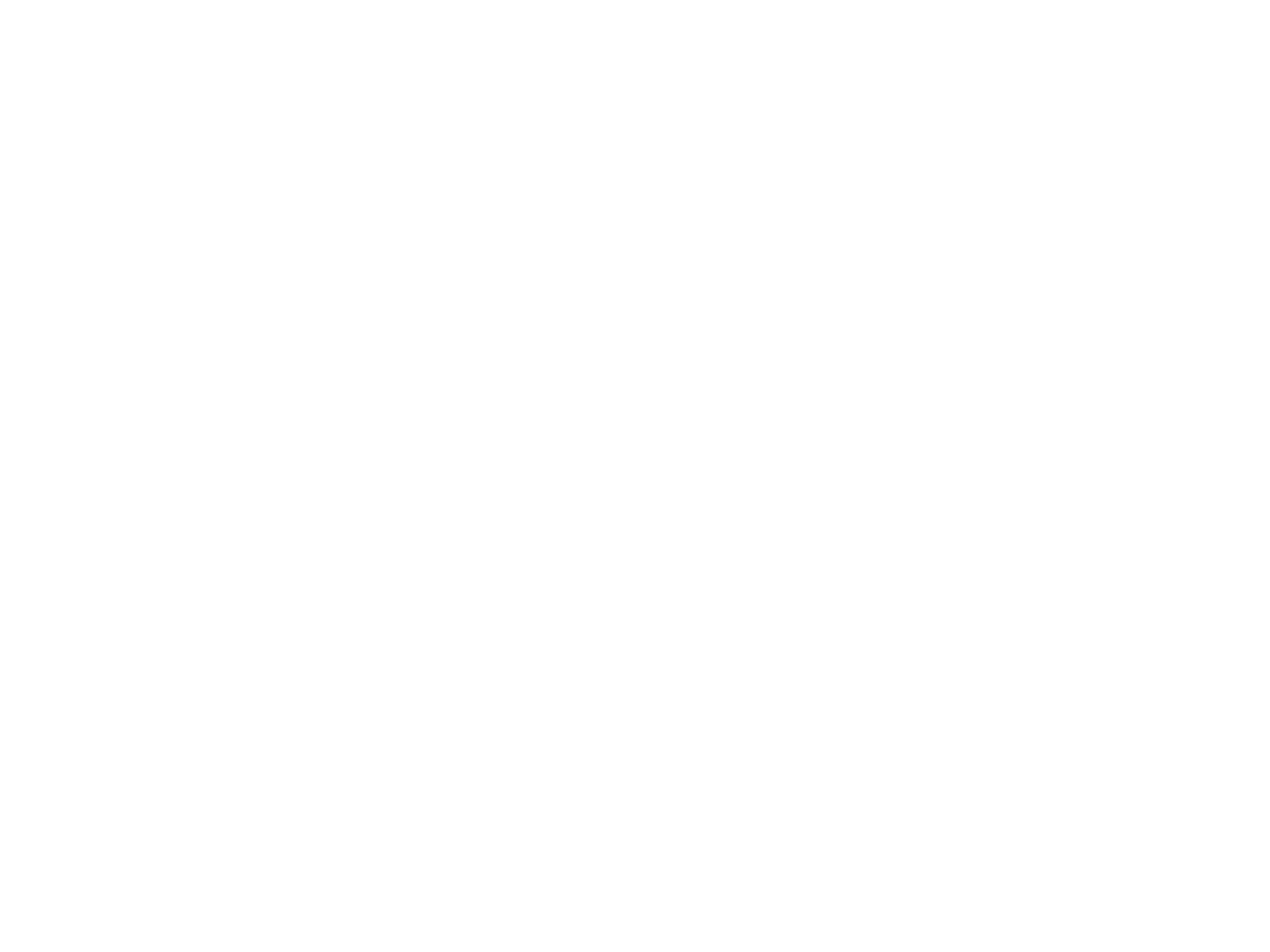# **Chapter Ten<br>PAUL'S EXAMPLE IN ACT**

*"Translate every bit of your Theology into vernacular... I have come to the conclusion that if you cannot translate your thoughts into uneducated language, then your thoughts were confused." C.S. Lewis, God in the Dock*

#### **NOTE**

As we move into Part 3 of Making Kingdom Disciples, our intention is to underscore that the various aspects of the Kingdom framework for making disciples, with the emphasis on understanding the Word, Part 1, and understanding the world, Part 2, is actually the way that the process has always worked. For example: in this chapter we will examine Paul's approach to ministry in Athens, recorded in Acts 17. He clearly demonstrates the importance and example of how to communicate the truth of the Gospel to his present audience. There are principles and methods that offer much to us today living in our postmodern world. Being careful not to manipulate or rewrite the content of the message, Paul was still aware of the importance of communicating truth with an awareness of his audience or the listeners.

In making Kingdom disciples we must always be aware of the importance of how to communicate God's message in the language of the people without altering its content. Paul models in Acts 17 how to keep those two aspects of communication in tension. Often we can convince ourselves that we are communicating the message of the Kingdom when in reality it is not being heard and understood in an applicable manner.

#### **INTRODUCTION**

**Cognitive** – As we look at Paul's strategy and method in Acts 17, we want to understand the importance of presenting the message, whether in pulpit, Bible study, Sunday school class, or wherever we seek to do that, in a manner that connects with the people. Richard Mouw in his latest book that we will refer to later, *Calvinism in the Las Vegas Airport*, deals with this very topic. He starts out with a father in search of his wayward daughter, meeting up with a mutual friend, and a prostitute who joins the search. At one point they are sitting in the Las Vegas airport and he is sharing the five points of Calvinism with this young woman who has no clue as to what he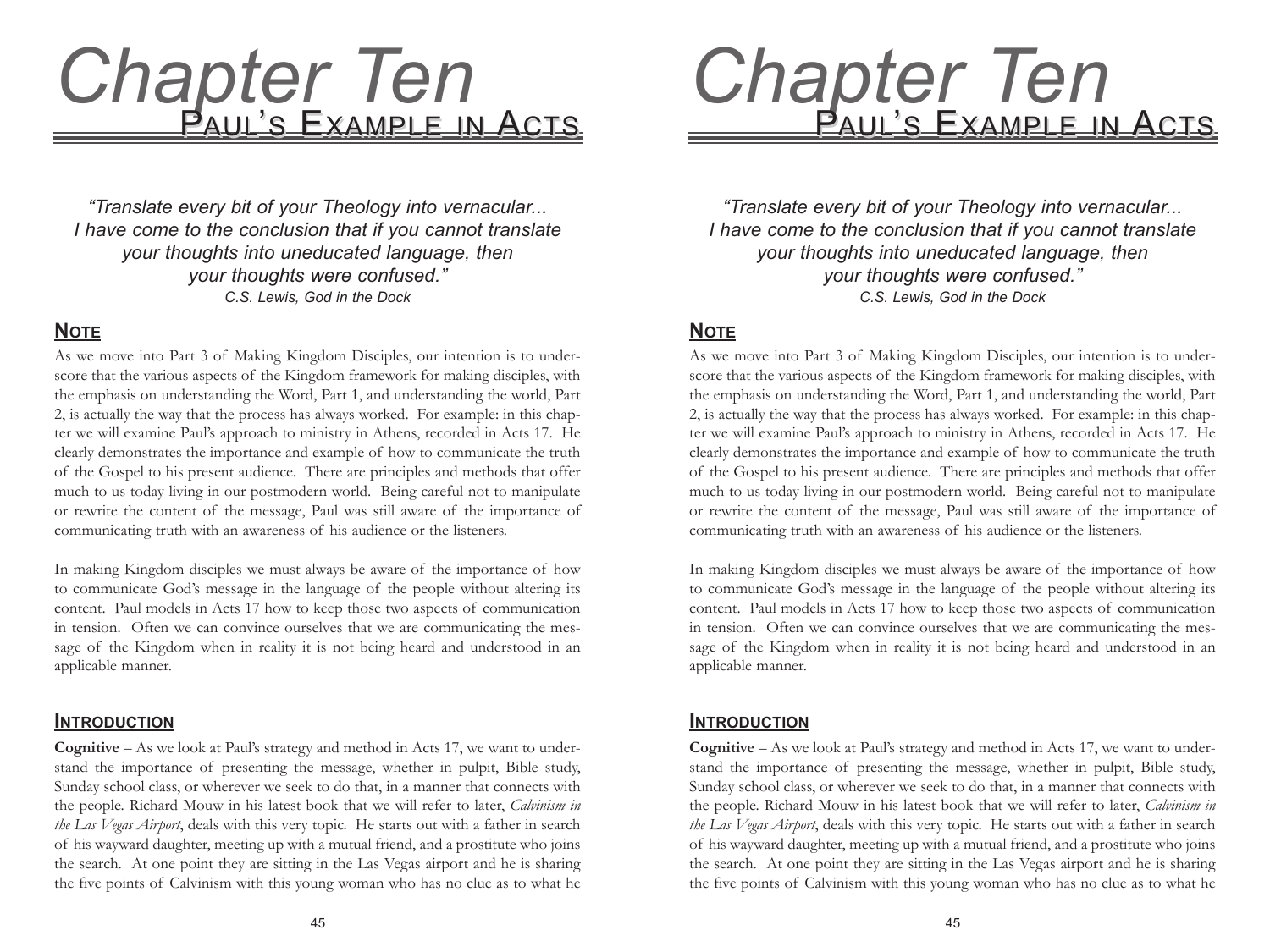is talking about. Mouw uses this scene from the movie "Hardcore" to illustrate the importance of knowing where our listeners are and how that will impact the way they hear us.

**Behavioral** – Growing out of that awareness, what we would hope to see is a real effort to learn how to follow Paul's example in communicating the truth and making Kingdom disciples. Reading, listening, and seeking to understand the listener/audience requires time, energy, and effort, but the benefits will produce fruit.

**Affective** – You do not always have to agree with peoples' conclusions, as certainly Paul did not, but in order to offer an apologetic, we do need to demonstrate sensitivity and an awareness of where they are coming from. Notice how Paul does that in a manner to build a bridge that gains him an audience. He demonstrates a great empathy with the Athenians, which enabled him to challenge them with faith and repentance.

**Dispositional** – Given Paul's approach in Athens, he did not communicate a "holier than thou" attitude. He started where they were and laid the foundation that helped him communicate his message. Though we always think of Paul as man with urgency, he was always willing to do what was necessary to reach out to and establish a line of communication with the people. We will definitely have to be more relational in our approach today because so many do not have the biblical framework to understand the Gospel truth.

#### **SPECIFIC GOALS**

- 1. To understand the importance of knowing the Gospel and its application to our present situation or circumstance.
- 2. Growing out of the above, to consider how to effectively communicate the Gospel to those to whom we minister.
- 3. To understand the example or model that Paul gives us in Acts 17 as to how to communicate with the audience with an awareness that does not alter the message but frames it with the listener in mind.
- 4. To see how Paul used this approach of understanding the Word and the world to build a line of communication with his audience.
- 5. To make the connection between Paul's methodology in Athens and ours today, especially in light of our postmodern world and the different generations to whom we seek to disciple.
- 6. To be certain about our foundational beliefs, as we suggest Paul was, and not equivocate at any point.
- 7. To compare and contrast his style and approach in Acts 17 to other situations, such as Acts 13 and his ministry at Antioch, looking at similarities and differences in approach.
- 8. To help the group understand the importance of audience awareness.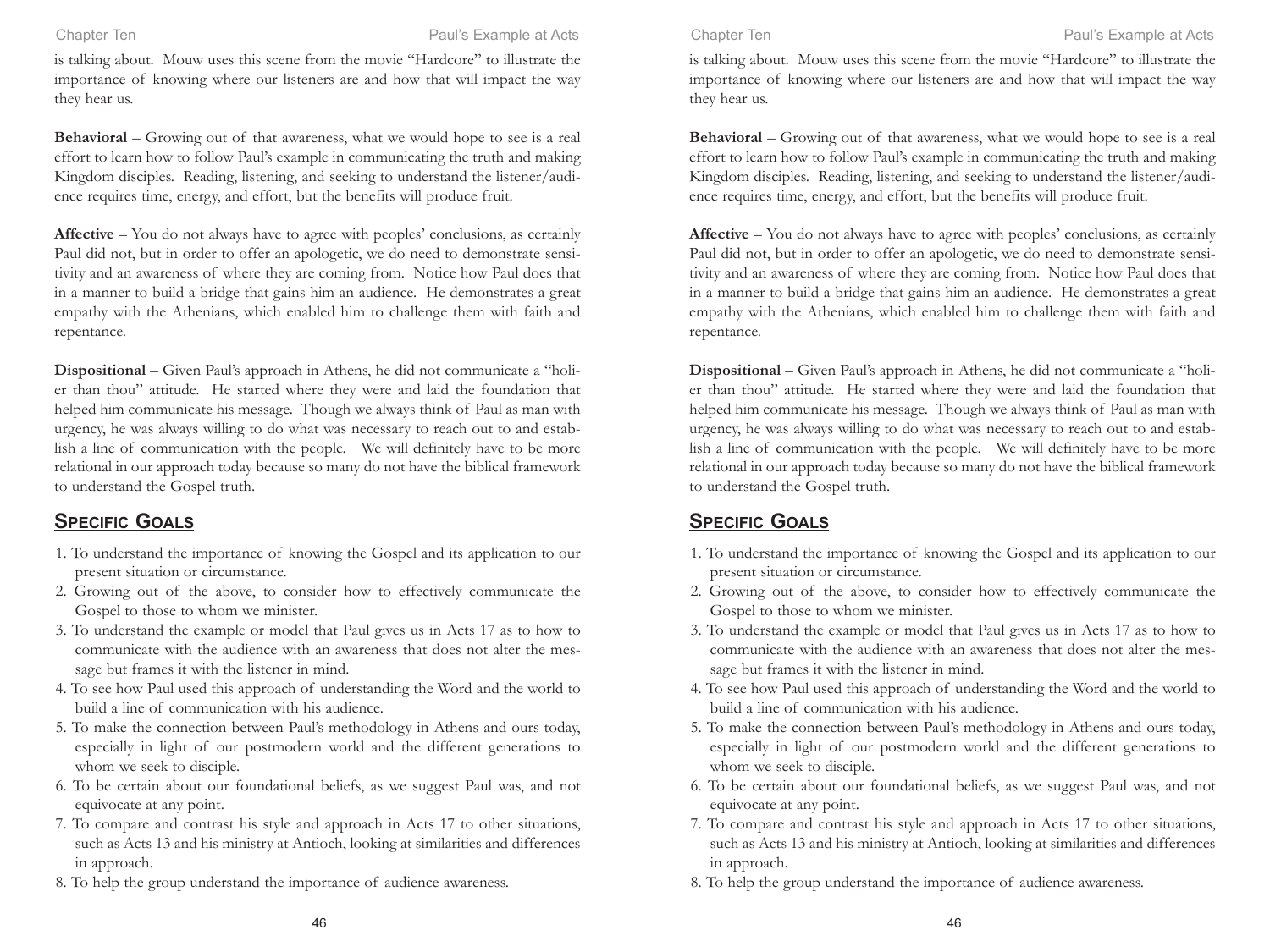#### **TEACHER PREPARATION**

- 1. Read Chapter 10, then review the highlights of Part 1 and Part 2. It is important to see how parts 1 and 2 of the *Making Kingdom Disciples* come together in Paul's visit to Athens.
- 2. If you can access either Jerram Barrs book *Evangelism* or Graham Johnston's *Preaching to a Postmodern World*, you will find some helpful information that elaborates on the content and intent of Chapter 10.
- 3. Think through and understand the reference to the Westminster Confession of Faith's reference in Chapter 1 to translating the Scripture into the street language of the people and why that is so important.
- 4. Look at the six suggested questions at the end of the chapter and determine which questions, or any additional ones that come to mind, you will use in teaching this chapter.
- 5. Pray that God will help you underscore the importance of Paul's methodology in communicating the message in a clear and meaningful way.

#### **PROCEDURES**

- 1. Review all the above and decide how to challenge the group to understand the thrust of the chapter.
- 2. Remind the class of the reason for Part 3, which is to establish some biblical models or examples that develops uses for Part 1 and 2 of the book.
- 3. Distribute the printout from the PowerPoint presentation and use the slides to move the group along.
- 4. Before looking at the content of Chapter 10, it would be helpful to have the group to read, contrast, and compare Acts 17 to Acts 13—Athens and Antioch.
- 5. Question 3 would be good at this point to underscore a different kind of approach used in that ministry and why.
- 6. Question 2 can also be helpful to use with group interaction.
- 7. Question 6 deals with audience analysis or awareness. With the group, work out some procedures or steps that could be helpful doing such an analysis. What things should be included?
- 8. Let the class have some time to interact and develop this theme in their situation and what making Kingdom disciples might look like.
- 9. Encourage the group to read one or several of the books listed at the end of the chapter, particularly Barr's book *The Heart of Evangelism* and the chapter on Acts 17.

- 1. Read through the book of Ecclesiastes during the week along with Chapter 11 of the text.
- 2. Encourage the participants to apply the content of Chapter 10 in their daily lives and witness.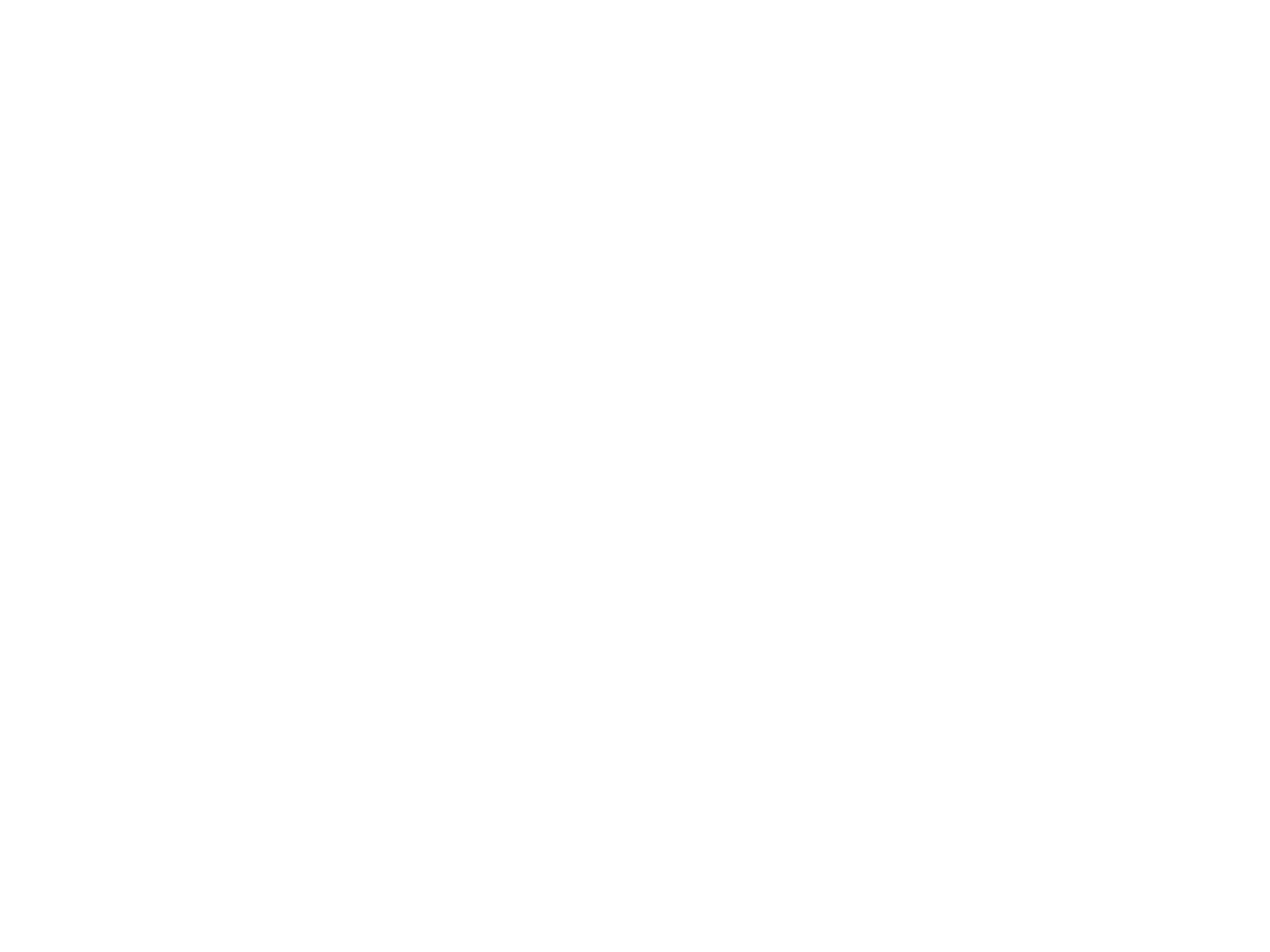## CCLESIAST *Chapter Eleven*

*"The challenge to 'think God's thoughts after him' is key to developing one's worldview, and we learn from Ecclesiastes that genuine conversion and its fruits result in developing a Christian world and life view."*

#### **NOTE**

This chapter is extremely important because it takes the substance of Chapter 4 on Worldview and seeks to show that this is an extremely biblical concept. Actually, *Making Kingdom Disciples* attempts to show that if the Kingdom is the heads of the coin, worldview is the tales. They go together. As you work with this chapter you may want to spend more time interacting with the book of Ecclesiastes, which is my favorite biblical source for studying, understanding, and applying a biblically reformed world and life view.

#### **INTRODUCTION**

**Cognitive** – While Chapter 4 presented the overview of a worldview, especially a biblically reformed world and life view, this chapter examines that topic from the book of Ecclesiastes. We believe that its intent is to compare and contrast the Christian worldview with a non-Christian worldview. That is what we want Kingdom disciples to understand. Or another way to address the cognitive thrust of this chapter is for the reader or group to see and understand the difference between the two approaches to life.

**Behavioral** – As a Kingdom disciple with a biblically reformed world and life view, you will find that seeing God's sovereignty in all things really does make a difference in how we develop our lifestyle, including relationships and commitments. He is Lord of all, which means that we acknowledge his rule and reign in and over all things, including the everyday aspects of lives.

**Affective** – In Nancy Pearcey's book, which I strongly recommend as parallel reading on worldview, she has a chapter entitled "Rediscovering Joy." She tells of a number of people who discover joy in the Lord upon discovering a Kingdom perspective of a world and life view. A proper worldview enables us to see Christ in all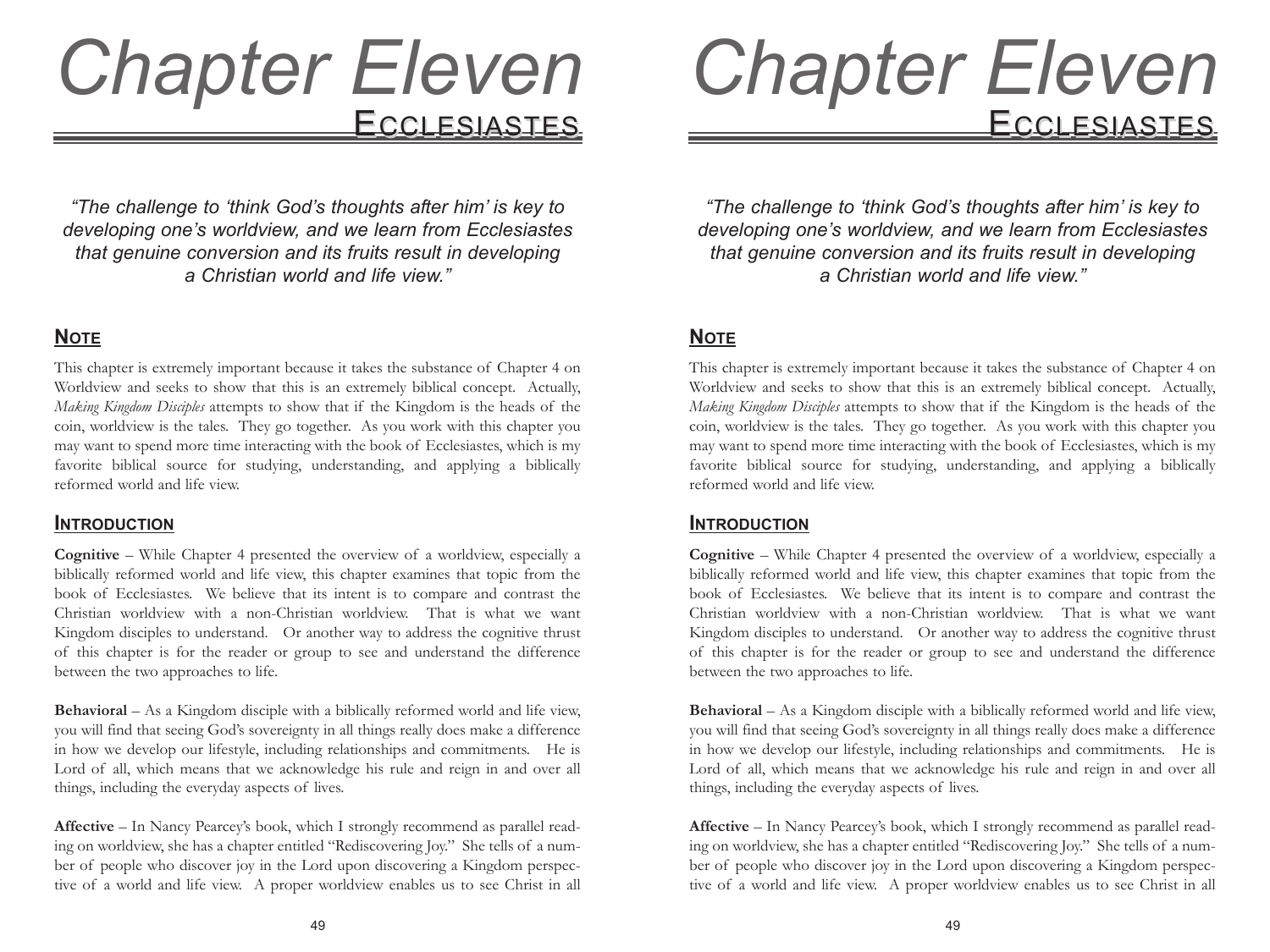#### Chapter Eleven Ecclesiastes

things and knowing that he is involved in every area of life and reality brings great joy to the Kingdom people.

**Dispositional** – The only negatives that we ought to deal with are those that relate to sin and evil. If we have a properly grounded biblically reformed world and life view, we will be able to be positive and joyful because we know that the Lord is our shepherd and leads us beside the still waters and into green pastures. It is a joy and delight to be around people who demonstrate that hope and confidence in the Lord. Attitude problems are less frequent.

#### **SPECIFIC GOALS**

- 1. To help the reader understand the importance of having a biblically reformed world and life view.
- 2. To take an overview of synopsis approach to the book of Ecclesiastes as the basis of examining how a person's view of things is but a reflection of the life view that he or she embraces.
- 3. To take the main points discussed in Chapter 4 of *Making Kingdom Disciples* and see how they are set forth in this Old Testament book.
- 4. To understand the importance of not only having and understanding our own worldview, but to also be able to use that knowledge and understanding in making Kingdom disciples.
- 5. To see and understand that not only Christians have a worldview, but to be able to show how everyone has a worldview whether is can be articulated or not.
- 6. To be familiar with the chart listed in this chapter and how to use it in communicating with others.
- 7. To understand that while Ecclesiastes emphasizes the importance of living and thinking with eternity in our hearts, to also see how it counteracts the tendency towards legalism and moralism.

#### **TEACHER PREPARATION**

- 1. As you come to this chapter, because it is so important in the overall framework of making Kingdom disciples, pray that God will use this study in a special way of underscoring the significance.
- 2. Review chapters 3 and 4 on biblical world and life view.
- 3. Read Chapter 11 carefully and integrate its message with the earlier chapter in your own thinking.
- 4. Have the Kingdom framework before you and remember where worldview fits into the structure.
- 5. Read through the book of Ecclesiastes rather rapidly to see how the worldview motif plays out with Qohelth, the teacher.
- 6. Look at the five questions at the end of the chapter noting the ones that you would want to you use with the group or in your own study. There may be other questions that you would want to consider adding to this list.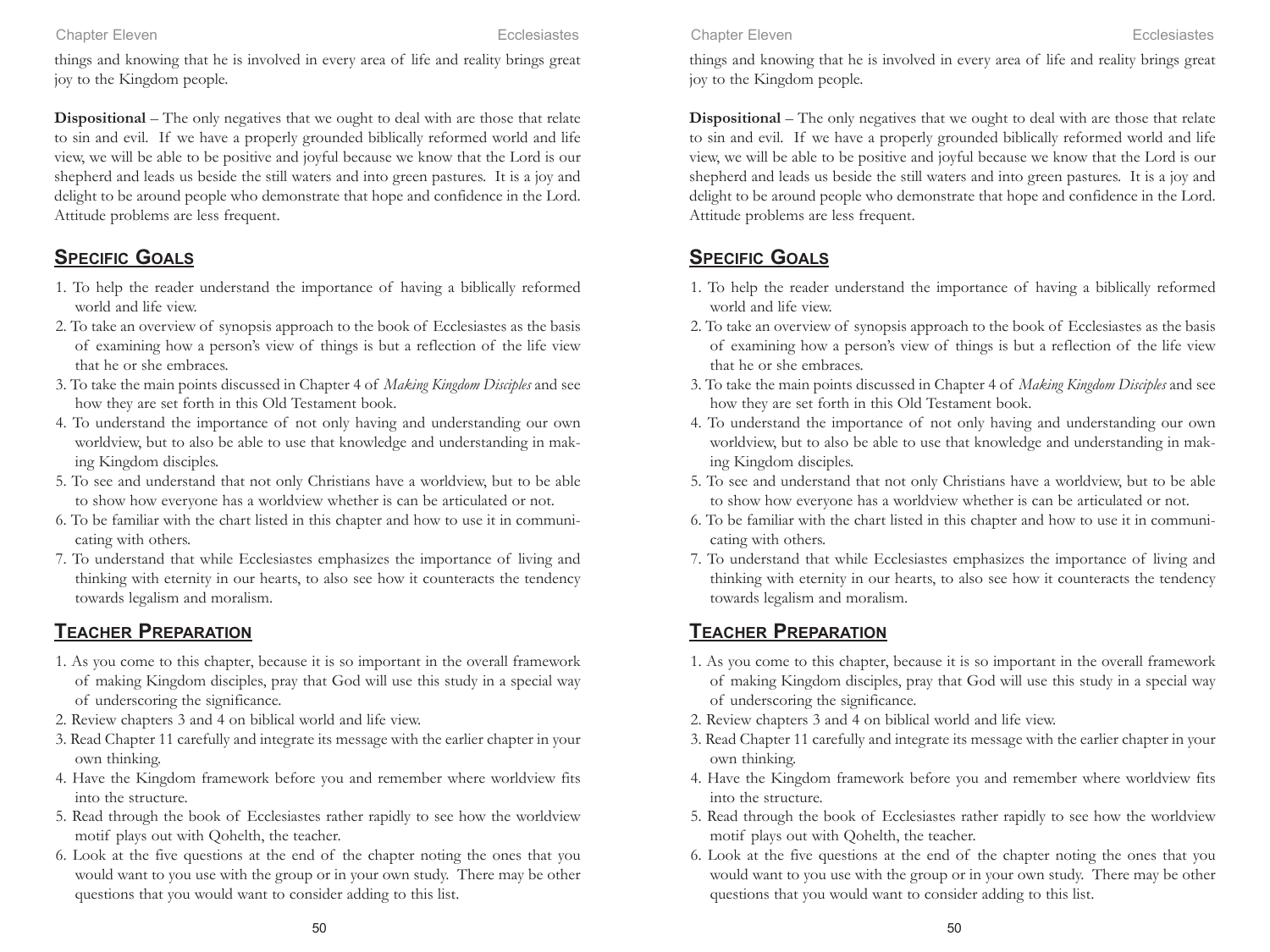#### **PROCEDURES**

- 1. Select certain passages from Ecclesiastes to set the stage for this study.
- 2. Review the main points from Chapter 4 on biblical world and life view and remind the class of the studies from Barna and others that point out that very few Christians embrace a self-conscious world and life view. A book such as George Barna's *Transforming Children into Spiritual Champions, Why Children Should Be your Church's #1 Priority*, can be a good source to illustrate the importance of this topic.
- 3. This would be a good place, building on number three, to emphasize the importance of the role of church, home, and school in teaching this to covenant children.
- 4. Use the PowerPoint outline to help you highlight the main parts of this chapter.
- 5. Attempt to focus on the importance of starting with God in all things and what a difference that makes in how it plays out in everyday life, especially using examples in Ecclesiastes to demonstrate the results of not starting with, nor seeing God, in all things.
- 6. We have suggested several specific topics that you can use as examples of how worldview plays out in the various areas of life. The chart in this chapter would be a good visual to use or refer to, especially relating to the next question.
- 7. Use discussion question 4 to determine whether or not the group really understands how impacting world and life views are.
- 8. Have the class discuss the idea of legalism and how it relates to this topic. (See the section on legalism in the chapter.)
- 9. Though question 5 in the discussion questions is intended for group discussion, as the leader you may be the only one that has recently read Ecclesiastes. Therefore, be prepared to give your thoughts.
- 10. Remind the class of some of the books on this topic, such as mentioned in Chapter 4, that they might want to read.

- 1. Challenge each person to make an attempt to talk about this with someone during the week to be sure that they can communicate with some understanding about a world and life view.
- 2. Encourage them to read the final chapter, which focuses on the place and role of covenant in the life of a Kingdom disciple.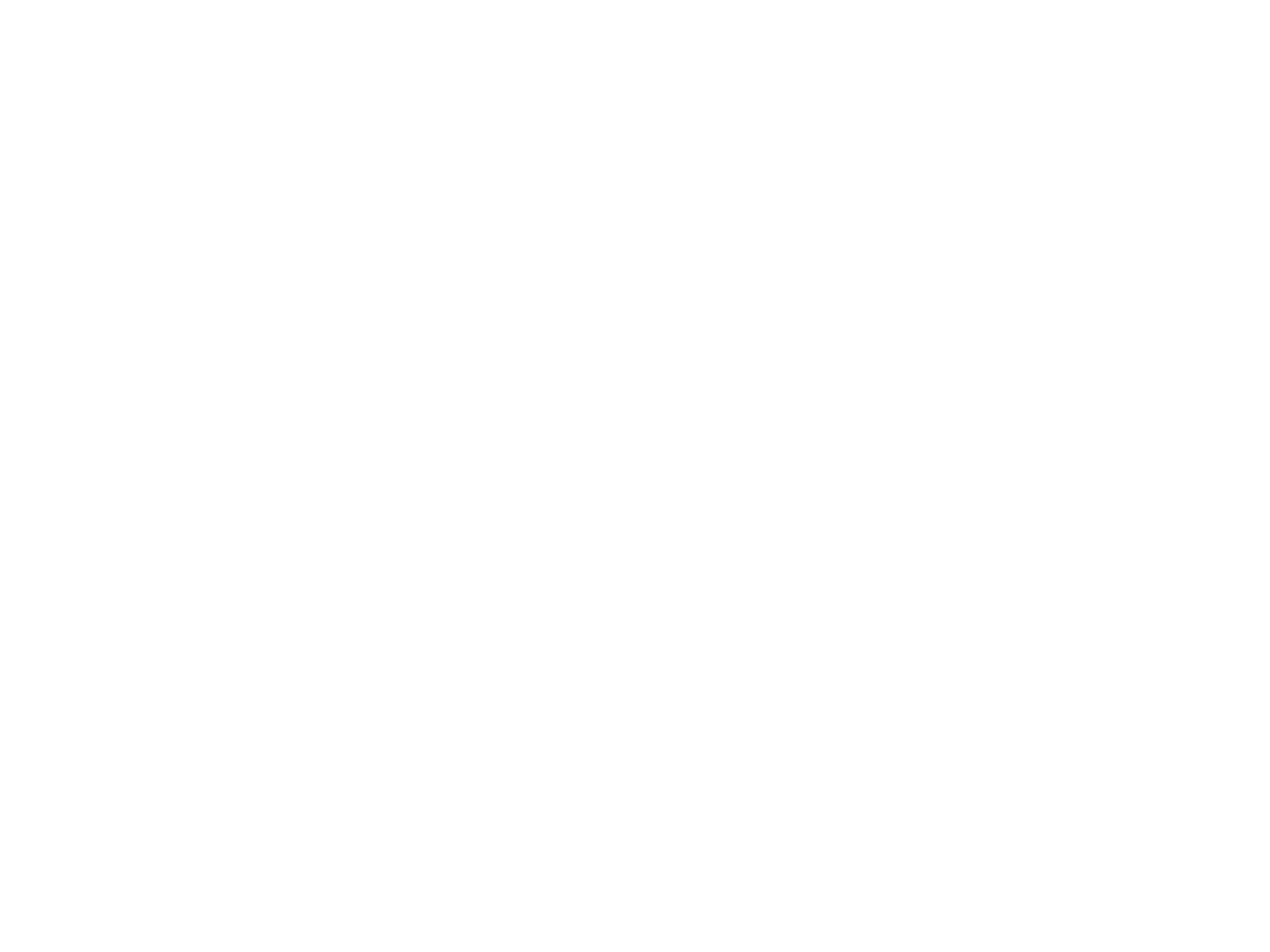## Chapter Twelve

*"Biblical theology is covenantal and covenant theology is biblical."*

#### **NOTE**

The reason for this final chapter and its placement in the framework is because we want to underscore with the entire framework that the Kingdom disciple sustains a personal relationship with the King of the Kingdom, his father, and the Holy Spirit. Christianity is a religion to be lived out in everyday life.

#### **INTRODUCTION**

**Cognitive** – It is of the utmost importance that the Kingdom disciple, whether just becoming involved in the discipleship process or having been a Christian for a long time, understands that life is about the King. It is not primarily about us; however, Jesus has developed a way of allowing us to relate to him by means of a covenant. It is his covenant. He established it and the terms of the covenant are his to determine, as the King. We need to understand how God has chosen to relate to us and to allow us to relate to him, others, and the world around us. As we understand this, the desire is that it will enable us to be more and more appreciative of what he has arranged for us by allowing us to live in the presence of the King. Understanding the covenant will also help avoid some of the traps or pitfalls that people have fallen into in their attempt to understand the Christian life.

**Behavioral** – This chapter on the covenant reminds us that we do not earn our salvation. Understand that keeping covenant is about God and his mercy and grace, especially as we understand the continuity and discontinuity of the covenant of works and the covenant of grace. When we understand what the covenant does, especially Christ's keeping the covenant for us, what can we do but believe and obey the King? Faith and obedience is not seen as the meritorious cause of being in the covenant but rather what those who are included actually do in response of gratitude for being included.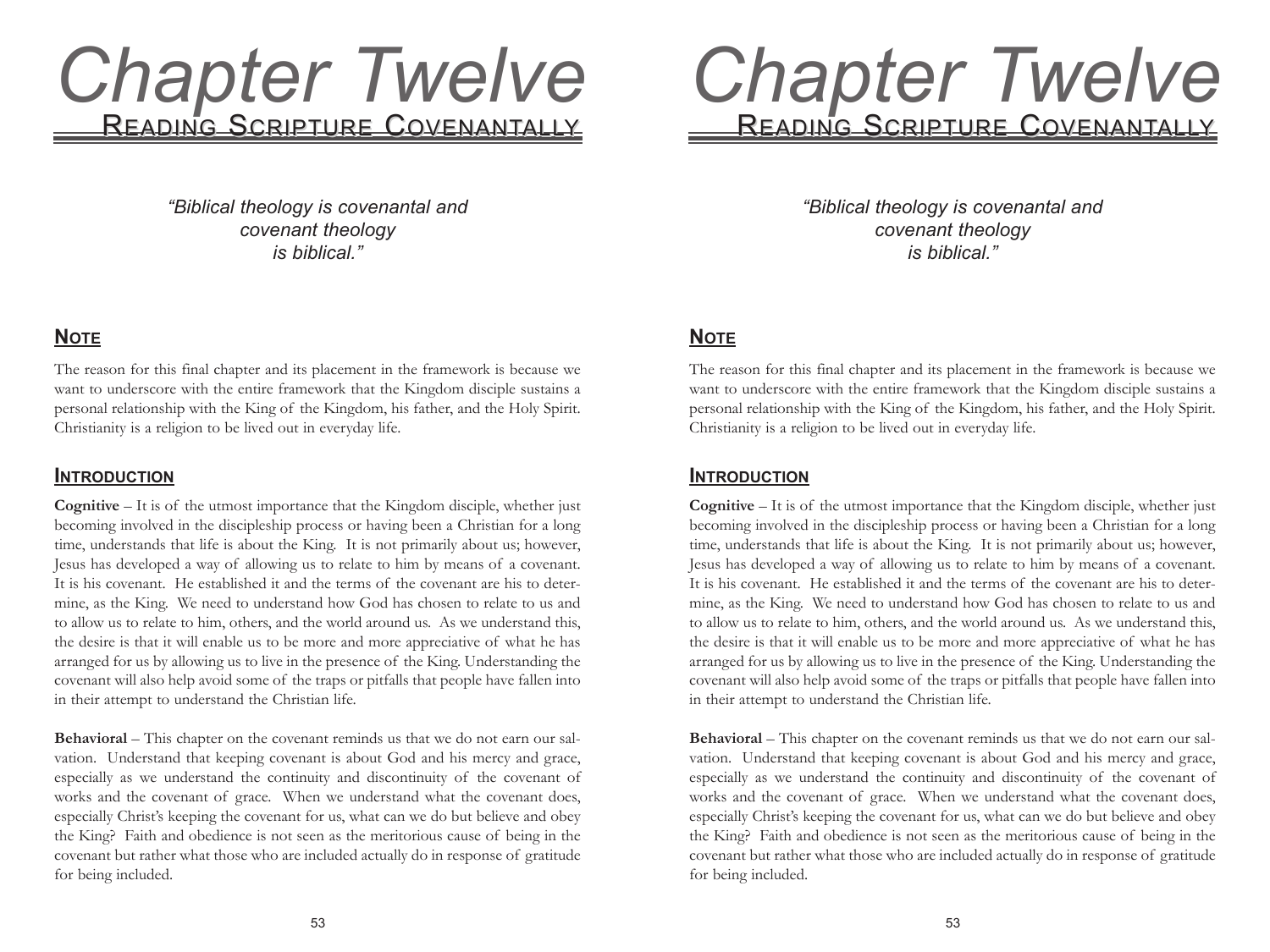**Affective** – The covenant is about relationships, vertically and horizontally. Once we begin to grasp the significance of a personal relationship with the Lord God, our hearts will be moved to love and serve him more and more. The enmity that once existed between God and us has been removed and he dwells in us by his Spirit. Plus, he says that he will never leave us nor forsake us.

**Dispositional** – To know that God deals with us by his grace and not our merits is intended, along with other things, to make a difference in our relationship and attitude towards others. It also can give us a brighter and more hopeful outlook on life as we see things in that covenantal perspective.

#### **SPECIFIC GOALS**

- 1. To be certain that we are trusting in Christ alone to bring us into and keep us in covenant with him.
- 2. To understand that faith and obedience are not meritorious acts that bring us into the covenant, yet are essentials for covenantal living.
- 3. To see how the story of Abraham and Lot illustrate and expose the errors of both moralism and legalism.
- 4. To understand how Christians are to be moral people but not moralists, and how to love and obey God's law without being legalistic.
- 5. To be reminded that being a Kingdom disciple first means that it is not about us but about him who is our Lord and King.
- 6. To take the three questions of DeGraff and see their answers in this story and to then be able to relate the story in Genesis 13 to the overall story of the Kingdom.
- 7. To see how God keeps his covenant even when we sin and fall short of his glory.
- 8. The overall goal of this chapter is to demonstrate the difference between reading and understanding the Bible covenantally and not moralistically or legalistically. (See above question 4.)

#### **TEACHER PREPARATION**

- 1. Re-read Chapter 5 on covenant theology.
- 2. Read Chapter 7 of the Westminster Confession of Faith.
- 3. Susan Hunt's book, *Heirs of the Covenant*, would also be a good reference along with O. Palmer Robertson's *Christ of the Covenant*, or our Great Commission Publications' adult elective on the *Covenant* by Robertson.
- 4. Using the questions at the end of the chapter, be certain that you can demonstrate the difference between reading and understanding the Bible covenantally vs. legalistically or moralistically. Question 3 is a good exercise.
- 5. In one sense, the Bible is the story of God's covenant with his people. The book of Hebrews is the best summary of the entire Bible relating to the covenant. Take some time in preparation to read through Hebrews.